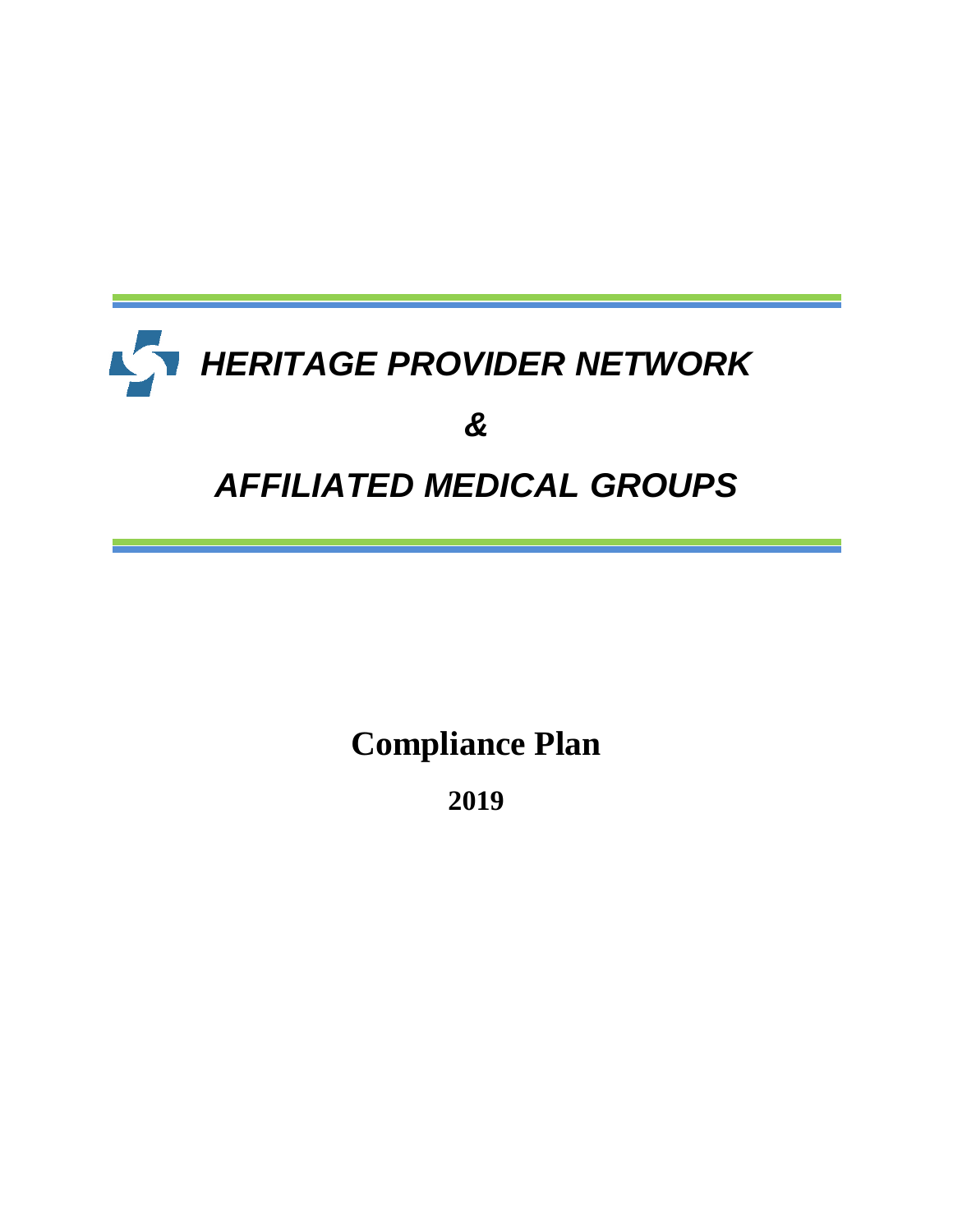## **Affiliated Medical Groups**

Affiliated Doctors of Orange County Bakersfield Family Medical Center Coastal Communities Physician Network Desert Oasis Health Care Greater Covina Medical Group High Desert Medical Group Heritage Victor Valley Medical Group Lakeside Medical Group Regal Medical Group Sierra Medical Group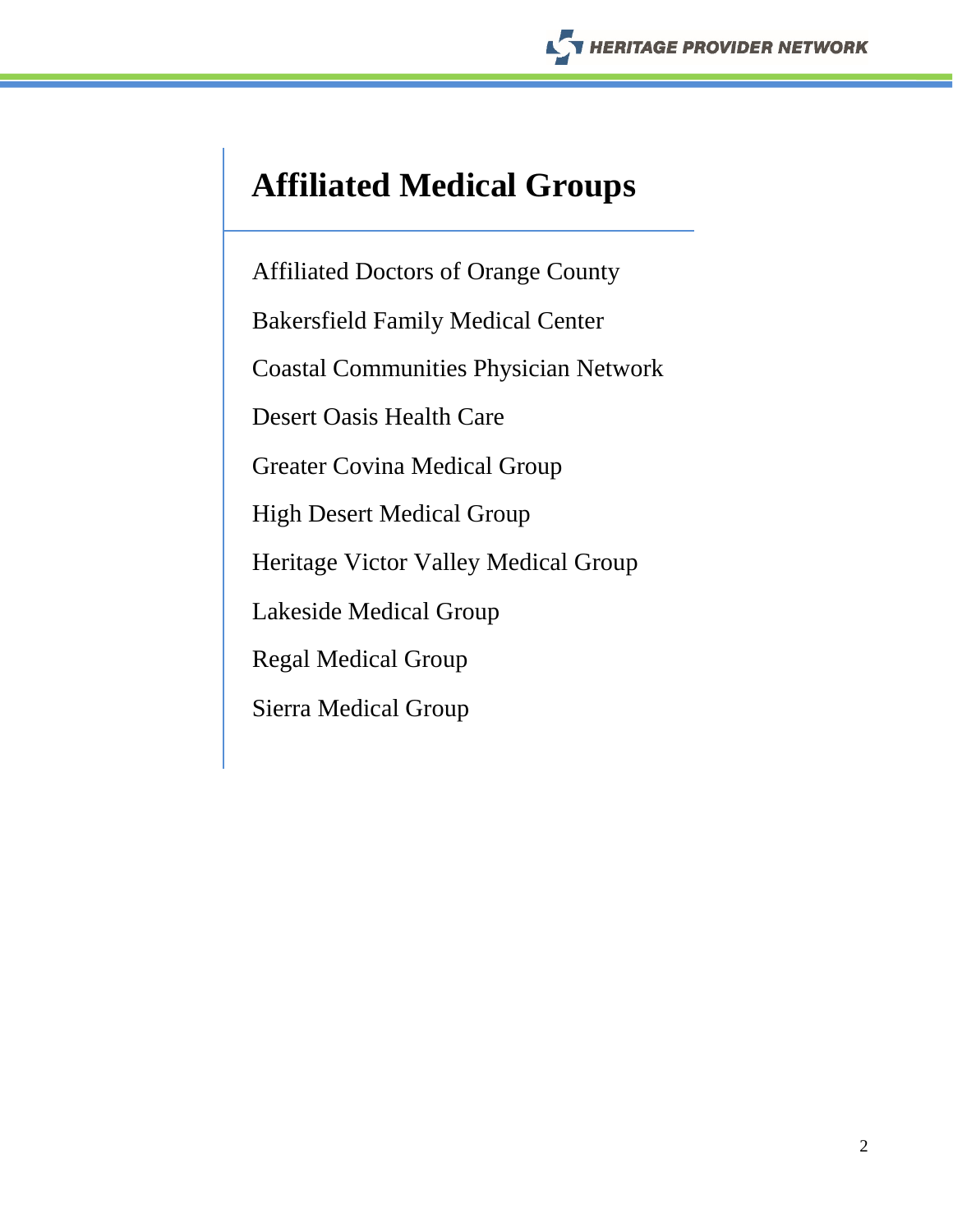## THERITAGE PROVIDER NETWORK

## **Table of Contents**

| 23 |
|----|
|    |
|    |
|    |
|    |
|    |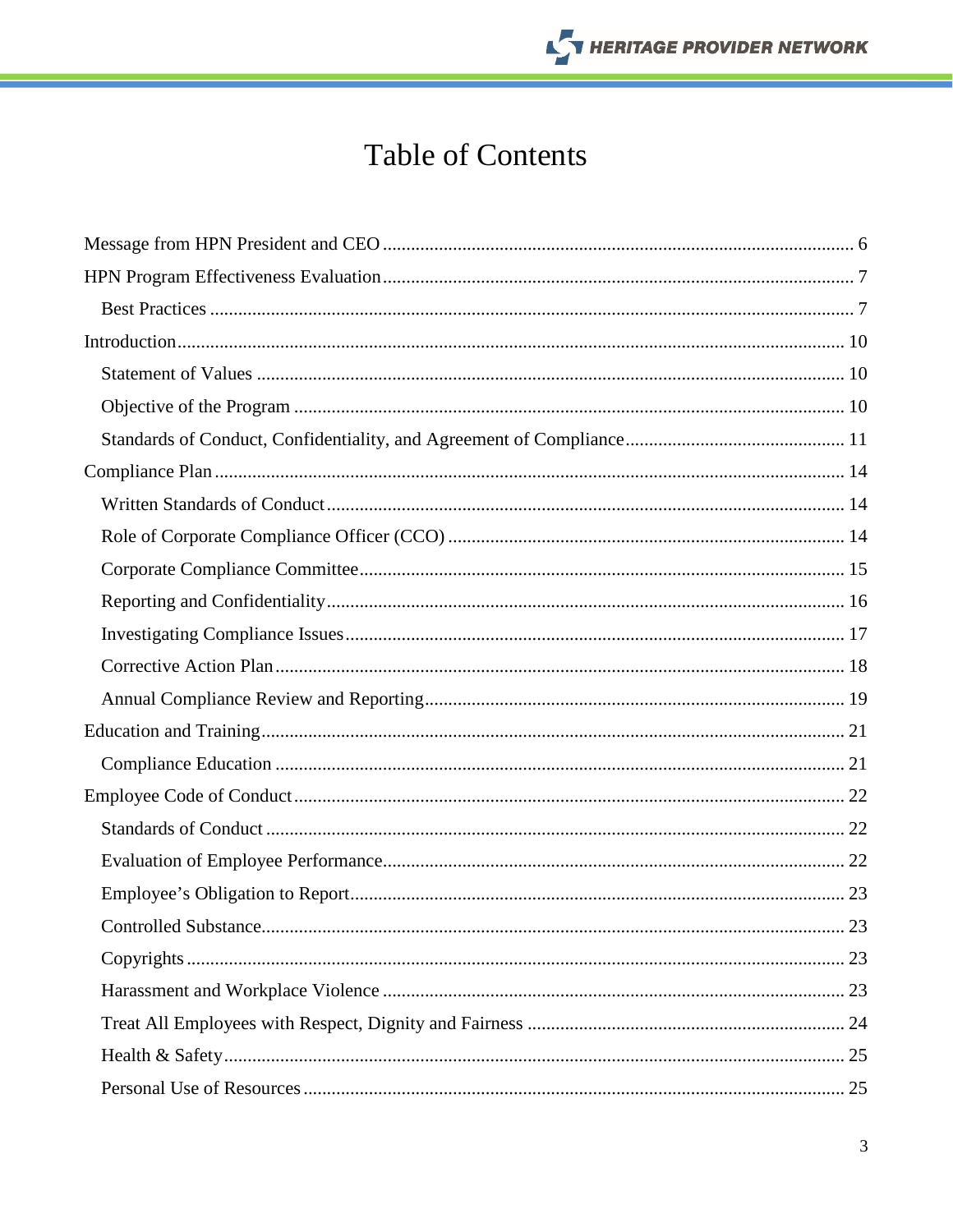## THERITAGE PROVIDER NETWORK

| Federal False Claims Act, Program Fraud Civil Remedies Act, State False Medicaid Claims Act 34 |  |
|------------------------------------------------------------------------------------------------|--|
|                                                                                                |  |
|                                                                                                |  |
|                                                                                                |  |
|                                                                                                |  |
|                                                                                                |  |
|                                                                                                |  |
|                                                                                                |  |
|                                                                                                |  |
|                                                                                                |  |
|                                                                                                |  |
|                                                                                                |  |
|                                                                                                |  |
|                                                                                                |  |
|                                                                                                |  |
|                                                                                                |  |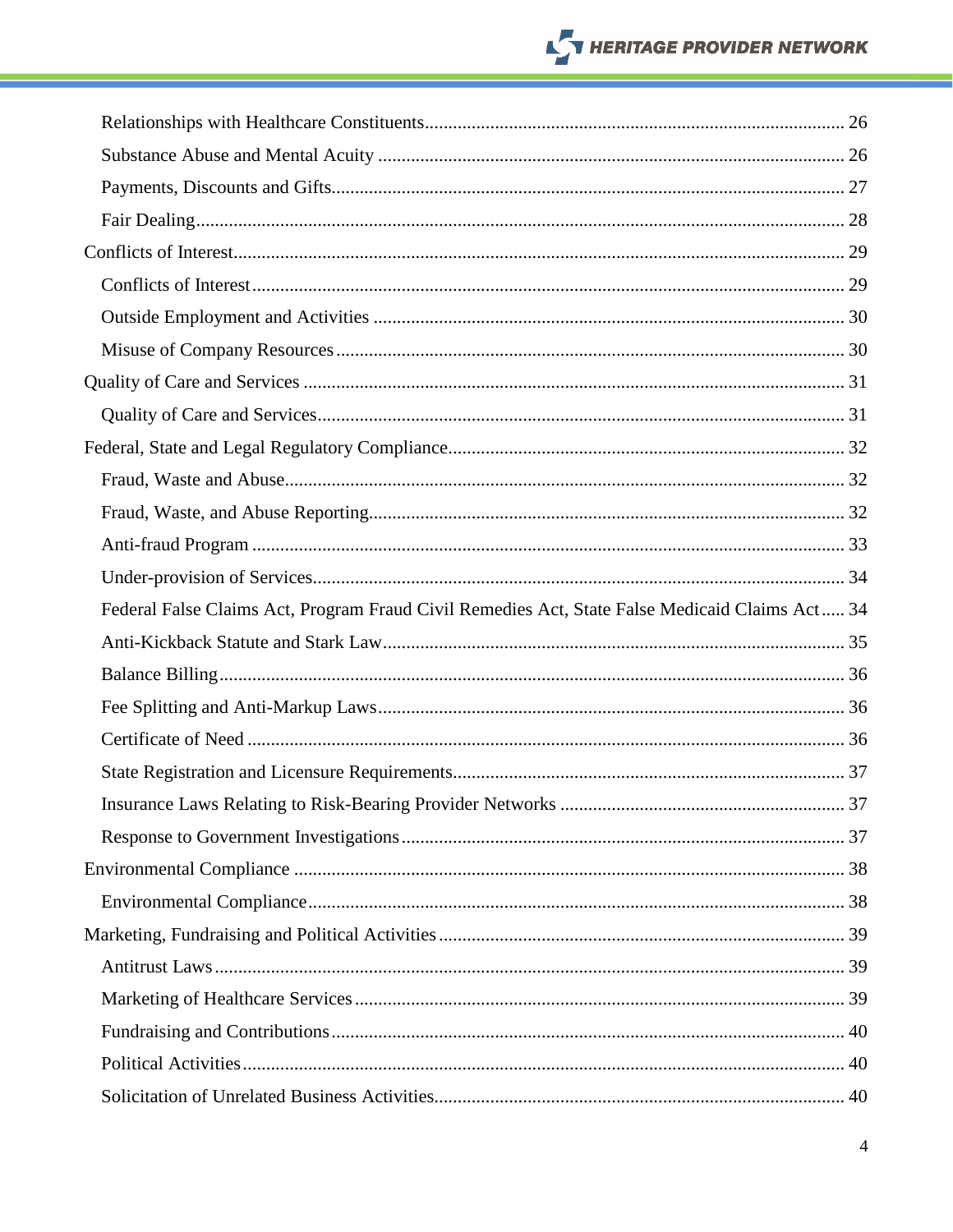## **NERITAGE PROVIDER NETWORK**

Revision dates: 5/2013, 10/2014, 5/2015, 7/2016, 1/2017, 11/2017, 02/2018, 09/2018, 01/2019, 4/2019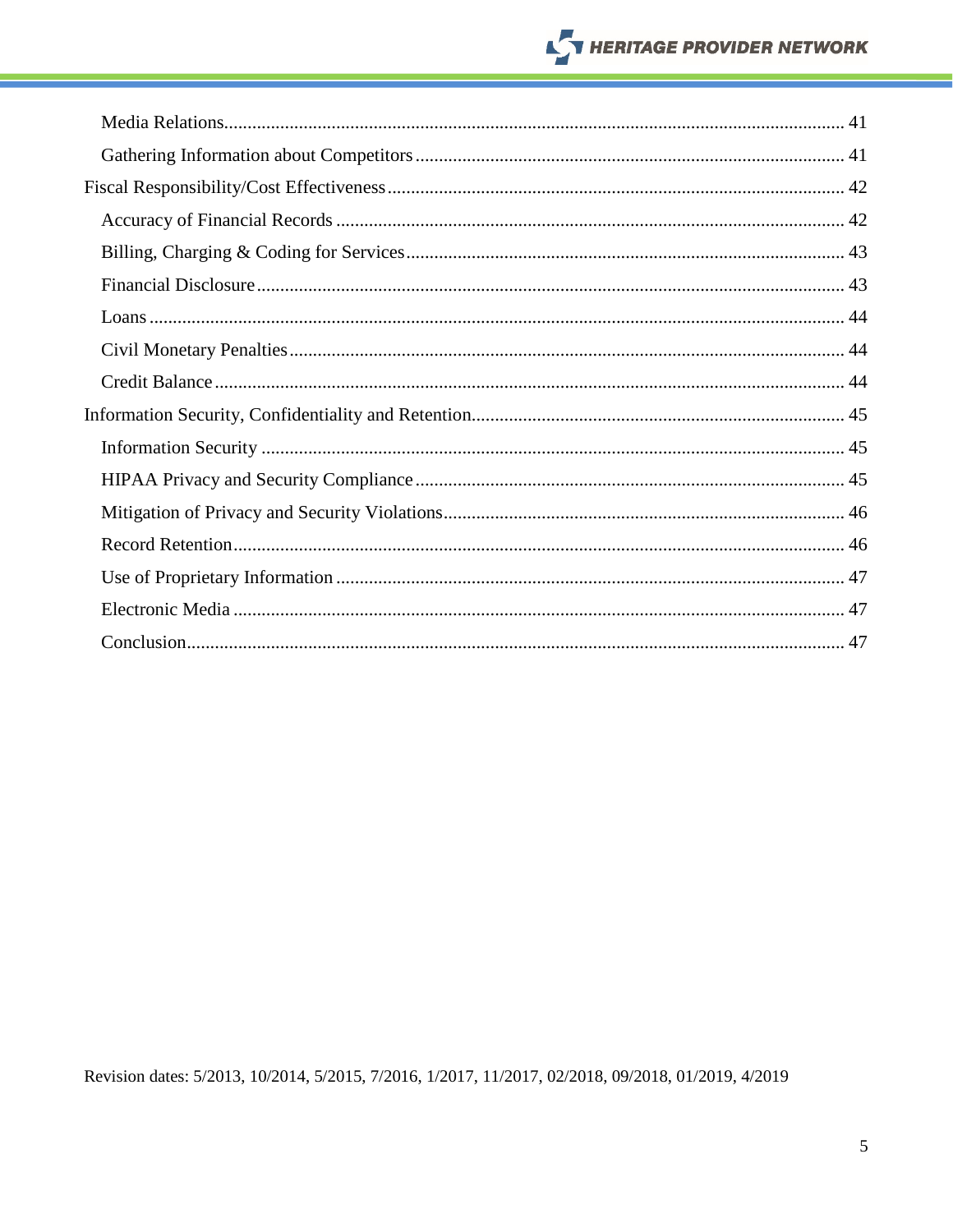## <span id="page-5-0"></span>Message from HPN President and CEO

#### Dear Heritage Team:

Heritage Provider Network and its Affiliated Medical Groups (HPN) have a tradition of caring for our patients and communities. We must demonstrate consistently that we have a commitment to act with absolute integrity. Unwritten, but certainly understood in our mission statement, is our continual pledge to comply with all federal, state and local regulations.



Richard Merkin, M.D. President and CEO of HPN

In further demonstration of our commitment, HPN has published a Compliance Plan, which reflects our tradition of caring and provides guidance to ensure that our business is done in an ethical and legal manner. Your adherence to its spirit, as well as its specific provisions, is absolutely critical to our future. We have a rich heritage of integrity and ethics, which are reflected in our Mission, Vision and Values as well as in our Compliance Plan. No Compliance Plan can substitute for our own internal sense of fairness, honesty, and integrity. Let us commit to demonstrating the highest degree of integrity in everything we do.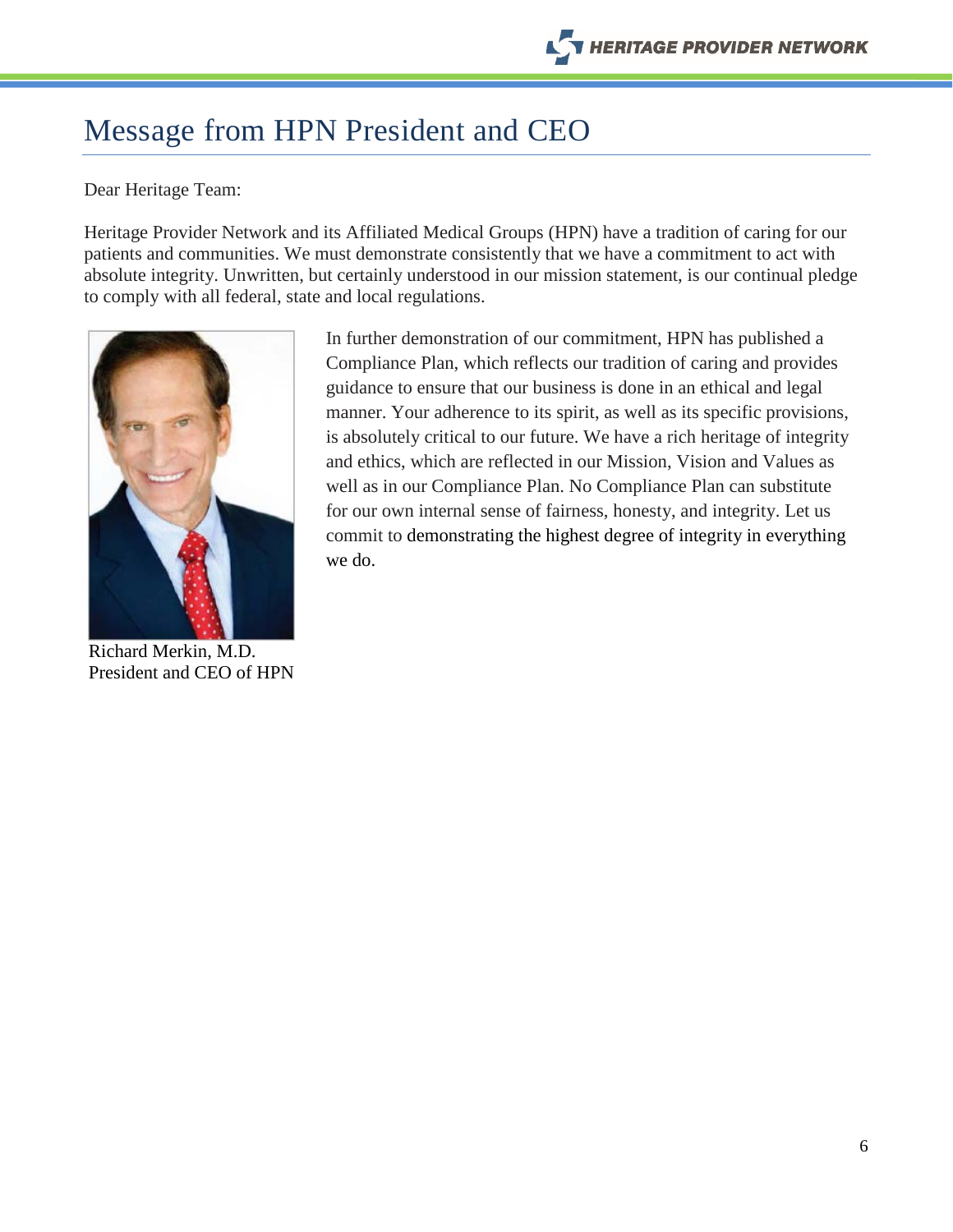## <span id="page-6-0"></span>HPN Program Effectiveness Evaluation

Heritage Provider Network's comprehensive Compliance Plan is a guide to adhering to all federal, state, and CMS regulations; as such, we acknowledge and comply to the guidelines\* referenced in the CMS Memo regarding Compliance Plan Effectiveness (dated July 30, 2013, pages 11-14), as summarized below:

#### <span id="page-6-1"></span>**Best Practices**

#### 1. **Communication**

Clear communication is critical to ensure that all individuals associated with the company are exposed to and well informed of the compliance expectations.

• Communication to HPN's employees, and its first-tier, downstream and related entities (FDRs) is disseminated through this Compliance Plan, HPN's policies and procedures, in any applicable contracts, and through other means such as group meetings, websites, memos, and company newsletters. These methods work cohesively to serve as reminders that a compliant culture is of utmost importance.

#### 2. **Monitoring and Auditing**

Procedures to properly monitor and assess all dealings of the company are essential and required to ensure that CMS requirements are met, if not exceeded.

- Each Heritage group's Compliance Officer monitors all compliance related activities, such as conducting internal audits, incident reports, and corrective actions.
- Compliance related topics and incidents are shared with the Compliance Committee and Board of Directors and are reviewed on a quarterly basis, or sooner based on severity.
- HPN's Compliance Committee and Officers are trained in accordance with federal and state laws and regulations and are provided the necessary resources to monitor and audit all compliance operations.
- Risk assessment analyses are routinely conducted to address any changes in laws, regulations, CMS requirements, and operational matters.

HPN Compliance Reference Documents:

Routine Monitoring, Auditing, and Identification of Compliance Risks Compliance Program and Policies & Procedures Fraud, Waste & Abuse and Compliance Compliance Plan, pages 14 and 16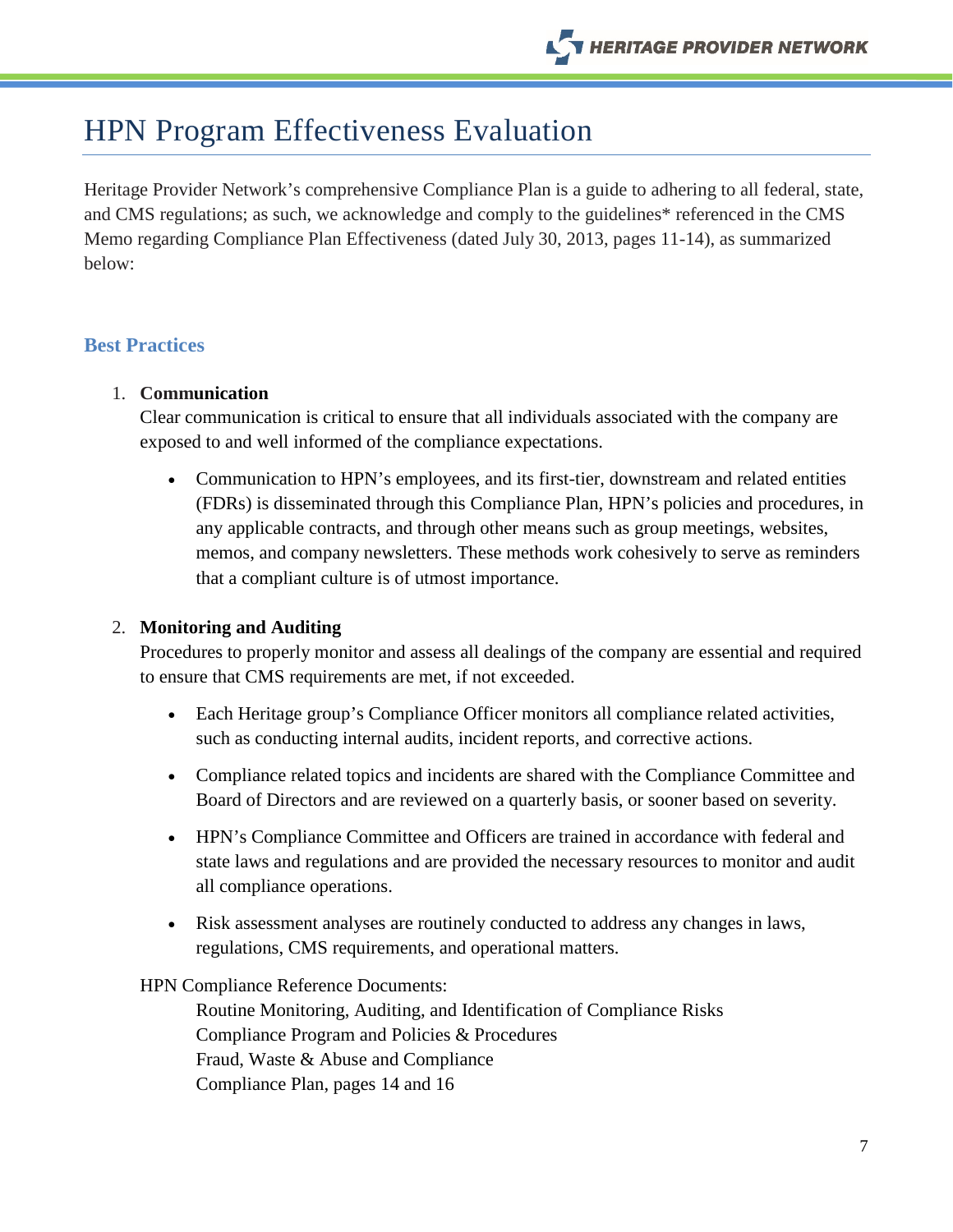#### 3. **Fraud, Waste, and Abuse (FWA)**

The avoidance of FWA events greatly enhances HPN's ability to provide quality care to all beneficiaries. HPN observes the following:

- HPN conducts comprehensive monitoring of claims for identification of FWA; and reviews reports using systems such as PCG software and iCode to confirm proper billing and payment of all claims.
- HPN searches the Office of Inspector General (OIG) and the General Services Administration (GSA)/System for Award Management (SAM) lists for excluded or ineligible persons and entities including, but not limited to, employees, contractors and vendors prior to hire/contracting and monthly thereafter.
- HPN requires that all FDRs attest adherence to CMS requirements, including monitoring the OIG/GSA exclusion lists as outlined in 42 CFR  $\S$  1001.1901 and USC  $\S$  1395(e)(1).
- CMS fraud alerts, distributed via Health Plan Management System (HPMS) memos, are tracked, logged, and disseminated to the appropriate individuals.

HPN Compliance Reference Documents:

General Security Controls Fraud, Waste & Abuse and Compliance Compliance Plan, pages 17 and 18 HPMS Memo Log

#### 4. **Governing Body**

HPN's Board of Directors (Board) exercise reasonable oversight with respect to the implementation and effectiveness of HPN's Compliance Plan.

• All compliance related information is shared and discussed at each Board of Directors meeting, including the review of the quarterly Compliance Committee meeting minutes, presentations, and evaluations of any reported non-compliance activities. In addition, the Board of Directors review any updates to the Compliance Plan and/or Policies and Procedures.

HPN Compliance Reference Documents:

Compliance Program and Policies and Procedures Compliance Plan, page 21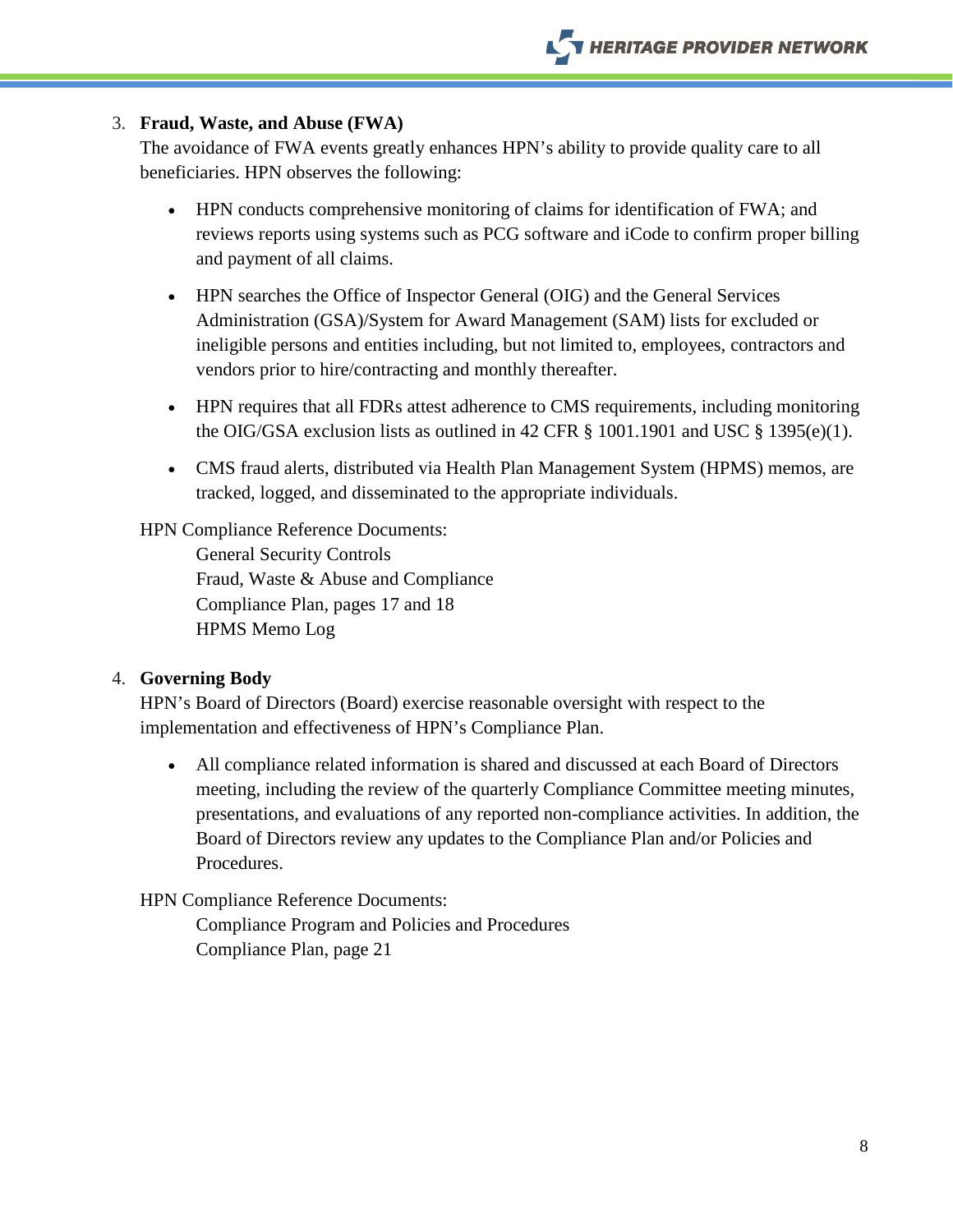#### 5. **Training and Education**

All individuals involved in HPN's operations are required to complete compliance training addressing topics detailed in the Compliance Plan, including: CMS Fraud, Waste, and Abuse, CMS General Compliance/Code of Conduct, HIPAA/HITECH, Cyber Security, Model of Care, Cultural Linguistics/Disability Sensitivity, Harassment, and Injury and Illness Prevention.

- HPN provides training and education addressing compliance to all employees, including senior executives, managers, and Board of Directors, within 90 days of hire and annually thereafter, or more frequently as deemed necessary.
- HPN requires all FDRs to attest adherence to CMS training requirements, as outlined in 42 CFR 422.503 and 42 CFR 423.504. Compliance Attestations are maintained at the group level; however, adherence is closely monitored and reported at the corporate level.

#### HPN Compliance Reference Documents:

General Security Controls HIPAA and HITECH Training for Staff Fraud, Waste and Abuse and Compliance Compliance Plan, pages 21-22

#### 6. **Routine Monitoring, Auditing, and Identification of Compliance Risks**

HPN has established and implemented an effective program for monitoring, auditing, and identifying compliance risks.

- HPN conducts periodic and frequent audits to ensure that all individuals involved with the operations of HPN have completed the required compliance training and have been checked against the OIG/GSA exclusion lists.
- HPN routinely performs internal and external site audits to monitor compliance and program effectiveness. Any audit findings of non-compliance are promptly responded to, investigated, and issues of non-compliance and/or FWA are promptly addressed and shared with the Board of Directors and Compliance Committee.
- HPN utilizes a continuous process improvement program to ensure compliance with all federal and state laws and local regulations, utilizing resources such as the CMS seven elements as our guide to compliance.

#### HPN Compliance Reference Documents:

Routine Monitoring and Identification of Risks Compliance Plan, pages 14 and 18 CMS Elements I-VII

\*HPN does not participate in Medicare Part D; therefore CMS Part D requirements were omitted from the summary.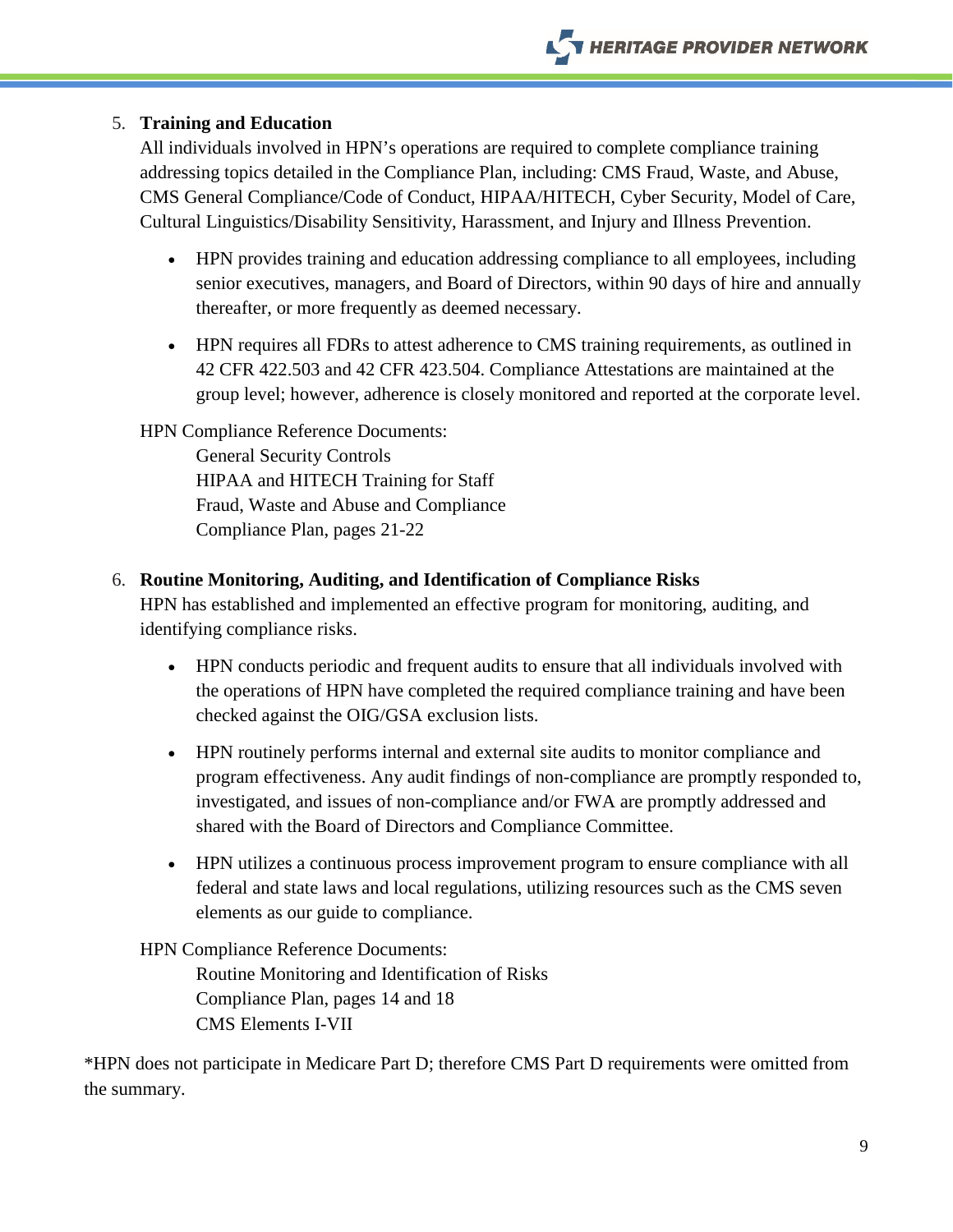

## <span id="page-9-0"></span>Introduction

#### <span id="page-9-1"></span>**Statement of Values**

We strive to meet our mission and perform all of our work with our operating principles in mind. We facilitate continuous compliance with legal, ethical, and accreditation standards applicable to our business operations. Our primary values are:

- Communication: Our success is driven through direct, open and timely communications.
- Development: We are committed to providing our employees a dynamic and stimulating work environment that provides personal and professional growth opportunities aligned with the growth of our company.
- Collaboration: Our focus on results blended with a team approach will ensure that we provide a place where fresh thinking and innovation are encouraged and rewarded.
- Integrity: We strengthen all of the above with our beliefs of keeping our customers first, mutual respect, and unfailing integrity.

#### <span id="page-9-2"></span>**Objective of the Program**

The objectives of the Compliance Plan are to ensure that we meet our ethical standards and comply with applicable laws and regulations. Towards achieving that goal, we have set the following plan:

- Assist in carrying out our daily activities within appropriate ethical and legal standards.
- Provide oversight for compliance with laws, regulations, and special conditions imposed upon it by any licensing or regulatory authorities.
- Avoid irregularities in payment, reimbursement and other transactions.
- Assist in maintaining our obligations to patients, affiliated physicians, third-party payers, subcontractors, independent contractors, vendors, consultants, and one another according to regulatory requirements.
- Provide excellent patient care.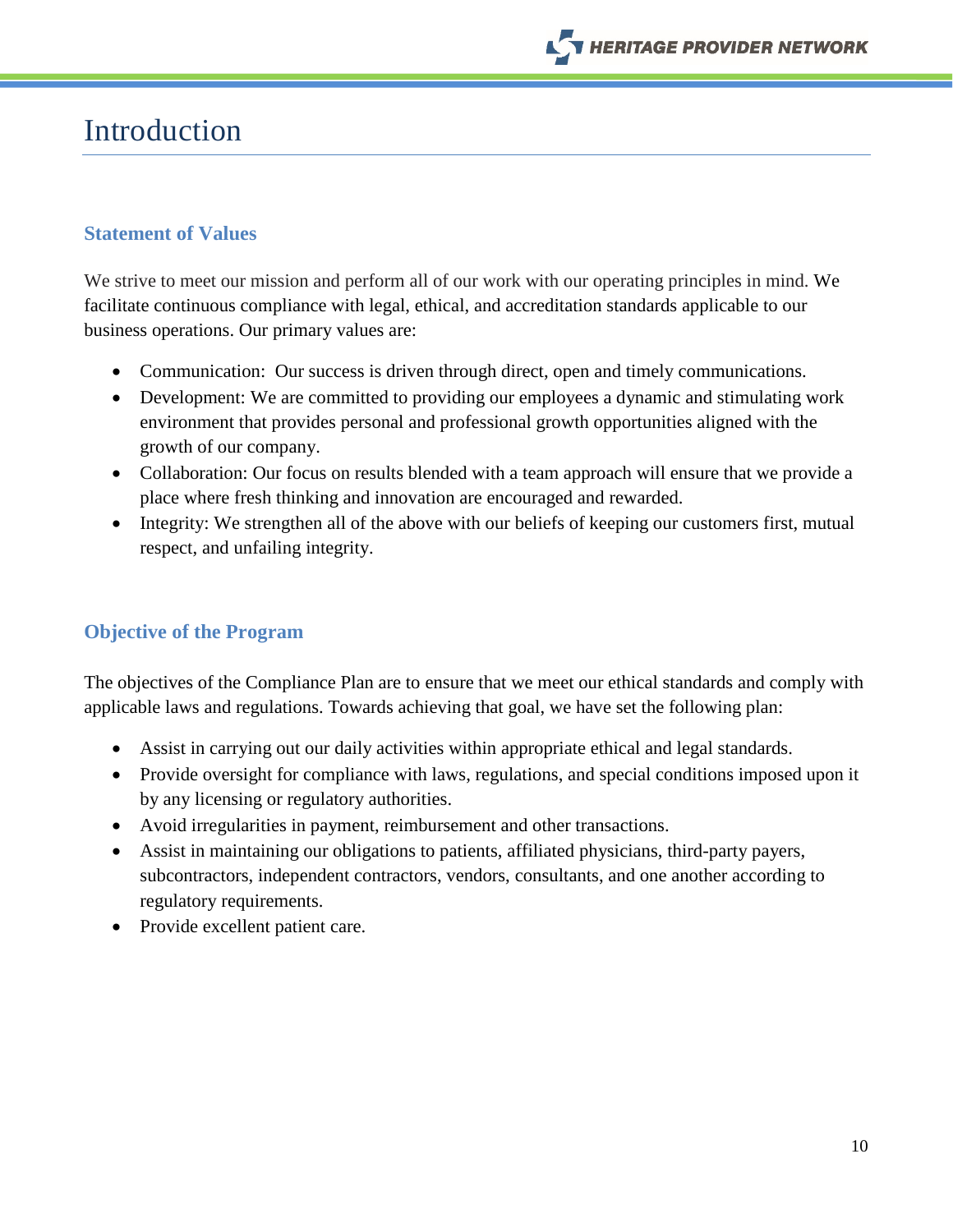## <span id="page-10-0"></span>**Standards of Conduct, Confidentiality, and Agreement of Compliance**

In consideration of my employment, I hereby acknowledge and agree to the following:

#### Standards of Conduct

I agree to abide by this Compliance Program and Policies and Procedures pertaining to Heritage Provider Network and Affiliated Medical Groups' Standards of Conduct. I further agree to apply the highest standards of professional ethics and acknowledge the requirement to immediately report without fear of retaliation any potential violations or issues of non-compliance. I also understand that I can access all Compliance Material, including the Standards of Conduct, Compliance Plan, Policies and Procedures, Compliance Training on my company's website under "Compliance"; or that I may obtain this information by contacting my supervisor, Human Resources, or Compliance Officer.

#### Proprietary Information

Any and all confidential, proprietary or trade secret knowledge, data or information of Heritage Provider Network and its Affiliated Groups (Company), including but not limited to, the Company's strategic plans, new product plans, consumer marketing research and information, business results and financial information, ideas, processes, formulas, source and object codes, data, programs, database developments; research and development; customer lists and information; specialized training; the compensation of contractors, vendors, suppliers, and consultants; and any other confidential, proprietary or trade secret knowledge, data or information, in whatever form, produced by or for the Company.

I agree that, during my employment and thereafter, pursuant to this agreement (Agreement), I will hold in strictest confidence and will not disclose, discuss, transmit, use, lecture upon, or publish any proprietary information, unless such disclosure (i) is required in connection with my work for the Company, or (ii) is expressly authorized in writing by a senior manager of the Company.

#### Third Party Information

The Company has an obligation to maintain the confidentiality of any information including trade secret information that the Company receives from third parties, and to use it only for limited purposes for which it was intended.

During the term of my employment and thereafter, I will hold such third party information in the strictest confidence and will not disclose to anyone other than Company personnel who need to know such information in connection with their work or my work for the Company or disclose such information to a third party if expressly authorized by a senior manager of the Company in writing.

#### Limitation

Notwithstanding anything to the contrary in this Agreement, Employee shall not be obligated to preserve the confidentiality of any proprietary information or third party information that:

- Known by employee prior to commencement of employment
- Publicly available by other than unauthorized disclosure by employee
- Verifiably shown to have been developed by employee outside the scope of employment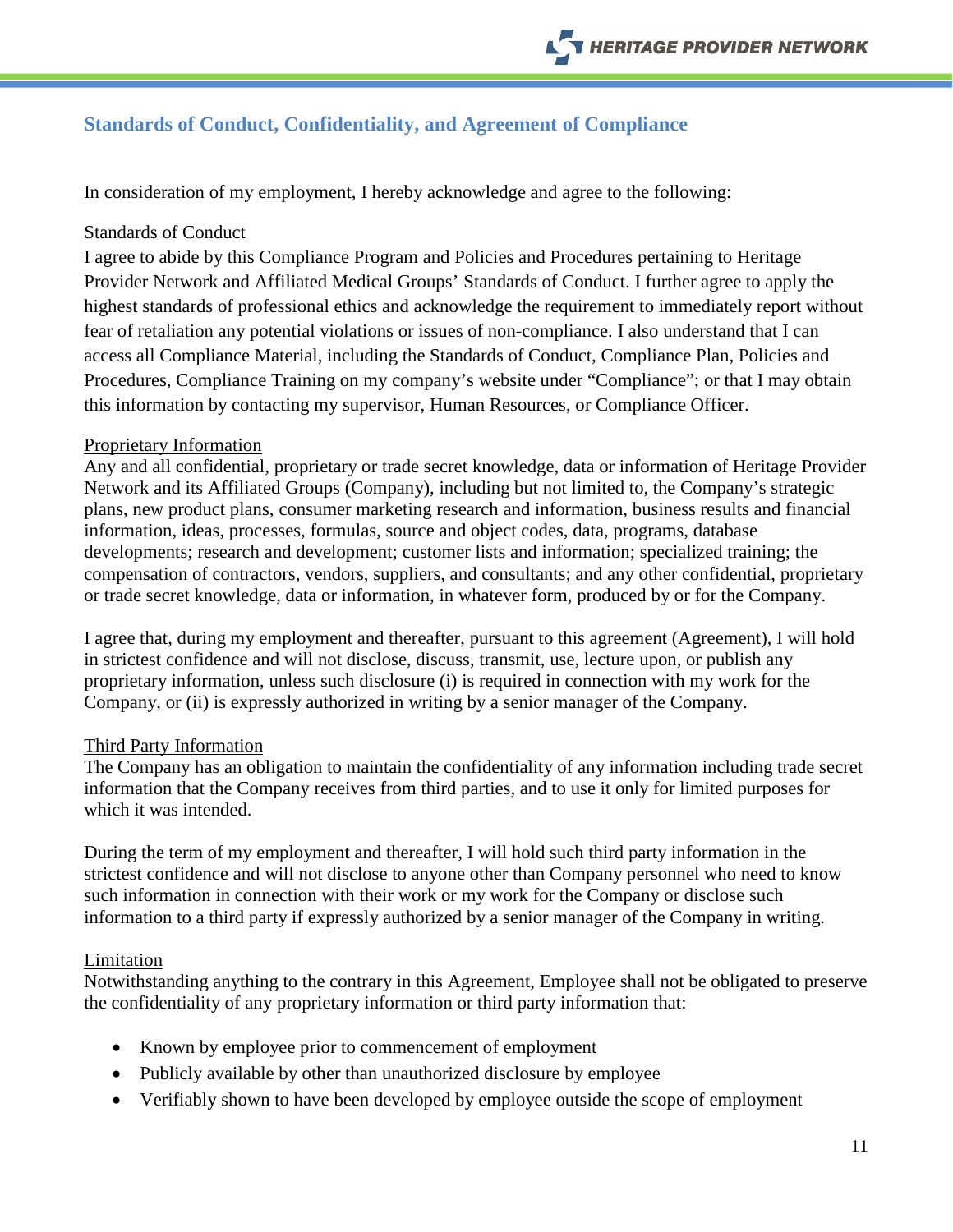• Employee is requested to disclose pursuant to a valid order issued by a court or governmental agency, provided that employee provides Company with: (i) a prior written notice of such obligation; and (ii) opportunity to oppose such disclosure or obtain a protective order or similar relief.

#### Improper Use of Materials

During my employment by the Company, I will not improperly use or disclose any confidential information or trade secrets, if any, of any former employer or any other person to whom I have an obligation of confidentiality. I will not bring onto Company premises any materials belonging to any former employer or any other person to whom I have an obligation of confidentiality without the consent of the former employer or person and the approval of my direct supervisor.

#### Conflicting Obligations

I represent that my performance of all the terms of this Agreement, and as an employee of the Company, does not and will not breach any agreement to keep information acquired by me in confidence or in trust prior to my employment by the Company. I have not entered into, and I agree I will not enter into, any agreement either written or oral in conflict herewith.

I further understand that it is my obligation to ensure that I avoid any conflicts of interests in relation to my position and responsibilities at Heritage Provider Network and Affiliated Medical Groups. I understand that the interests of the organization must be the first priority in all decisions and actions. I agree to immediately disclose any potential conflicts of interest to the Compliance Officer, CEO, or HPN legal counsel.

#### Return of Company Documents and Other Company Property

When I leave the Company, I will immediately deliver to the Company any and all notes, memoranda, specifications, devices, formulas, and documents together with all copies thereof; and any other material containing proprietary information of the Company. I will also immediately return all Company property, including but are not limited to laptops, pagers, cell phones, corporate credit cards, keys, and/or access cards.

#### Successors and Assigns

This Agreement will be for the benefit of the Company, its successors and assigns. I expressly agree that the Company has the right to assign this Agreement.

#### Governing Law and Exclusive Forum

This Agreement will be governed according to the laws of the State of California. I hereby irrevocably agree that the exclusive forum for any suit, action, or other proceeding arising out of or in any way related to this Agreement shall be in the state or federal courts in California, and I agree to the exclusive personal jurisdiction and venue of any court only in California.

#### Entire Agreement

This Agreement is the final, complete and exclusive agreement of the parties with respect to the subject matter. No modification of or amendment to this Agreement, nor any waiver of any rights under this Agreement, will be effective unless in writing signed by both parties. Any subsequent change in my duties or compensation will not affect the validity or scope of this Agreement. As used in this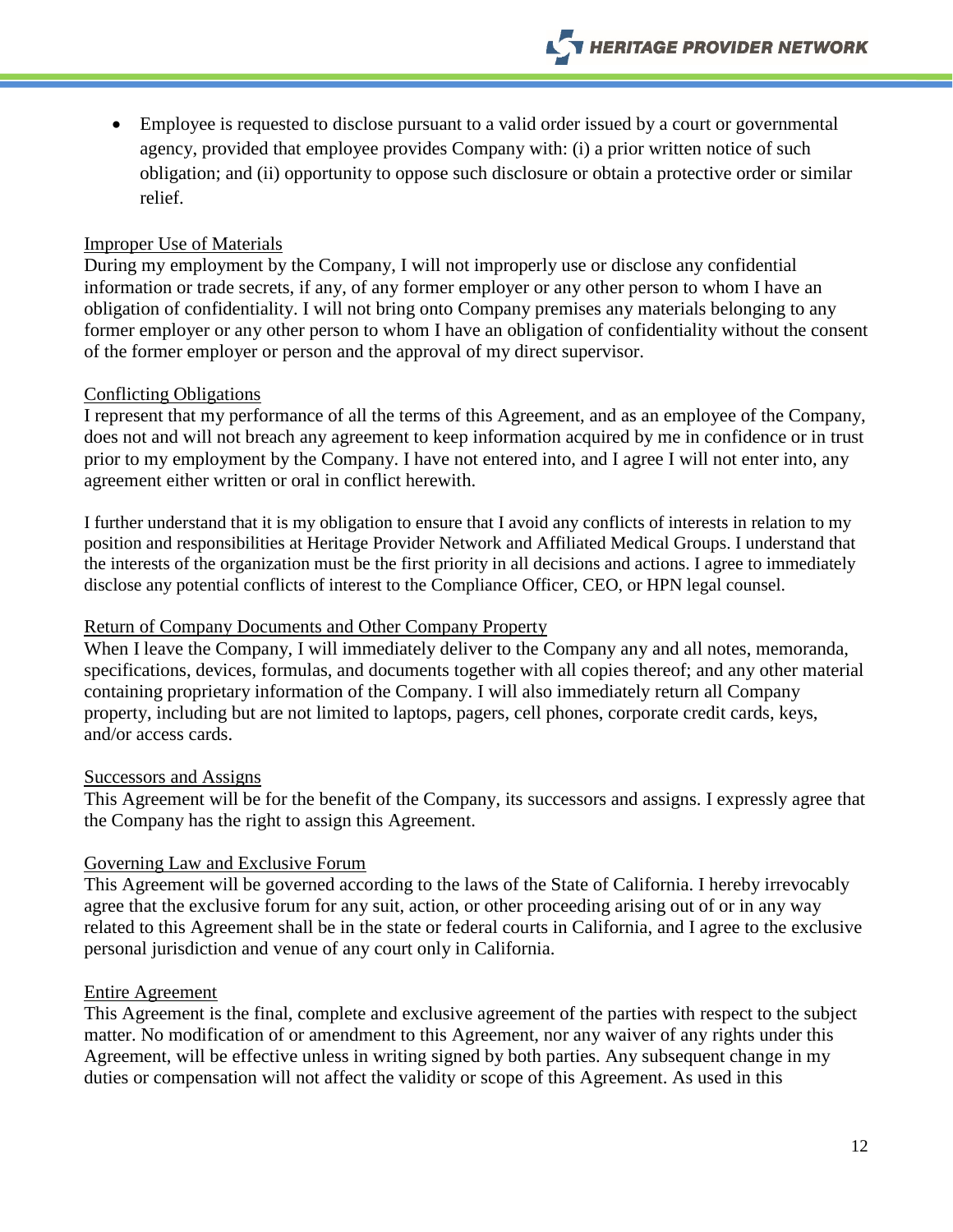Agreement, the period of my employment includes any time during which I subsequently may be retained by the Company as a consultant.

#### Severability

If one or more of the provisions in this Agreement are deemed unenforceable by law, then the remaining provisions will continue in full force and effect. Moreover, it is intended by the parties that this Agreement is to be enforced to the fullest extent permitted by law. Accordingly, if a court of competent jurisdiction determines that the scope and/or operation of any provision of this Agreement is too broad to be enforced as written, the Company and I intend that the court should reform such provision to such narrower scope and/or operation as it determines to be enforceable.

#### **Survival**

The provisions of this Agreement shall survive the termination of my employment and shall inure to the benefit of any successor in interest of the Company or other assignee.

I agree and understand that nothing in this Agreement shall confer any right with respect to continuation of employment by the Company, nor shall it interfere in any way with my right or the Company's right to terminate my employment at any time, with or without cause. This Agreement shall be effective as of the first day of my employment with the Company. I understand that this Agreement restricts the disclosure and/or use of Company proprietary and confidential information during or subsequent to my employment with the Company.

Further, I certify that I have read the Compliance Plan and fully understand the requirements in the document. I agree specifically to act in accordance with HPN's policies set forth in that document and understand that I may be subject to disciplinary action up to and including termination for violating those policies or failing to report violations of those policies.

I have read this Agreement carefully and understand its terms.

Employee's Name

\_\_\_\_\_\_\_\_\_\_\_\_\_\_\_\_\_\_\_\_\_\_\_\_\_\_\_ \_\_\_\_\_\_\_\_\_\_\_\_\_\_\_\_\_ Employee's Signature Date

ACCEPTED AND AGREED TO: Heritage Provider Network

\_\_\_\_\_\_\_\_\_\_\_\_\_\_\_\_\_\_\_\_\_\_\_\_\_\_\_

By: \_\_\_\_\_\_\_\_\_\_\_\_\_\_\_\_\_\_\_\_\_\_\_\_\_\_\_\_\_\_\_

Date: \_\_\_\_\_\_\_\_\_\_\_\_\_\_\_\_\_\_\_\_\_\_\_\_\_\_\_\_\_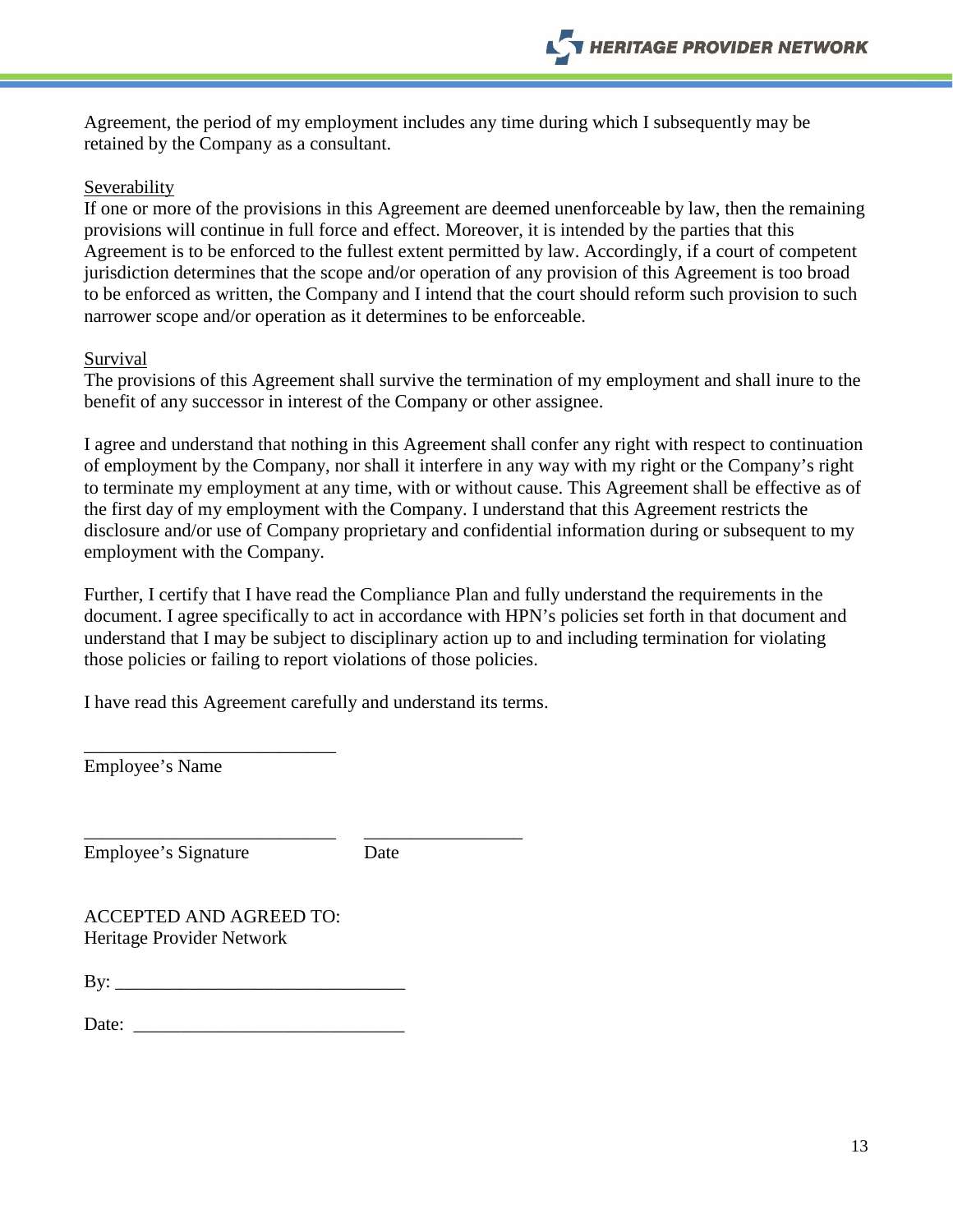

## <span id="page-13-0"></span>Compliance Plan

#### <span id="page-13-1"></span>**Written Standards of Conduct**

Heritage Provider Network (HPN) has developed this Compliance Plan to ensure compliance with federal, state and local laws and regulations. HPN provides a copy of this Compliance Plan to all of its employees and first tier, downstream and related entities (FDRs). All employees including the management team must sign the Standards of Conduct and Confidentiality Agreement ensuring their understanding and agreement to abide by this Plan.

If an employee or FDR is aware of any violation of the Plan, they must report the problem promptly to a supervisor or the Compliance Officer without fear of reprisal. All violations or issues of non-compliance may be reported anonymously. If the employee or FDR is in doubt as to how a specific ethical or other situation covered by this Compliance Plan should be handled, he or she should contact their supervisor or the Compliance Officer. All employees and FDRs must report promptly if they believe they may have been requested to engage in illegal or unethical conduct.

The Compliance Plan is intended to define the appropriate workplace conduct and it is not meant to substitute other policies and procedures of HPN and its Affiliates. The intent of the Compliance Plan is to serve as a guide for workplace conduct, but it cannot address every situation that HPN employees or FDRs may encounter. HPN expects all of its employees and FDRs at all times to use good judgment and to exercise personal integrity whether it is addressed in the Compliance Plan or not.

#### <span id="page-13-2"></span>**Role of Corporate Compliance Officer (CCO)**

The Board of Directors has appointed a Corporate Compliance Officer (CCO) to implement and monitor the HPN Compliance Plan. The expectation and duties of the CCO include but are not limited to the following:

- Full-time employee of Heritage Provider Network and Affiliated Medical Group who reports directly to the Board of Directors.
- Oversees the compliance program maintained and executed by each HPN Group's Compliance Officer.
- Coordinates an annual review and updates the Compliance Plan as required.
- Designs and coordinates regular audits to ensure that the Compliance Plan is being adhered to by all individuals involved in HPN's daily operations.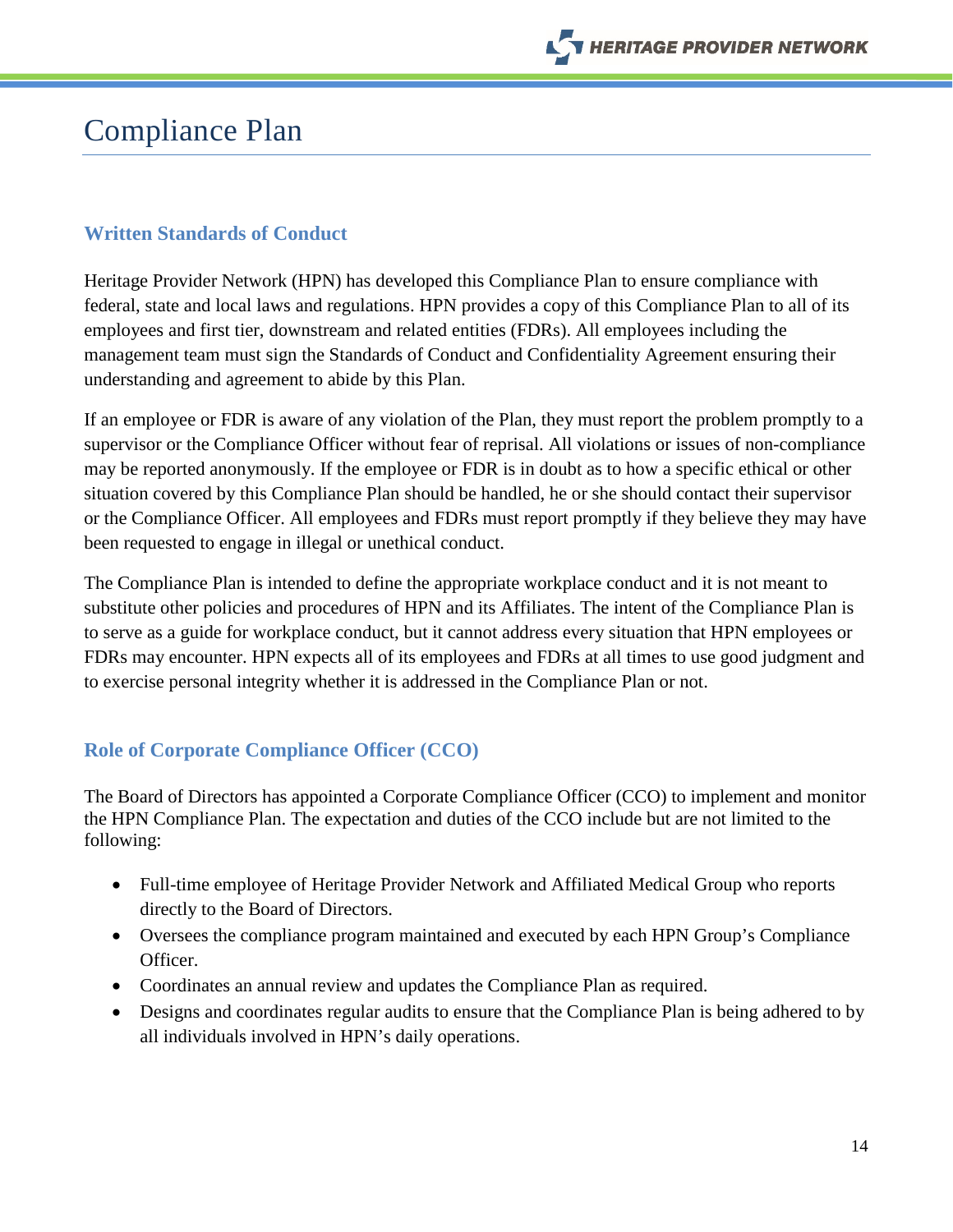## **NERITAGE PROVIDER NETWORK**

- Reports on a quarterly basis to the Board and HPN's Chief Executive Officer (CEO) the results of the audits, the status of any investigation and any non-compliant violations to the provisions of HPN's Compliance Plan.
- Ensures that HPN groups provide each employee a copy of HPN's Compliance Plan immediately after being hired. The employee is required to read the Compliance Plan and acknowledge receipt and understanding of the Compliance Plan.
- Schedules, conducts and/or oversees new hire and annual training programs to ensure that all employees understand and adhere to the Compliance Plan.
- Familiarizes with federal and state regulation and laws as they pertain to the Compliance Plan.
- Maintains all records related to the Compliance Plan.
- Ensures that HPN and its Affiliated Medical Groups' provide third party agents a copy of the Compliance Plan.
- Provides a process and a procedure to appropriately screen potential employees who have engaged in illegal activities and prevent the hiring of such employees.
- Performs any other activities to ensure the success of the Compliance Plan.
- Maintains a centralized source of information for compliance related to federal and state regulations.
- Creates and maintains a system at the local and corporate level for reporting potential violations of the compliance plan.

#### <span id="page-14-0"></span>**Corporate Compliance Committee**

#### Composition

The Compliance Committee shall consist of HPN's CCO, Vice President of Corporate Human Resources (HR), HPN Group Compliance Officers, and HPN Group HR Directors. The Compliance Officers and the HR Directors of HPN's Affiliated Groups directly report to their group's Chief Operation Officer or equivalent (COO). The Compliance Officers of HPN's Affiliated Medical Groups have a dotted line responsibility to the CCO. The members of the committee serve at the discretion of the Board and the Corporate Compliance Officer and may be removed without cause. Members may be added to the committee by the Board or Corporate Compliance Officer at any time.

#### Duties

The duties of the Compliance Committee include, but are not limited to, investigating, evaluating and reporting facts, and making appropriate recommendations regarding the investigations. The committee members are accessible to the CCO to address compliance issues or to address possible violations of the Compliance Program and/or Standards of Conduct. The committee is responsible for ensuring all HPN Affiliated Medical Groups are compliant with applicable laws and regulations and for ensuring that an effective Compliance Plan exists and is followed. The committee ensures that policies and procedures are appropriately communicated to all employees and such policies are monitored and enforced on an ongoing basis.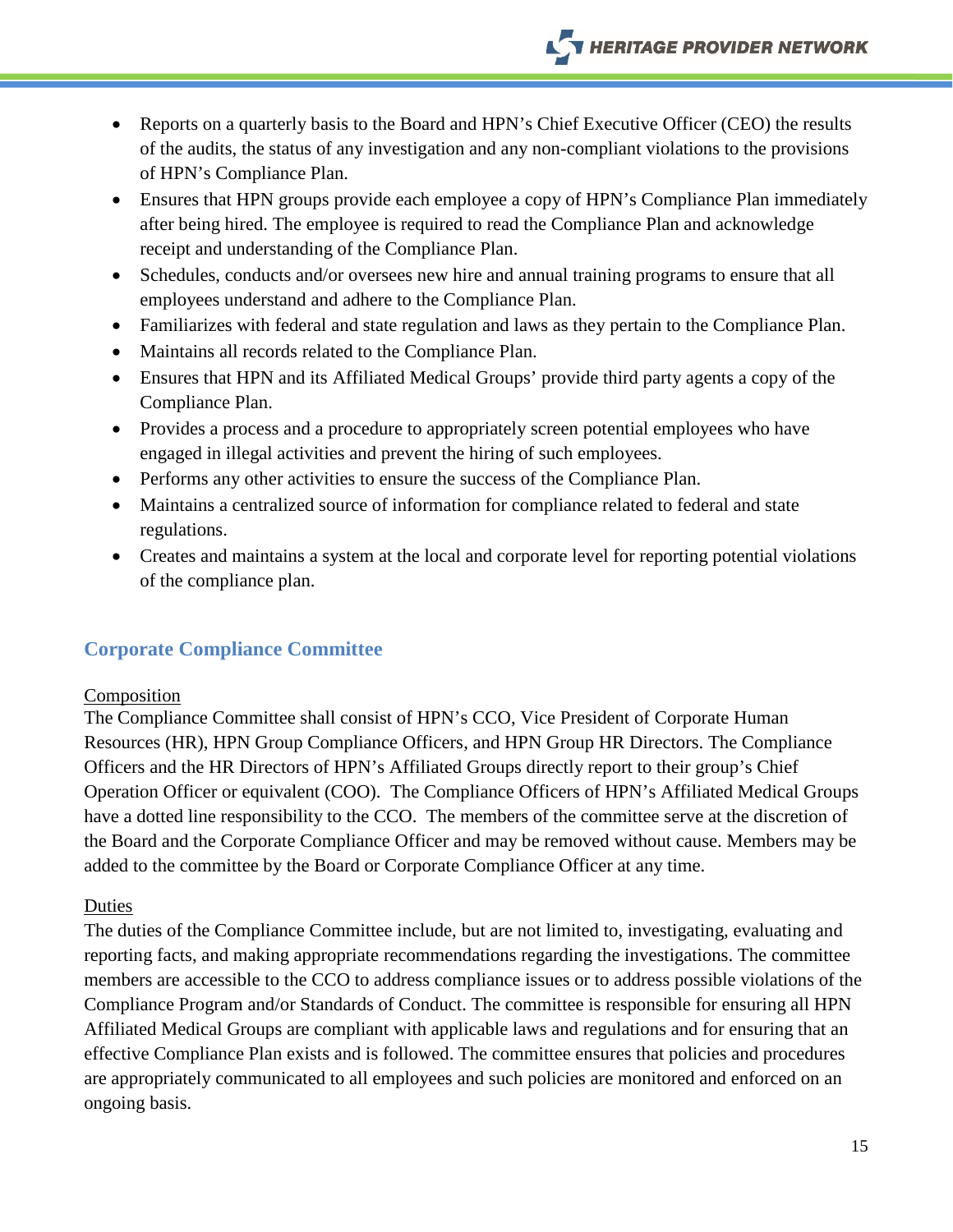#### Quorum

The Committee Quorum is made up of the following: at least two thirds of the committee members. All decisions made by the committee require a majority vote of the members present. The CCO communicates all of the committees' actions to the Board and to HPN's Affiliated Group Compliance Officers.

#### Meetings

The Compliance Committee meets quarterly. The Committee is accountable to, and provides regular reports to their group's COO, and to the Corporate Compliance Officer, who directly reports to the Board of Directors. The Compliance Officers of the Affiliated Medical Groups conduct real-time investigations of any inquiries and violations; and appropriate corrective actions are addressed. The committee reviews and considers any inquiries, violations, and corrective actions reported during the quarter to evaluate any revision to the Compliance Plan or program activities. The committee reviews the integrity and effectiveness of the Compliance Plan. All meetings are conducted in person. The Corporate Compliance Officer provides an agenda to each of the committee members prior to each meeting. The Board or the CCO at their discretion may request meetings of the committee.

#### Minutes

All committee meeting minutes and agenda items are prepared and maintained at the office of the CCO, including all records of recommendations made by the Committee.

## <span id="page-15-0"></span>**Reporting and Confidentiality**

The committee, through the CCO, submits to the Board and to the Department of Managed Health Care (DMHC) a written annual report of all its activities. All documents submitted by the committee are marked "Privileged and Confidential".

All employees, vendors, and providers are expected to comply with all regulatory requirements and HPN's policies and procedures. All employees, vendors, and providers are required to report any issues or concerns that are believed in good faith to be in violation of any law or regulatory code, company policy or procedure, Standards of Conduct, or any other issue related to the Compliance and Antifraud Plan.

The employee, vendor, or provider can report any possible issue or concern, without fear of retaliation, or may inquire about the Compliance and Antifraud Plan by:

- Calling the Corporate Compliance Hotline at (855) 682-4127, available 24 hours a day, 7 days a week.
- Contacting Corporate Compliance through the Corporate Compliance Hotline, or by emailing [corporatecompliance@heritagemed.com.](mailto:corporatecompliance@heritagemed.com)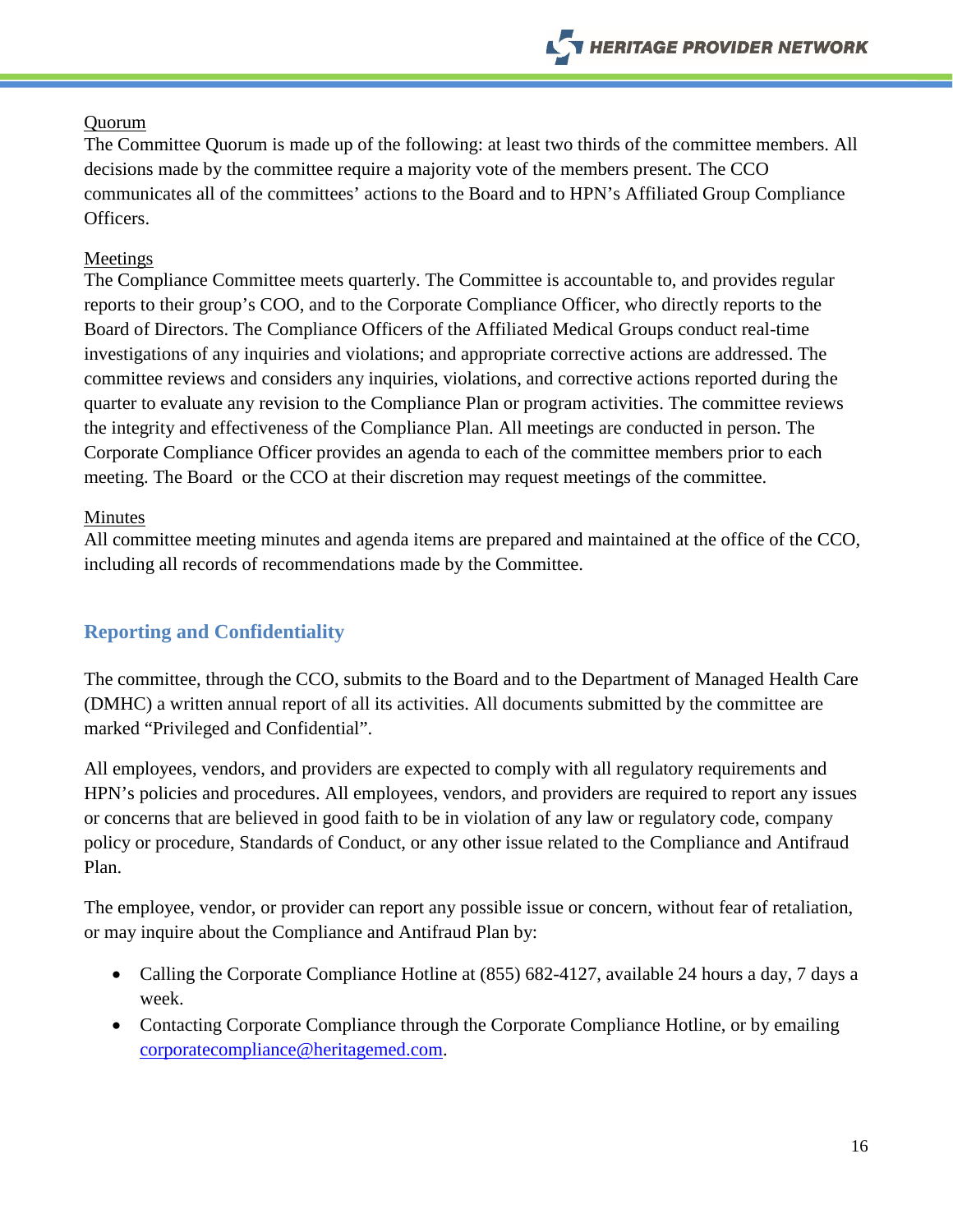- Contacting HPN's Corporate Compliance Officer, Ralph Oyaga, at (661) 480-2085 and [royaga@heritagemed.com](mailto:royaga@heritagemed.com) or Senior Compliance Manager, Kristina Frassrand at (661) 480-2087, and knfrassrand@heritagemed.com.
- Sending a confidential email to HPN's Affiliated Medical Group's Compliance Officer.
- Leaving a confidential voicemail to HPN's Affiliated Medical Group's Compliance Officer.
- Reporting any concerns via email or telephone to his/her immediate supervisor and/or HR Director.

Each issue and/or concern is immediately reviewed by HPN's Affiliated Medical Group's Compliance Officer or designee who investigates the issue and/or concern and refers to the appropriate department manager for review and appropriate corrective action plan. All incidents are documented on the HPN Incident Log and maintained in each group's compliance folder.

HPN is ethically and legally committed to correcting any wrongdoing wherever in the organization it may occur. Each person has the responsibility for reporting any activity conducted by any team member, physician, affiliate, subcontractor or vendor that appears to violate applicable laws, rules and regulations or any part of HPN's Compliance Plan.

The CCO and the Committee respects the confidentiality laws and ethical standards while conducting any investigation. All critical documents will be marked "Privileged and Confidential" and are maintained by the Compliance Officers and CCO.

Documents should only be disclosed to:

- Members of the Committee and COOs of the affiliated groups.
- Management or those individuals who have a need to know.
- Those individuals required by law or order of a court of competent jurisdiction.

All individuals who make a report are assured that any and all documents related to the report are only shared on a need-to-know basis. HPN takes no adverse action on any person who makes a good-faith report, whether the report is found to have any basis or not.

If an employee willfully and knowingly does not report a violation of HPN's policies and procedures and this Compliance Plan, the employee may be subject to disciplinary action up to and including termination.

## <span id="page-16-0"></span>**Investigating Compliance Issues**

When a violation is reported to be inconsistent with HPN Compliance policies, the Compliance Officer will determine whether there is a reasonable cause to believe that a risk issue may exist. If this preliminary review indicates that a problem may exist, the Compliance Officer reports the risk issue to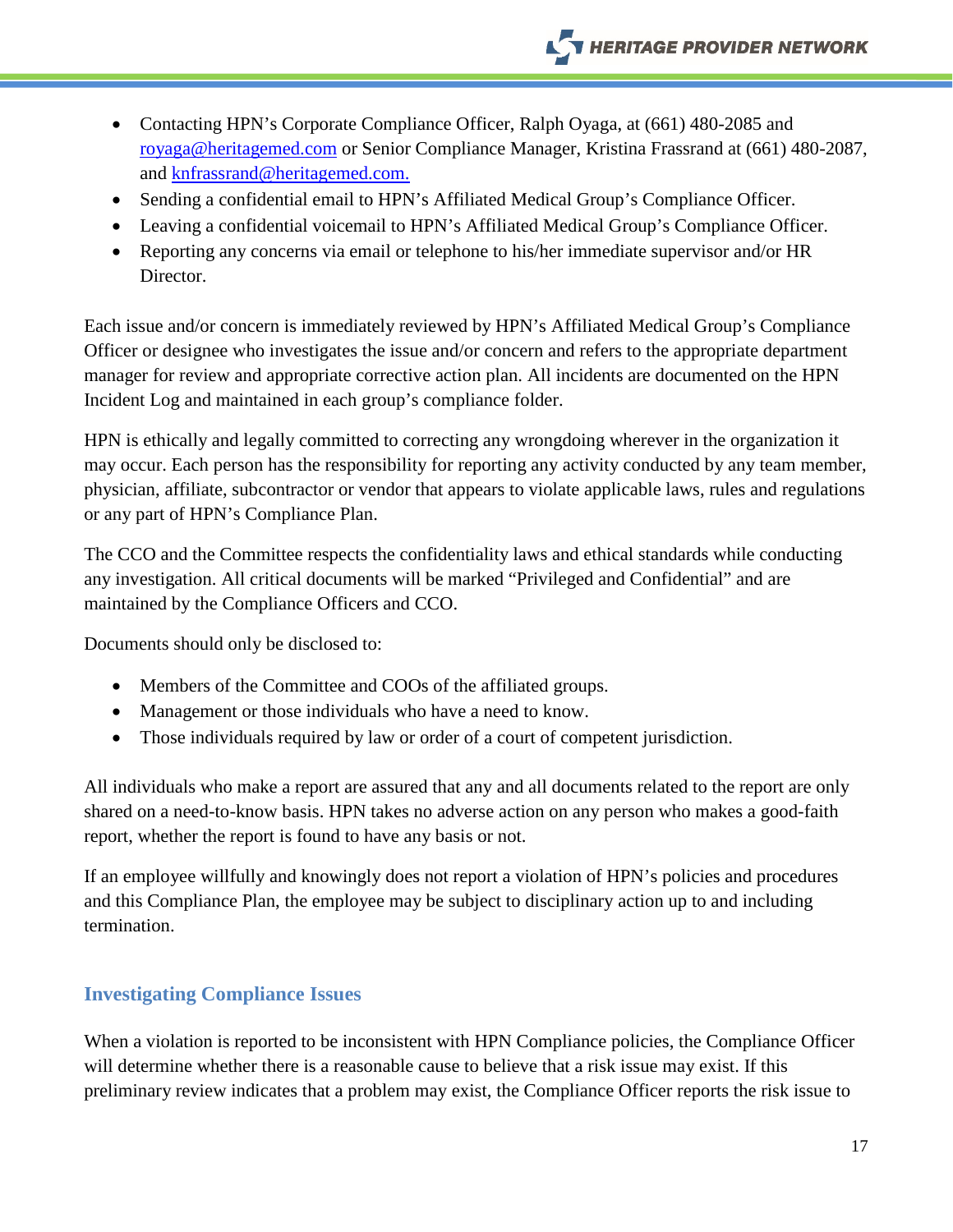the COO and inquiry into the matter will be undertaken. HPN employees, providers, affiliated providers and/or external providers will be expected to cooperate fully with any inquiries undertaken.

Responsibility for conducting the investigation will be decided on a case-by-case basis by the Compliance Officer of the Affiliated Medical Group and HR Director. The person(s) responsible for the review use(s) the monitoring tools associated with identifying compliance issue. Applications such as PCG Software and iCode are utilized for identifying compliance issues for patient related services. HR tools for identifying employee violations include but are not limited to surveillance cameras, internet usage reports, witnesses and phone records.

The investigative process will adhere to any applicable HPN Compliance and Human Resources policies regarding personnel action to be taken. To the extent required by law, efforts will be made to maintain the confidentiality of such inquiries and the information gathered. Consequences for conduct inconsistent with HPN's Compliance Plan will be addressed according to the provisions identified in the applicable HPN's policies. The findings will be reviewed by the Compliance Officer to ensure consistency in the review process.

## <span id="page-17-0"></span>**Corrective Action Plan**

Violations of HPN's Compliance Plan and failure to comply with federal and state regulations or any other types of misconduct are considered a violation of the company policy. A reported violation that is substantiated during an investigation puts at risk the reputation of the organization. Any violations that have been identified but not corrected can seriously jeopardize the mission, reputation, and legal status of HPN and its Affiliated Groups.

Upon knowledge of suspected non-compliance or breach of the Compliance Plan or any other federal or state regulation, the Compliance Officer and other designated management will initiate an investigation of the alleged violation. If during an investigation it is determined that a violation has occurred, it is the policy of HPN and HPN's Affiliated Groups to initiate corrective action including, but not limited to, making restitution to any government agency and instituting disciplinary action as necessary. Any system changes will also be implemented to ensure similar violations do not occur in the future. Further, violations will be promptly reported to the appropriate risk managers of the Affiliated Groups and to the health plans as required.

All violators of HPN's Compliance Plan will be subject to disciplinary action up to and including termination. The disciplinary action of the violation will be determined upon the nature, severity and frequency of the violation and may result in any or all of the following:

- Verbal Warning
- Written Warning
- Suspension
- Termination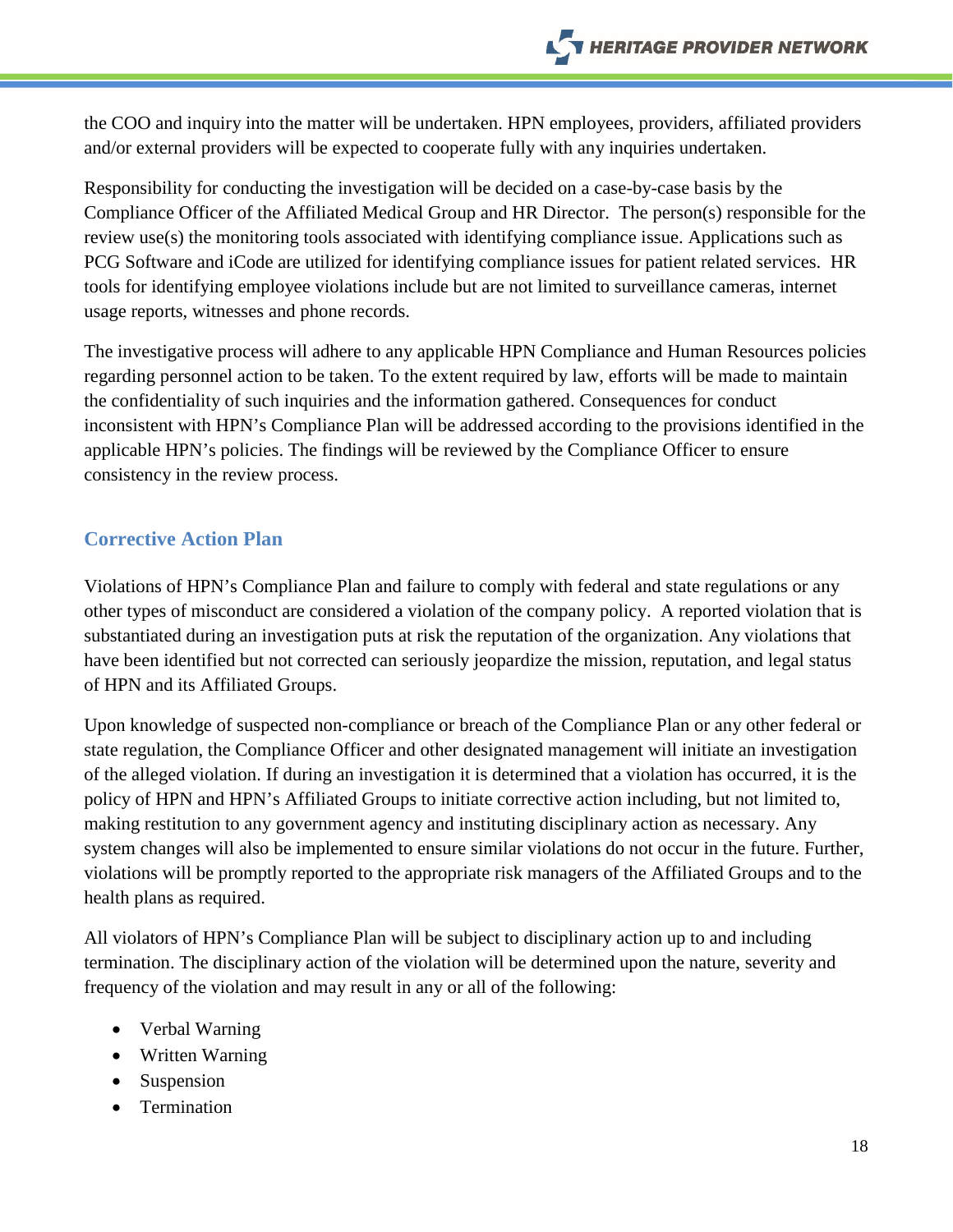• Restitution

Violations which are grossly not consistent with the Compliance Plan will be reported to the appropriate law enforcement agency.

### **Sanctioned/Excluded Individuals and Entities**

Federal law prohibits government reimbursement to individuals or entities that are excluded or ineligible to participate in federally funded healthcare programs. Violation of this law may result in substantial fines for the organization. HPN does not knowingly arrange, contract with or bill for services rendered or arranged for by an individual or entity that is excluded or ineligible to participate in a federally funded health care program. HPN, upon hire/contracting and monthly thereafter, searches the Office of Inspector General (OIG) and the General Services Administration (GSA/SAM) for excluded or ineligible persons and entities including, but not limited to, employees, volunteers, contractors and vendors. If a HPN employee is found to be ineligible for employment due to government sanctions, such employee will be terminated immediately according to HR policies. Any provider who is excluded from participation in programs offered by the Centers for Medicare & Medicaid Services (CMS) or any other government program does not meet HPN's credentialing requirements and will be excluded from HPN and its Affiliated Medical Groups' provider network.

#### <span id="page-18-0"></span>**Annual Compliance Review and Reporting**

In conjunction with established reporting requirements, the Corporate Compliance Officer will ensure a review of HPN's status with current compliance and regulatory operations. The purpose of the review is to evaluate whether HPN operations are within substantial compliance with all federal and state laws and local regulations, and any other regulatory requirements. A review of the compliance reports, action plans and resolutions will be conducted and summarized by compliance category. The CCO, with review and comments provided by the Compliance Committee, will prepare the annual compliance report. The resulting report will be included with the documented conclusions of HPN's internal investigations.

A comparative report of the results of HPN's investigations and actions taken for the current year, along with the compliance efforts during the preceding year will be reported to the Board and HPN's Affiliated Medical Groups' COOs. Annually a work plan addressing strategies for maintaining and improving HPN's compliance efforts will be developed by the Corporate Compliance Officer, approved by the Board of Directors, and designated to the Compliance Committee. The work plan will include HPN's strategy for educating, training, monitoring, auditing, and enhancing the Compliance Program. Recommendations within the work plan will be considered in the: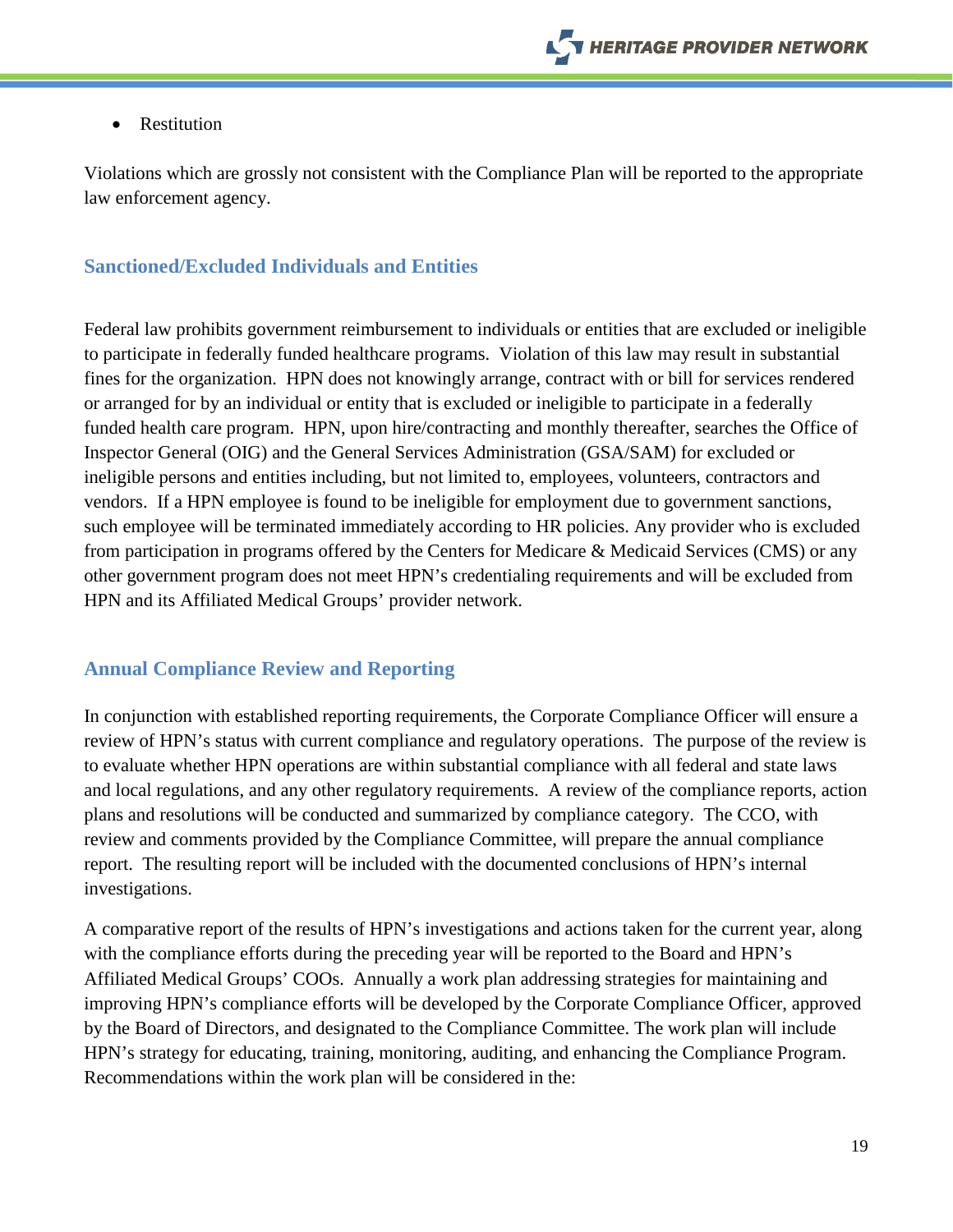- Development of the goals within HPN Strategic Plan;
- Review of the Compliance Program, Policies and Procedures, and Training Materials;
- Review of auditing and monitoring findings and corrective action plans;
- Development of ongoing monitoring mechanisms within HPN Quality Management Plans; and
- Development of expected outcomes within HPN Utilization Management Plan.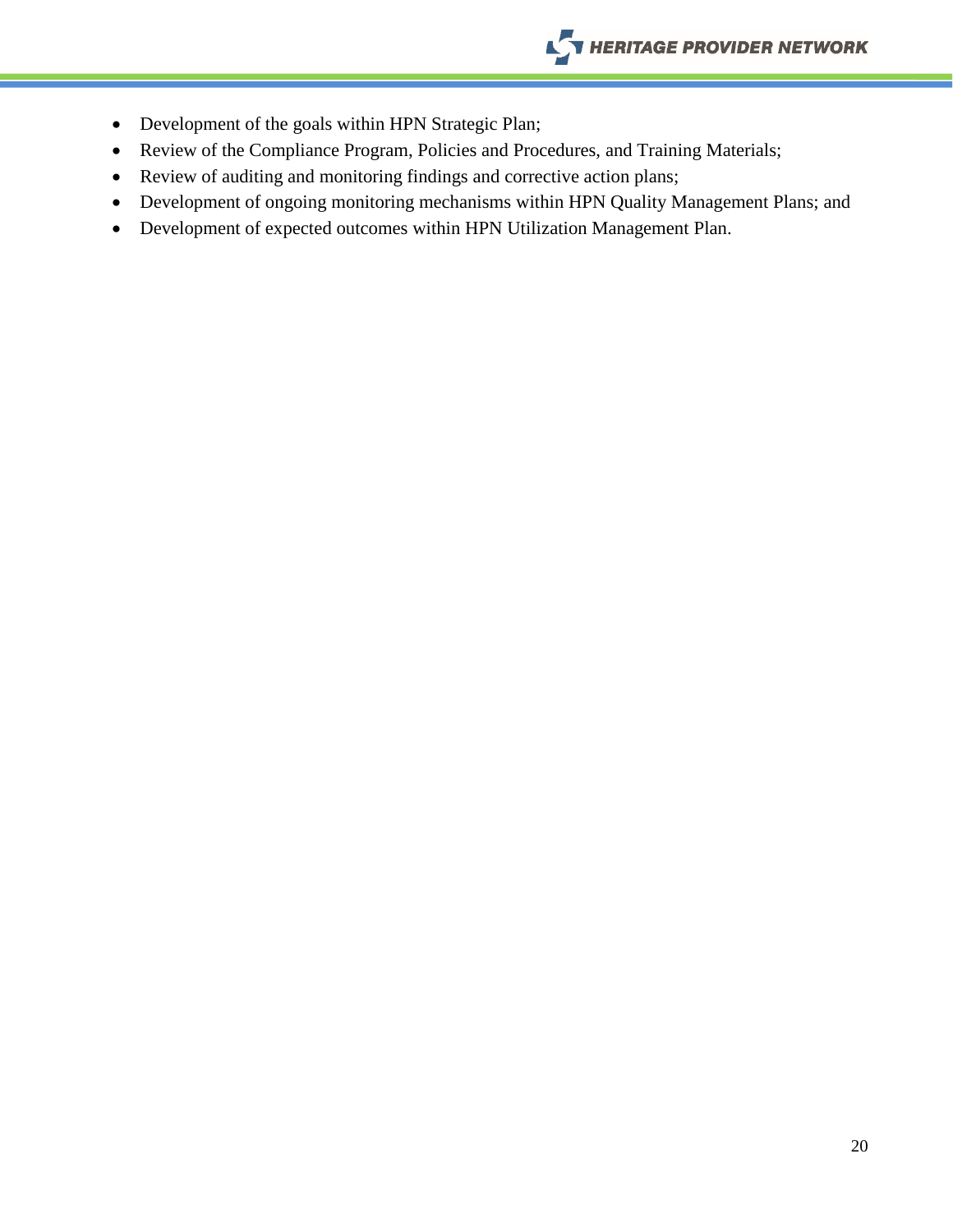

## <span id="page-20-0"></span>Education and Training

#### <span id="page-20-1"></span>**Compliance Education**

The Committee makes available and ensures that proper education and training of Corporate Officers, directors, employees and medical staff are conducted annually. The Compliance Plan requires that all individuals complete training that addresses HPN's Compliance Plan. Such training includes CMS Fraud, Waste, and Abuse, CMS General Compliance/Code of Conduct, HIPAA/HITECH Compliance, Cyber Security, Model of Care, Cultural Linguistics/Disability Sensitivity, Harassment, and Injury and Illness Prevention Program. HPN also requires training of all contractors, subcontractors, agents and other persons who provide patient care or who perform billing, coding, or claims submission functions on behalf of HPN. HPN and its Affiliated Medical Groups have developed and implemented policies and procedures specific to the training responsibilities and requirements. The training frequencies are as follows:

- During new hire orientation or within 90 days of hire
- Annually
- As deemed appropriate by job functionality
- As the need arises to address changes in the Compliance Plan, or in applicable federal and state laws and regulations

Training participation and attendance is necessary and failure to comply with any of the training requirements will result in disciplinary action. HPN's Affiliated Medical Group's Compliance Officer or HR Director retains records of all the training and educational programs including the following: dates of the training, attendance logs and the topics discussed during the training sessions.

Training will consist of various formats including but not limited to video, PowerPoint, online presentations, classroom, etc. Participants will be expected to exhibit a demonstrated level of understanding and receive an attestation of completion, maintained by the Compliance Officer and Human Resources. All education materials will be developed and updated by HPN Corporate Compliance with input from its Affiliated Medical Groups, and will be reviewed and approved on an annual basis by the Board of Directors.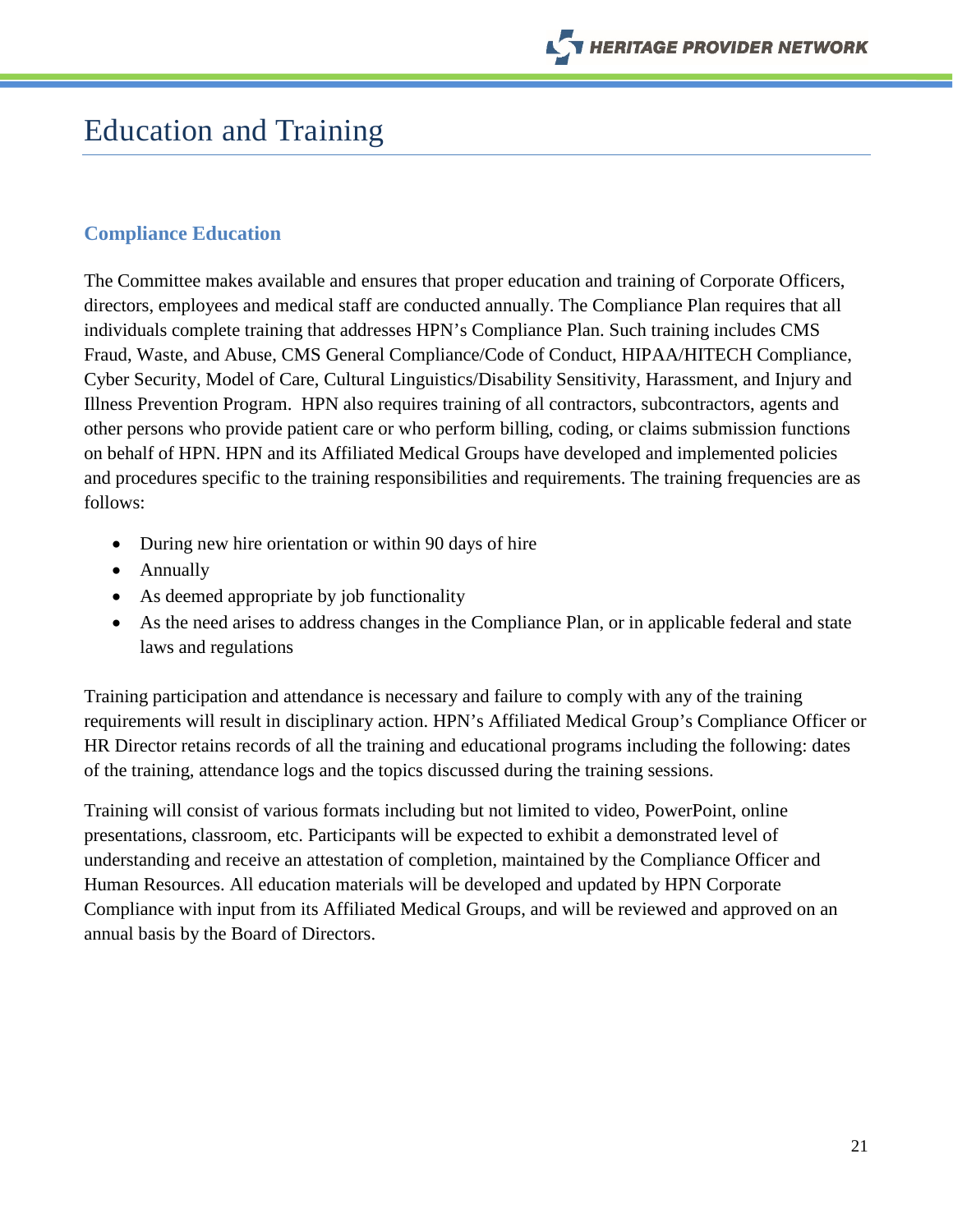## <span id="page-21-0"></span>Employee Code of Conduct

### <span id="page-21-1"></span>**Standards of Conduct**

HPN is dedicated to the highest ethical and business standards and is committed to upholding all federal and state laws and regulations related to our business practices. The company and its employees will at all times strive to achieve the utmost ethical and professional business standards in order to meet or exceed our commitment to the community, our patients, members and business partners.

The Standards/Code of Conduct and Compliance Plan are an integral part of our business operations and they are our guide to excellence in the performance of our jobs. These programs have been reviewed and accepted by the company's Senior Management Team and Board of Directors, and all are committed to meeting or exceeding all compliance goals and standards. The Standards of Conduct are provided to all employees upon hire and annually through mandatory Compliance Training, review of Compliance Plan and company newsletter distribution. Employees are required to review all Compliance material and to attend and complete all mandatory training in order to be compliant with federal and state regulations.

Areas of concern and of particular risk that require special attention include but are not limited to:

- Accurate financial and accounting record keeping
- Accurate and ethical billing and collection processes that focus on current Fraud, Waste and Abuse laws
- The protection of protected healthcare information under HIPAA and HITECH

Should an employee have any questions regarding any compliance related information, they may contact their Human Resources or Compliance Officer. If an employee suspects any compliance or ethical standards that he or she believes have been violated, the employee is obligated to contact his or her Supervisor, Human Resources or the Compliance Officer. HPN and its Affiliated Medical Groups do not condone retaliation or reprisal against employees who report in good-faith.

#### <span id="page-21-2"></span>**Evaluation of Employee Performance**

<span id="page-21-3"></span>Employees are expected to comply with the Code of Conduct and HPN Compliance Plan by completing necessary training. Employees are required to complete additional training as needed by individual job responsibilities. Annual evaluations will be based on several elements, including job performance, professionalism, Code of Conduct, and Compliance Plan criteria.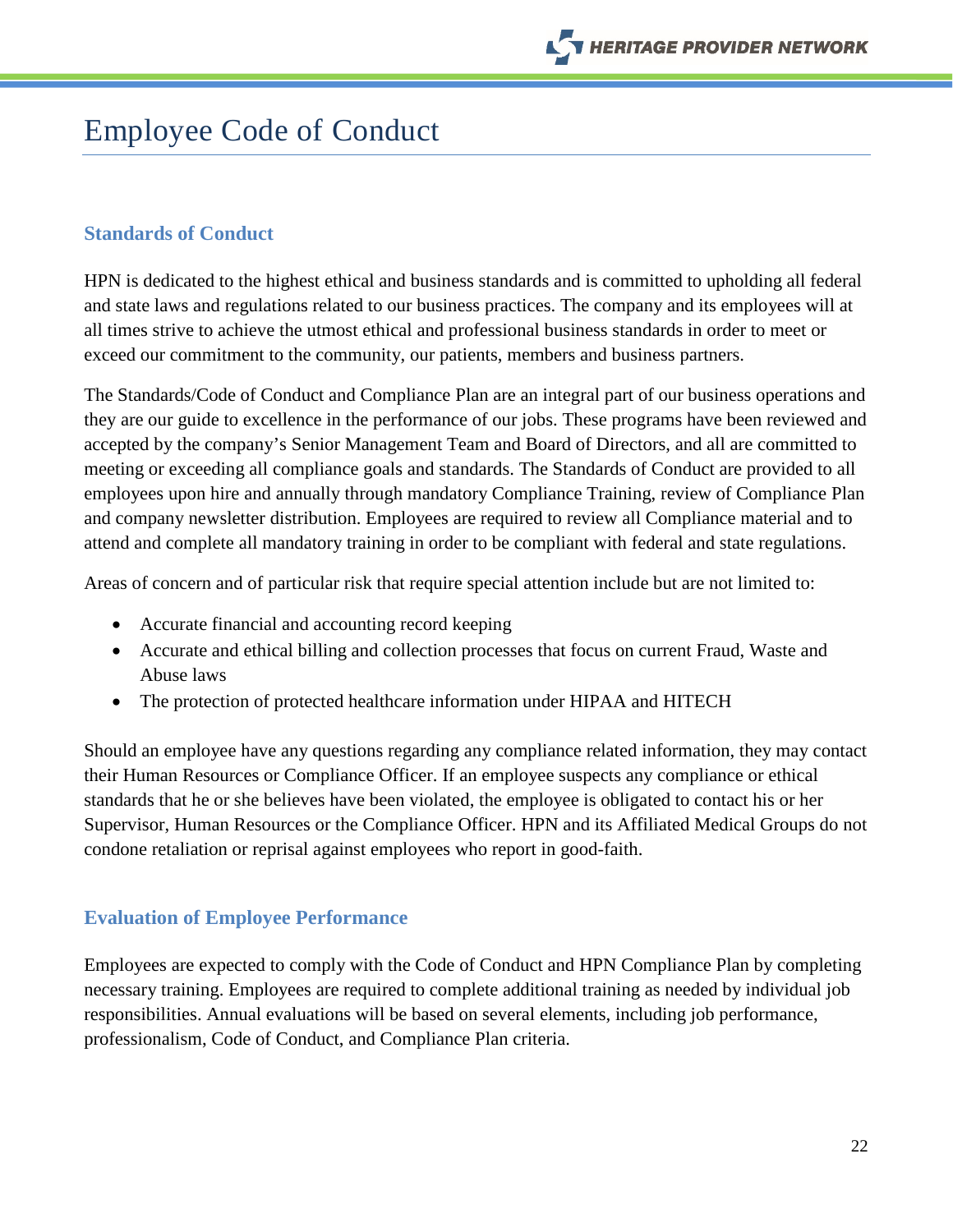## **Employee's Obligation to Report**

HPN employees and contracted affiliates have the responsibility to comply with the Code of Conduct and Compliance Plan. It is their duty to immediately report any potential or suspected violations to Human Resources or the Compliance Officer without fear of retaliation or reprisal. The HPN team remains committed to maintaining the highest level of accountability and all occurrences will be thoroughly investigated.

## <span id="page-22-0"></span>**Controlled Substance**

In accordance with federal and state laws, HPN maintains strict guidelines regulating the dispensing of narcotics, controlled substances and other medical supplies. Only licensed personnel are authorized to handle controlled substances in accordance with HPN policies and procedures and within their scope of practice.

Practitioners dispensing medications are required to maintain meticulous record keeping procedures to ensure regulatory protocols are achieved. Employees in violation of improper documentation, distribution, use, possession, and/or handling will be prosecuted according to company policy and federal and state laws.

## <span id="page-22-1"></span>**Copyrights**

HPN employees must respect and follow all copyright rules and regulations. Under no circumstance does the Company condone unauthorized use or reproduction of materials pursuant to copyright laws.

## <span id="page-22-2"></span>**Harassment and Workplace Violence**

HPN is committed to providing a work environment free of discrimination and harassment. The Company's anti-harassment and discrimination policy applies to all persons involved in the operations of the Company and prohibits harassment or discrimination based on a protected characteristic by any employee of the Company, including supervisors and managers, as well as vendors, independent contractors, customers, and any other persons. It also prohibits harassment and discrimination based on the perception that anyone has any of the protected characteristics, or is associated with a person who has or is perceived as having any of those characteristics.

Harassment covers a range of behaviors, including subtle and not-so-subtle verbal and non-verbal behavior. It can be engaged in or experienced by both males and females. Harassment may include, but is not limited to, any of the following:

• Epithets, derogatory jokes, comments, slurs, or verbal or physical innuendoes;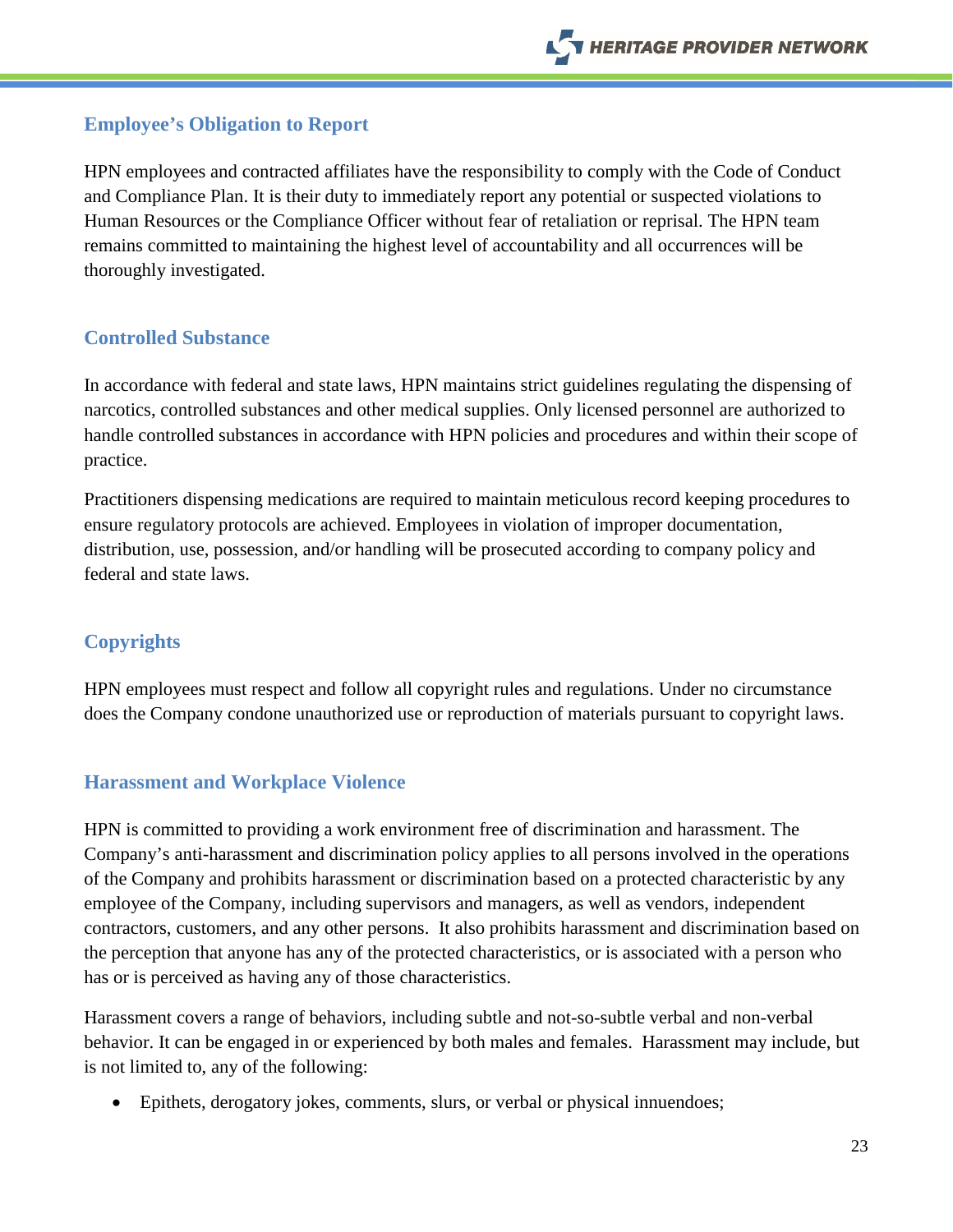- Making verbal or physical conduct of a sexual nature, or the refusal to engage in such conduct, the basis of any employment decision or a condition of an employee's continued employment;
- Subjecting others to obscenity or offensive language;
- Commentary about an individual's body or sexual matters; and
- Retaliation for reporting or threatening to report harassment.

All employees must promptly report any incidents of harassment or discrimination to Human Resources or the Compliance Officer to ensure complaints are resolved quickly and fairly. Employees should also be aware that the Equal Employment Opportunity Commission and the California Department of Fair Employment and Housing investigate and prosecute complaints of harassment, retaliation, and discrimination in employment.

Harassment also includes incidents of workplace violence. It is the intent of HPN to provide a safe workplace for employees and to provide a comfortable and secure atmosphere for customers and others with whom we do business. HPN has zero tolerance for violent acts or threats of violence.

All employees are expected to conduct themselves in a non-threatening, non-abusive manner at all times. No direct, conditional, or veiled threat of harm to any employee or to HPN property is acceptable. Acts of violence or intimidation of others will not be tolerated. Any employee who commits or threatens to commit a violent act against any person while on Company premises will be subject to immediate termination.

Employees share the responsibility in the identification and alleviation of threatening or violent behavior in the workplace. Any employee who is subjected to or threatened with violence, or who is aware of another individual who has been subjected to or threatened with violence, should immediately report this information to his or her supervisor, a member of management, or Human Resources. All reports of violence or threats of violence will be investigated and communicated to law enforcement.

## <span id="page-23-0"></span>**Treat All Employees with Respect, Dignity and Fairness**

To maintain an environment that is respectful and fair, HPN encourages employees to utilize the company's open-door policy to voice concerns of possible inequitable or unfair conduct. HPN values diversity as an asset and encourages equal opportunity, development and advancement for all employees. Should an employee feel an issue remains unresolved, they may contact Human Resources or the Compliance Officer.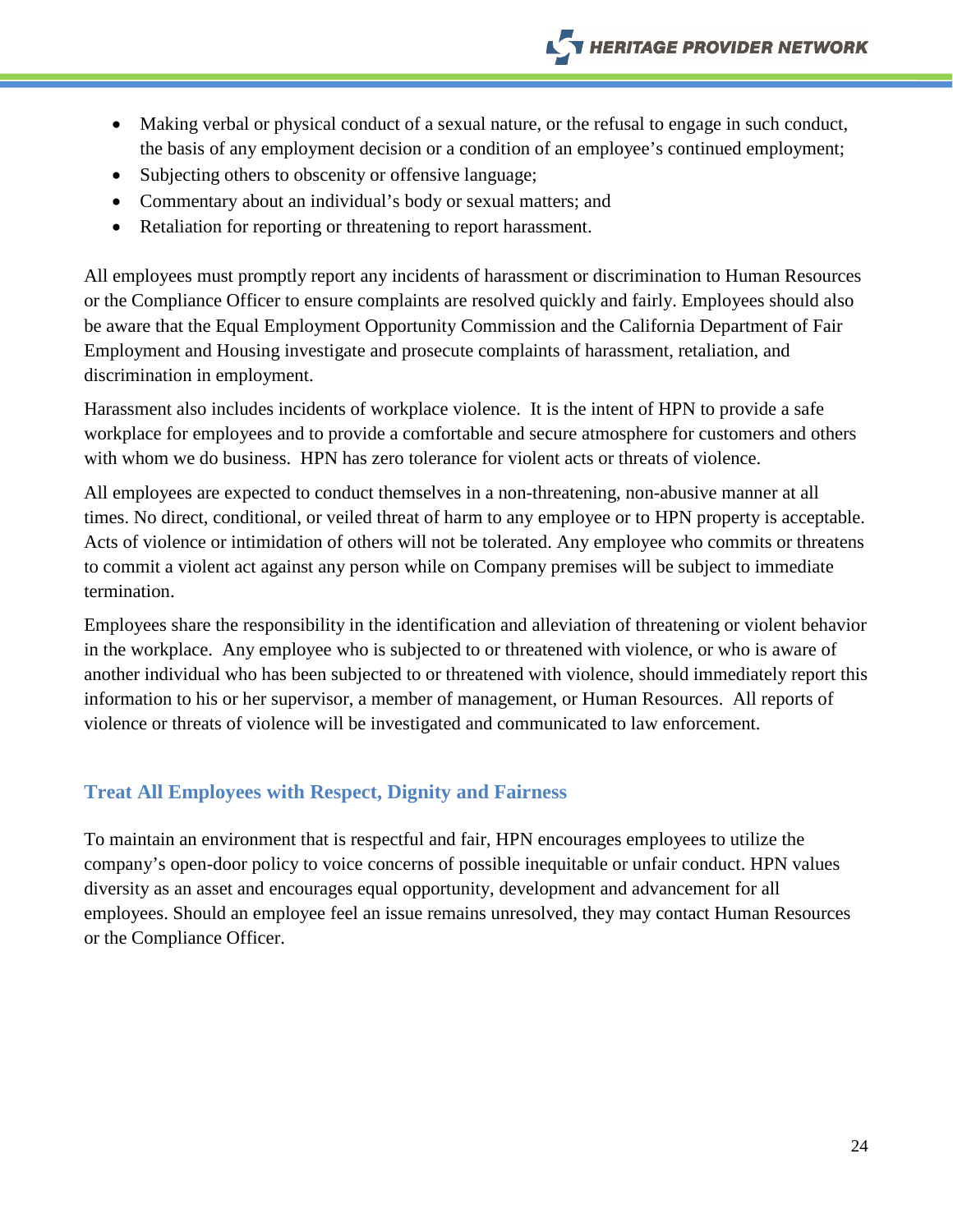### <span id="page-24-0"></span>**Health & Safety**

Each employee is expected to obey safety rules and to exercise caution in all work activities. Employees must immediately report any unsafe condition to Human Resources. Employees who violate safety standards, who cause hazardous or dangerous situations, or who fail to report or, who do not remedy such situation appropriately, may be subject to disciplinary action, up to and including termination.

To assist in providing a safe and healthful work environment for employees, patients and members, and visitors, and in compliance with California law, the Company maintains an Injury and Illness Prevention Program. The Injury and Illness Prevention Program is provided during new hire orientation and available for review by employees in the Human Resources office.

In the case of accidents that result in injury, regardless of how insignificant the injury may appear, employees should immediately notify the supervisor on site. Such notifications are necessary to comply with laws and initiate insurance and workers' compensation benefits procedures.

Such work injuries or other occurrences may include, but are not limited to any injury, loss of personal property, medication error, serious complaints regarding patient care, failure to carry out a physician's order, questionable medical practice, unexpected cardiac arrest, equipment failure, robbery, vandalism, threats of violence.

Human Resources, the Compliance Officer and/or the Safety Committee will be responsible for investigating all health and safety matters.

#### <span id="page-24-1"></span>**Personal Use of Resources**

HPN resources must be maintained and utilized according to company rules and regulations. The Company reserves the right to inspect all property to ensure compliance with its rules and regulations, without notice to the employee or consent and/or in the employees' absence at any time consistent with applicable law. Prior written authorization must be obtained from Human Resources or Administration before any HPN property may be removed from the premises.

Employees are prohibited from using Company facilities or equipment including Company computers, copiers, facsimile machines, and other equipment for personal use without prior authorization from their supervisor.

Company equipment purchased for employee use is the property of HPN. All equipment must be returned upon termination or at any time upon the request of the Company.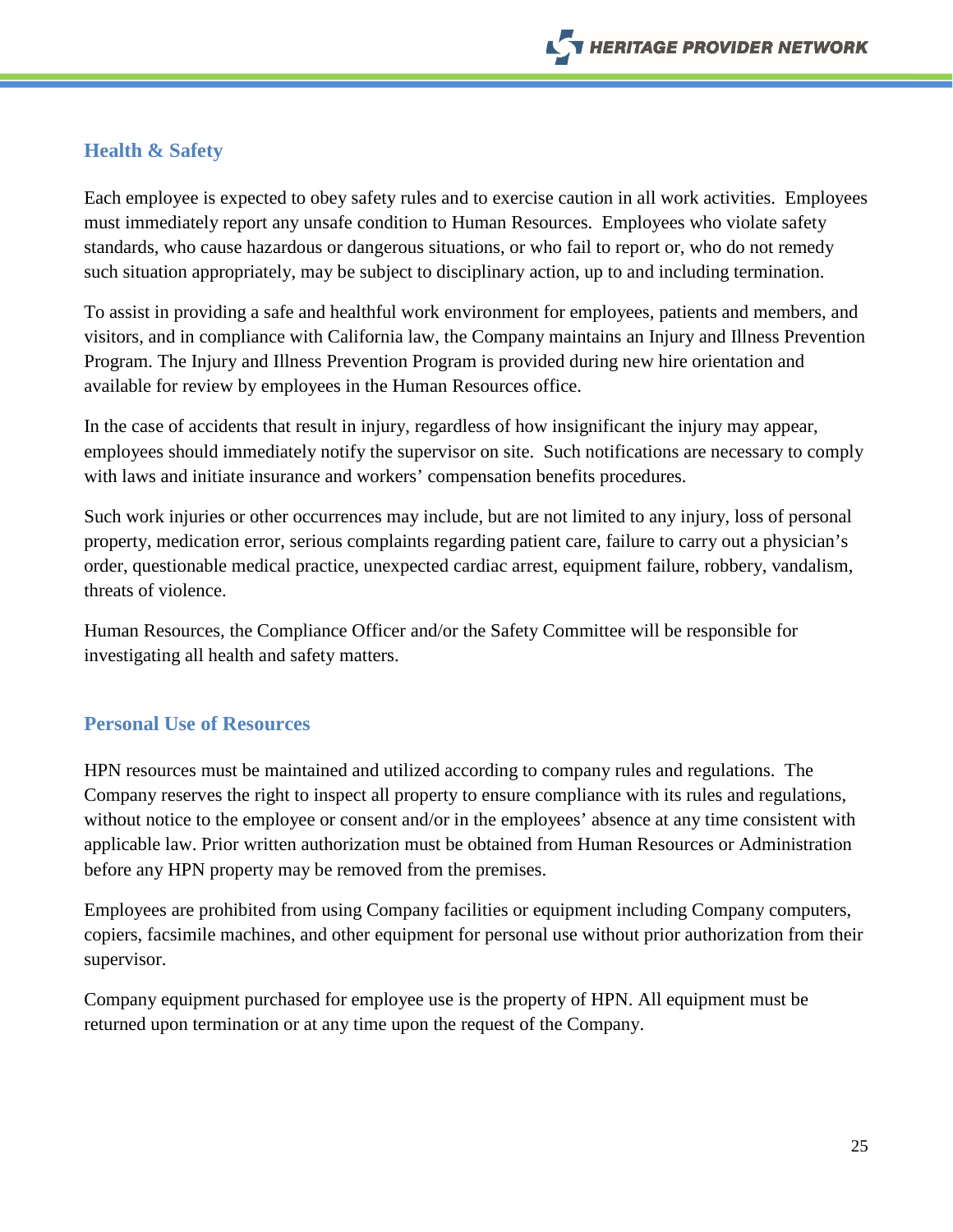### <span id="page-25-0"></span>**Relationships with Healthcare Constituents**

#### Patient

The goal of each HPN organization is to provide excellent service and quality medical care to all our patients. Patients are consistently treated with respect and dignity, and care is provided only for both medically necessary and appropriate healthcare services. HPN makes no distinction in the high quality care it provides based on age, color, disability, marital status, national origin, race, religion, sex, sexual orientation or payment source. Moreover, medical treatment is not based on race, ethnicity, national origin, religion, sex, age, mental or physical disability or medical condition, such as ESRD, sexual orientation, claims experience, medical history, evidence of insurability (including conditions arising out of acts of domestic violence), genetic information or source of payment. Moreover, medical treatment is not based on patient or organization economics, but rather on identified patient healthcare needs. HPN ensures that patients are involved in all aspects of their care and have the necessary information to make informed decisions regarding their health care decisions.

Furthermore, in accordance with HIPAA and HITECH rules and regulations, the Company maintains strict privacy and confidentiality guidelines to protect our patients' privacy.

#### Employees

HPN promotes camaraderie, teamwork, and professional relationships. In an effort to maintain a positive work environment, gift giving and fundraising campaigns among team members should be reasonable and moderate. Under no circumstances should an employee feel compelled or coerced to participate. Any violations of this directive should be reported to his or her immediate supervisor, Human Resources or the Compliance Officer.

#### Subcontractors and Suppliers

HPN is committed to the highest ethical and business standards in the selection of our subcontractors and suppliers. Selection criteria will be objectively based upon quality, service, price, technical excellence and the overall ability to meet our business needs and will not be determined by personal relationships and friendships.

#### <span id="page-25-1"></span>**Substance Abuse and Mental Acuity**

To protect the interests of all individuals working on behalf of HPN, we are committed to providing a drug and alcohol free work environment. The use of alcohol, illegal drugs, or controlled substances, whether on or off the job, can adversely affect an employee's work performance, efficiency, safety, and health. In addition, the use or possession of these substances on the job constitutes a potential danger to the welfare and safety of other employees and exposes the Company to the risks of property loss or damage, or injury to other persons.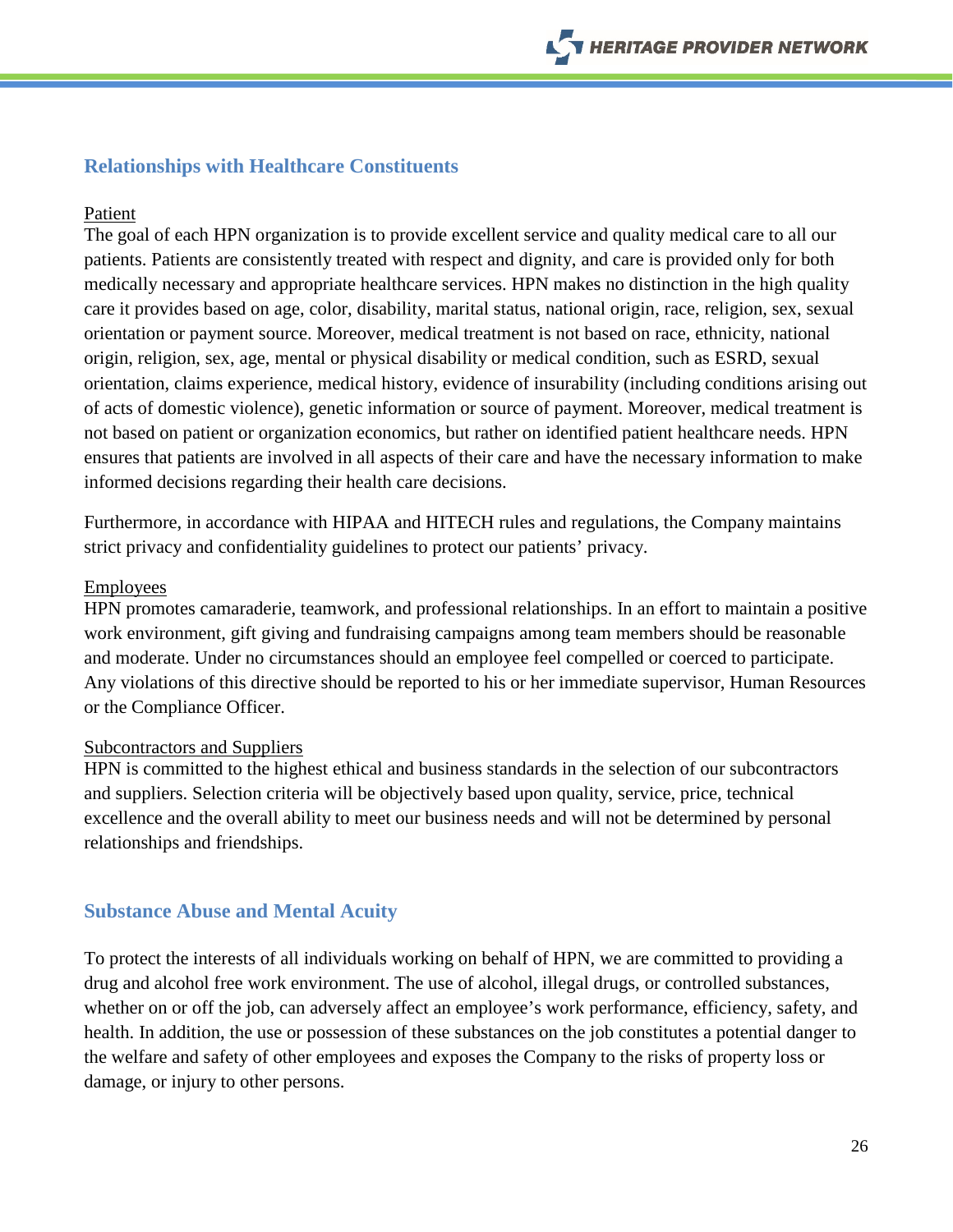These Drug and Alcohol Free Workplace rules and standards of conduct apply to all employees either on Company property or during the workday (including meal and rest periods). Behavior that violates this policy includes but not limited to:

- Possession or use of alcohol, or being under the influence of alcohol while on the job.
- Driving on Company business while under the influence of alcohol, drugs, or controlled substances.
- Distribution, sale, or purchase of an illegal drug or controlled substance, or being under the influence of an illegal drug or controlled substance, while on the job.
- Illegally manufacturing, dispensing, selling or buying alcohol or drugs on the Company premises.
- If an employee is taking a legal drug or other substance, whether prescribed or not, which could affect job safety or performance, the employee must notify Human Resources and provide a physician's statement that the substance does not adversely affect the employee's ability to safely and efficiently perform his or her duties and/or provide any work restrictions.

Every HPN employee is expected to report to work fit for duty. Violation of these rules and standards of conduct will not be tolerated and will be subject to disciplinary action, up to and including termination. HPN may also bring the matter to the attention of appropriate law enforcement authorities.

## <span id="page-26-0"></span>**Payments, Discounts and Gifts**

#### General

As part of our continued compliance regarding "fraud, waste, and abuse" and "anti-kickback" laws, HPN prohibits any of its employees, physicians, or other business affiliates from receiving or providing "remuneration" in exchange for referrals of patients. Furthermore, HPN prohibits the payment or receipt of such remuneration in return for directly purchasing, leasing, ordering, or recommending the purchase, lease, or ordering of any goods, facilities, services, or items. Employees involved with finance functions, purchasing and facilities operation, laboratory, pharmacy, medical staff administration, and any activity that includes entering into a personal service contract are expected to be vigilant in identifying potential anti-kickback violations and bringing them or any related questions to the attention of the Compliance Officer.

#### Entertainment and Gifts

This Compliance Plan provides detailed information regarding HPN's compliance with federal and state regulations as it pertains to accepting and receiving entertainment and gifts.

Employees of HPN are prohibited from accepting or asking for bribes, kickbacks, gratuity, or other forms of payment made to influence a business decision. Additionally, employees or other business affiliates of HPN may not offer anything of value to a government official or other third party in an effort to influence business or to gain special treatment as an individual or an organization. HPN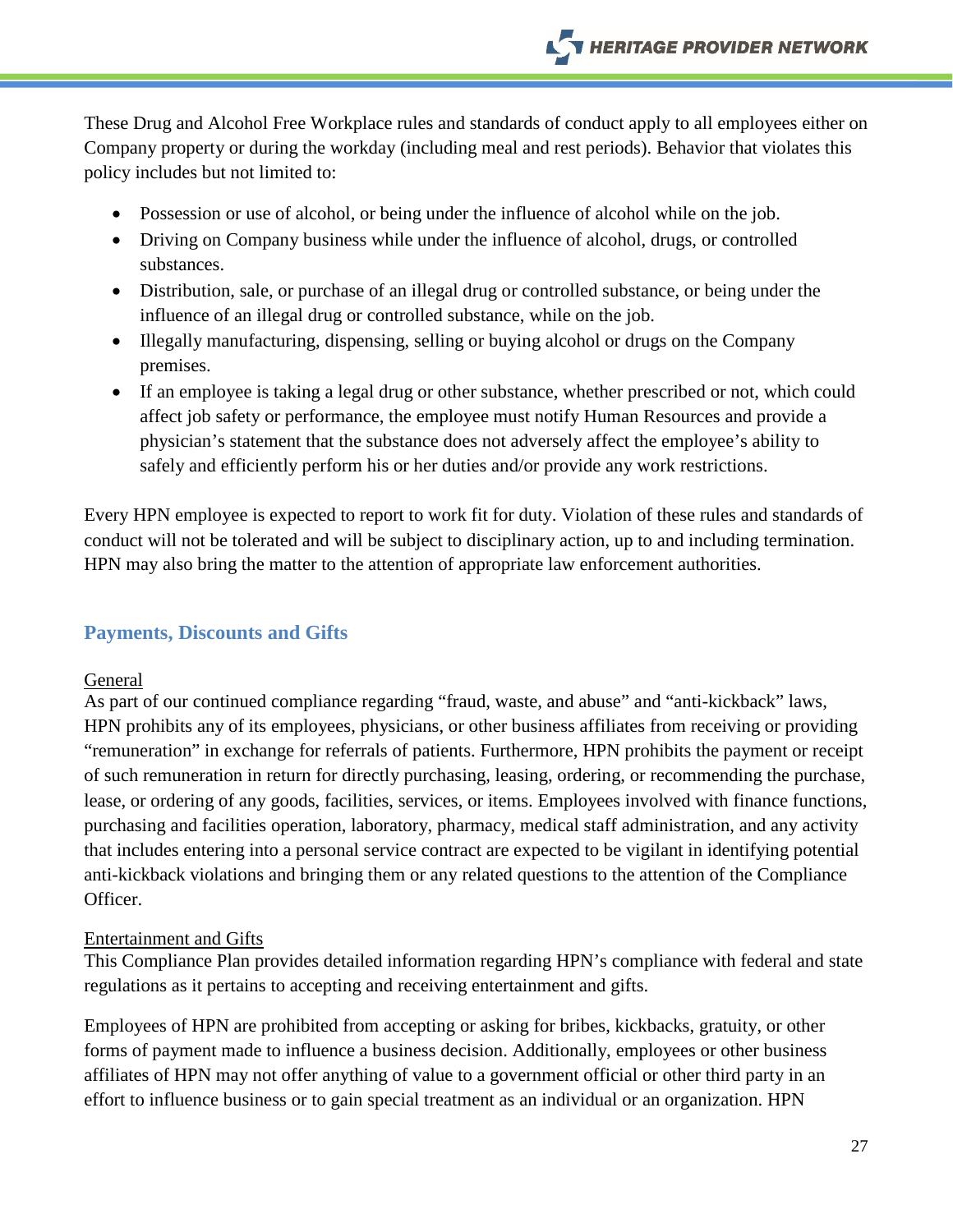maintains a strict "gift" policy and all gifts of significance or of monetary value (exceeding \$25.00) are forbidden. For further clarification on receiving/providing gifts, please consult with the Compliance Officer.

#### Receiving Gifts from Patients

Employees of the Company should not accept gifts from patients or patient's family members and under no circumstances should HPN employees solicit gifts from patients. The Company acknowledges that there are certain circumstances that arise regarding the receipt of gifts; however, employees are strictly forbidden from accepting any individual gift of gratuity valued in excess of twenty-five dollars (\$25.00) from any patient, vendor, supplier, or other person doing business with the Company. Gifts include, but are not limited to, acceptance of cash, gift certificates, or lavish entertainment and free travel and lodging. Violations of this policy will not be tolerated, and may lead to disciplinary action, up to and including termination.

#### Receiving Business Courtesies

HPN is a professional healthcare organization that is dedicated to rendering quality medical service to patients and families. Employees and other business affiliates of HPN are expected to follow the Compliance Plan guidelines as they pertain to receiving business courtesies. Under no circumstance should an employee receive or solicit events, travel, overnight accommodations, or other business courtesies that would adversely affect an ethical business decision or relationship. Prior to accepting such invitations, employees should confirm that doing so is consistent with the HPN Compliance Plan and is approved by the Compliance Officer.

#### Extending Business Courtesies

It is critical to avoid the appearance of impropriety when giving gifts to individuals who do business or are seeking to do business with HPN. The corporate policy on business courtesies may from time to time provide modest flexibility in order to permit appropriate recognition of the efforts of those who have spent meaningful amounts of time on behalf of HPN.

HPN's policy is to not provide any gifts, entertainment, meals, or anything else of value to any employee of the Executive Branch of the federal government, except for minor refreshments in connection with business discussions or promotional items with the HPN logo valued at no more than permitted by federal or state law.

#### <span id="page-27-0"></span>**Fair Dealing**

HPN is dedicated to providing quality healthcare services to our community by maintaining the utmost ethical, legal, and business standards. We are committed to maintaining the highest levels of integrity and fairness within our Company and industry. Employees are expected to conduct business honestly and fairly without misrepresentation of material facts. Employees are prohibited from manipulation, concealment, and misuse of privileged information, fraud or other unfair business practice.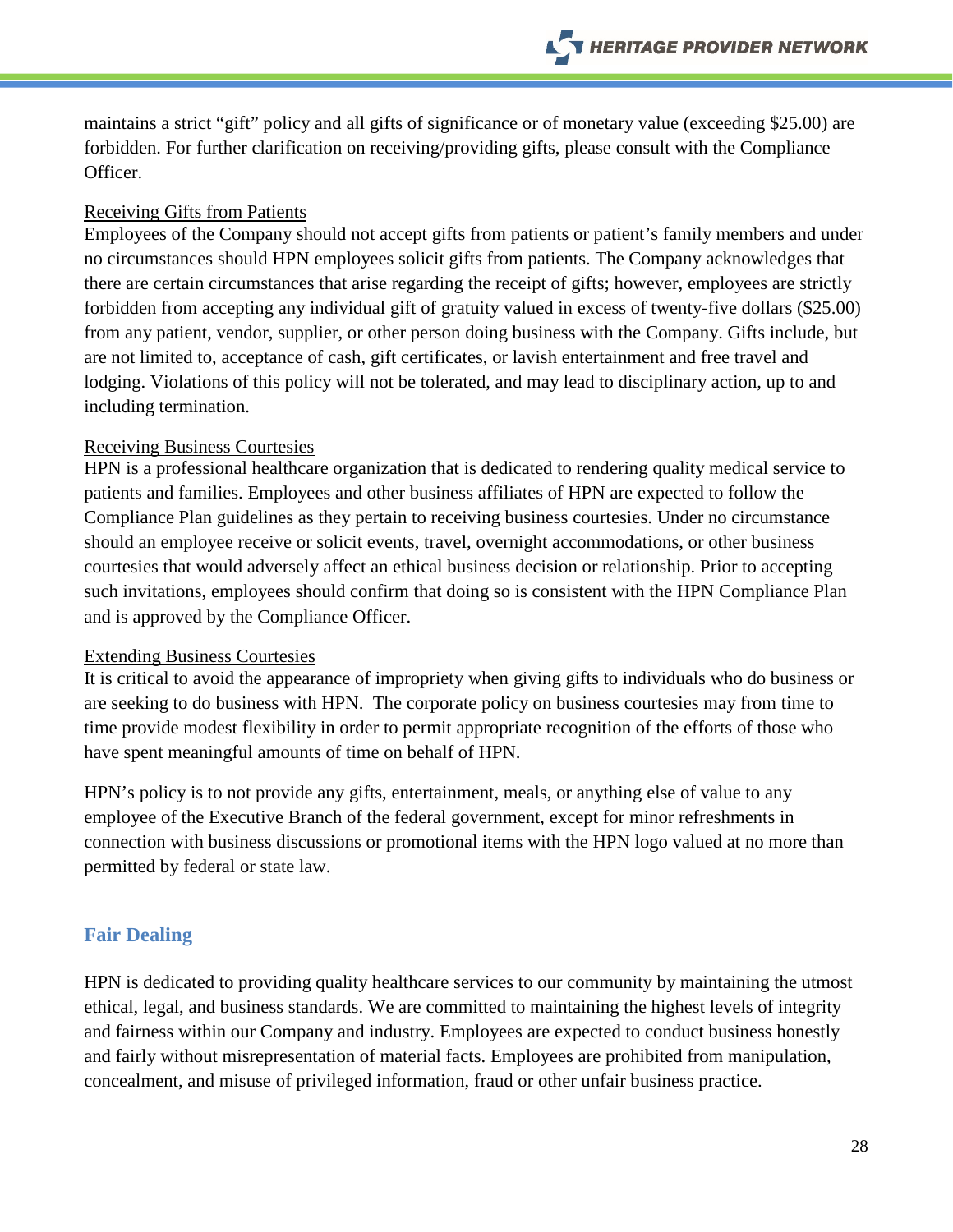

## <span id="page-28-0"></span>Conflicts of Interest

#### <span id="page-28-1"></span>**Conflicts of Interest**

A conflict of interest occurs when a HPN employee, a supervisor, or someone at the management level exploits professional or official capacity in some way to gain personally, in terms of money or other material advantage, at the expense of the employer or organization. Conflict of interests may include but is not limited to using your position to receive a benefit or to refer a service to a friend or relative, receive a payment, gift or improper entertainment in exchange for a contract.

For example, a conflict of interest may occur if:

- The employee's outside activities influence or appear to influence the employee's ability to make objective decisions in the course of his or her job responsibilities.
- The demands of an outside activity cause the employee to use HPN's resources for personal purposes.
- An employee or close relative can personally profit from a transaction involving HPN and the employee or a third party.
- The employee does not act solely in the best interest of HPN, whenever acting as an agent of HPN, in dealings with suppliers, customers or government agencies.

HPN expects and requires all employees, including Senior Management and the Board of Directors to act honestly and ethically, and to avoid both actual and potential conflicts of interest with HPN. Therefore, the safest course of conduct is to avoid all business relationships, activities, associations or interests in which the employee, his or her family, a close friend, or a business associate benefits materially at the expense of HPN. It is the employee's obligation to ensure that he or she remains free of conflicts of interest in the performance of his or her responsibilities at HPN. A conflict of interest can have a severe negative impact even though the conflict may not be so obvious.

If any employee has suspicion that a conflict of interest exists, they are obligated to notify and present all material facts to the Compliance Officer, Human Resources, and/or to the Board of Directors for investigation. If the employee has any question about whether an activity might constitute as a conflict of interest, the employee should consult with the Compliance Officer, Human Resources, company Legal Counsel, Board of Directors, company COO, and/or refer to the appropriate policies for direction before pursuing the activity.

Upon disclosure or discovery of a potential or actual COI, an evaluation will be conducted for immediate resolution. Depending on the level of the position involved, the HPN Corporate Compliance Officer, General Counsel, or the Board of Directors will conduct an independent investigation and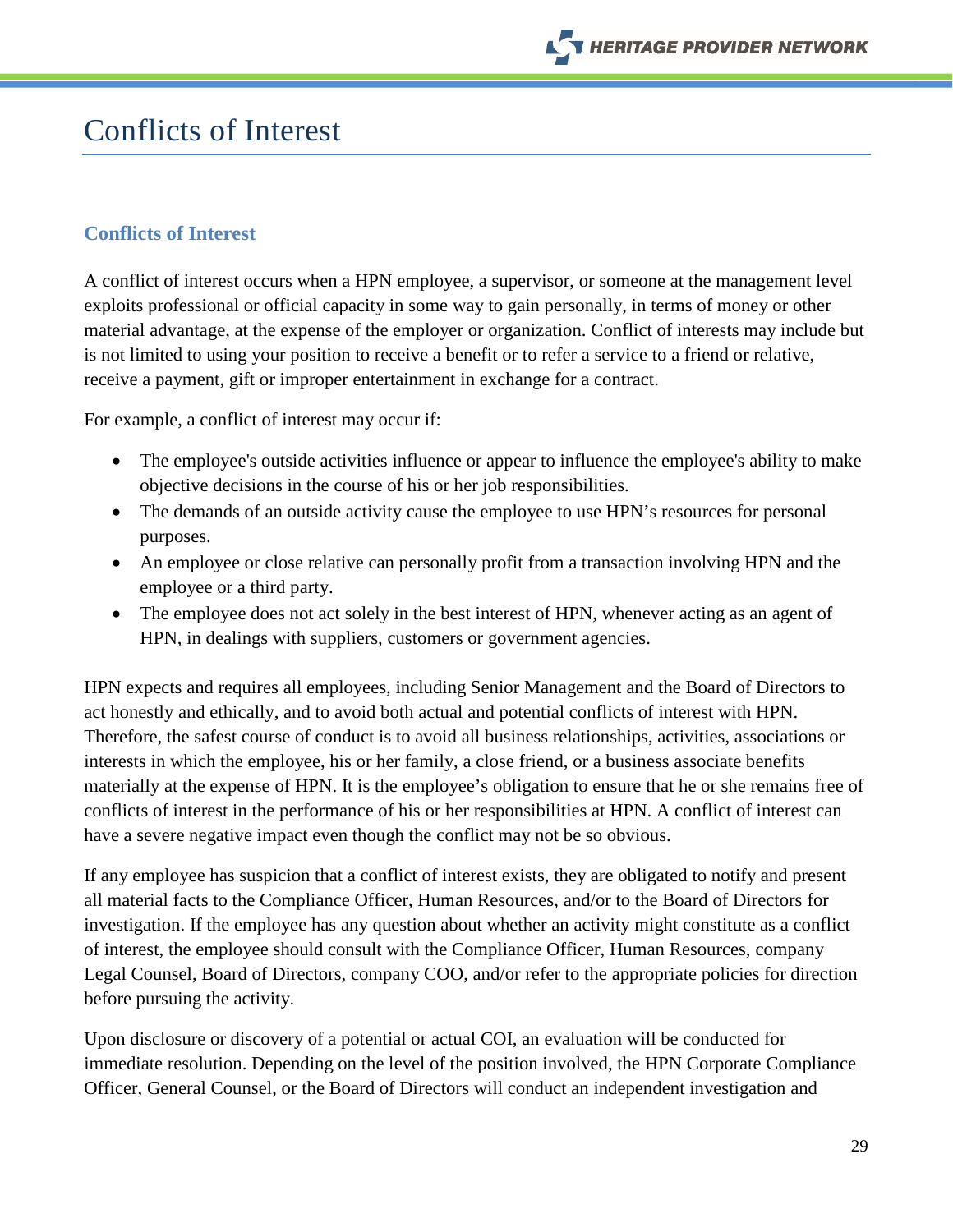determine mitigation of the COI. The resolution may include disciplinary actions as outlined under Correction Action Plan and may also include reevaluation or modification of the working relationship, up to and including termination.

Conflict of Interest policies and questionnaires are sent out upon hire and annually to Senior Management, the Corporate Compliance Officer, and to the Board of Directors.

### <span id="page-29-0"></span>**Outside Employment and Activities**

HPN employees will not, directly or indirectly, engage in any conduct that is disloyal, disruptive or damaging to the company. Employees must avoid outside employment or business activities that materially detract from the time or attention they should devote to their duties. Such activities adversely affect the quality of their work performed, and/or adversely affect HPN's reputation. An employee should not have a direct or indirect financial interest in competitors of HPN. Outside business activities can only be allowed if they do not directly or indirectly compete with HPN's business.

#### <span id="page-29-1"></span>**Misuse of Company Resources**

HPN Employees shall not use or access HPN's property, information, or position to benefit themselves for personal gain. Employees have a duty to always advance the interests of HPN and to act on its behalf with regard to such property, information, or position when the opportunity arises.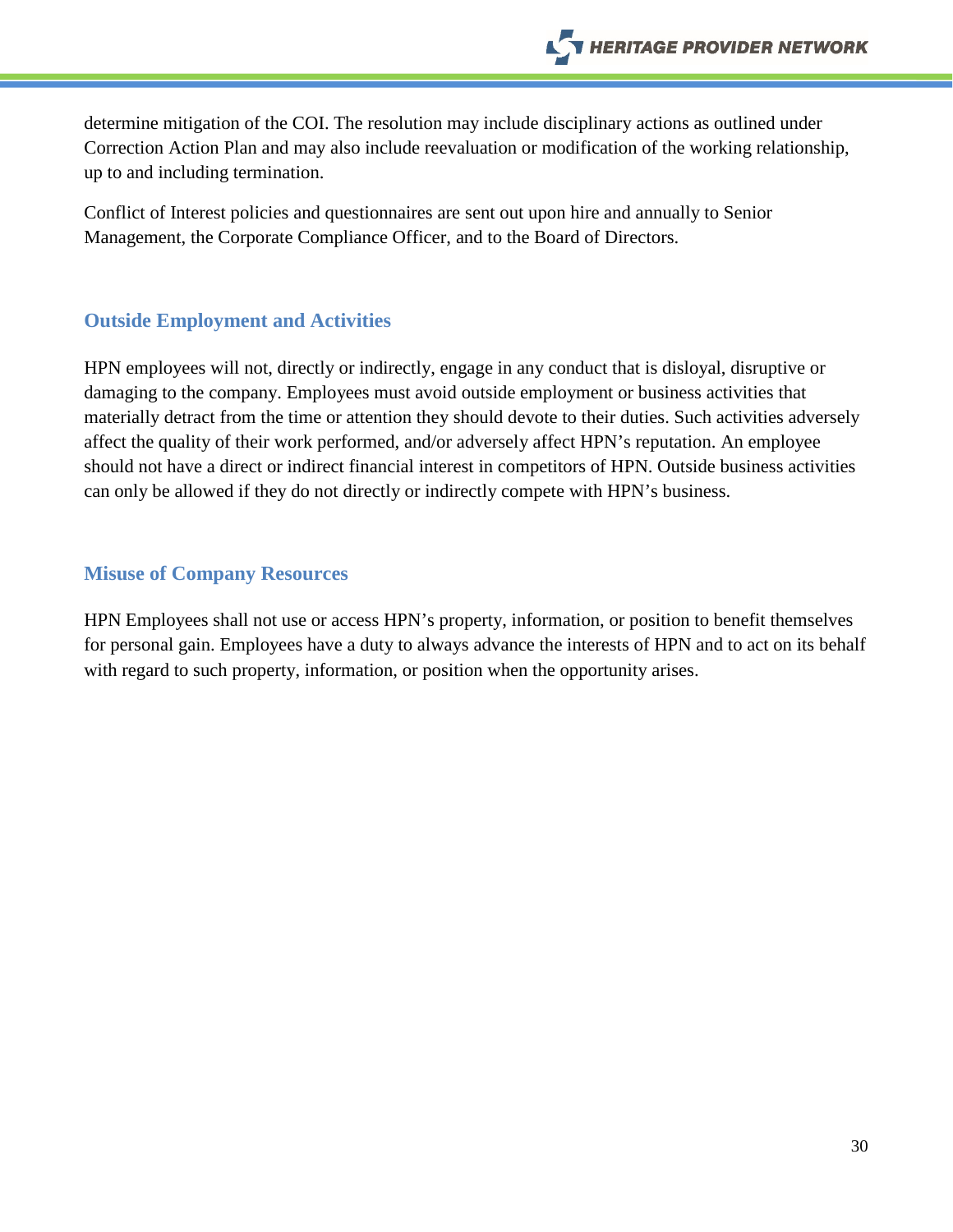## <span id="page-30-0"></span>Quality of Care and Services

### <span id="page-30-1"></span>**Quality of Care and Services**

HPN is committed to providing high quality health care to its patients and to delivering health services in an ethical, professional and cost effective manner. HPN treats patients with respect and dignity and provide care that is necessary and appropriate. HPN provides equal access to care for all patients regardless of gender, gender identity or expression, color, age, sexual orientation, disability status, ancestry, race, religious or cultural beliefs, source of payment, or any other classification protected by law. HPN maintains complete and thorough records of patient information. HPN recognizes the rights of patients to formulate an advance directive and HPN complies with that directive. All individuals employed to care for HPN's patients are properly licensed and credentialed, and have the necessary experience and expertise.

HPN believes that assistance with the provision of high-quality patient care by its physician partners and its hospital service partners is its core function; therefore, patient care decisions will be made by HPN's patients in consultation with their physicians and caregivers. Only qualified personnel with proper licensure or certification will be permitted to make clinical assessments or to develop plans of treatment. HPN operates an ongoing quality assurance program which includes tracking, review, and feedback regarding its services to further promote the provision of quality care. HPN recognizes the importance of Continuing Medical Education (CME) to ensure that physicians have timely access to the information and techniques necessary to insure quality care.

#### Patient Information

In order to provide quality patient care, HPN collects information regarding patients' medical condition and medical history. HPN realizes the sensitive nature of this information and are committed to maintaining its confidentiality. HPN complies with all federal and state laws protecting the confidentiality of these records. Employees are prohibited from disclosing confidential information in violation of the privacy rights of our patients. Patient-specific information will be released only to persons authorized by law or by the patient's written consent. The HIPAA and HITECH Act requirements are broad and dictate that such information may be used, in general, only for specific authorized purposes. The regulations further dictate that security standards be maintained to ensure no unauthorized access to electronically stored health information. HPN will maintain necessary electronic security to ensure the confidentiality and integrity of patient information. HPN has established HIPAA and HITECH Act Policies and Procedures which govern its treatment of patient information. Every employee, particularly those who deal with identifiable patient information, is expected to abide by the HPN HIPAA and HITECH Act Policies and Procedures.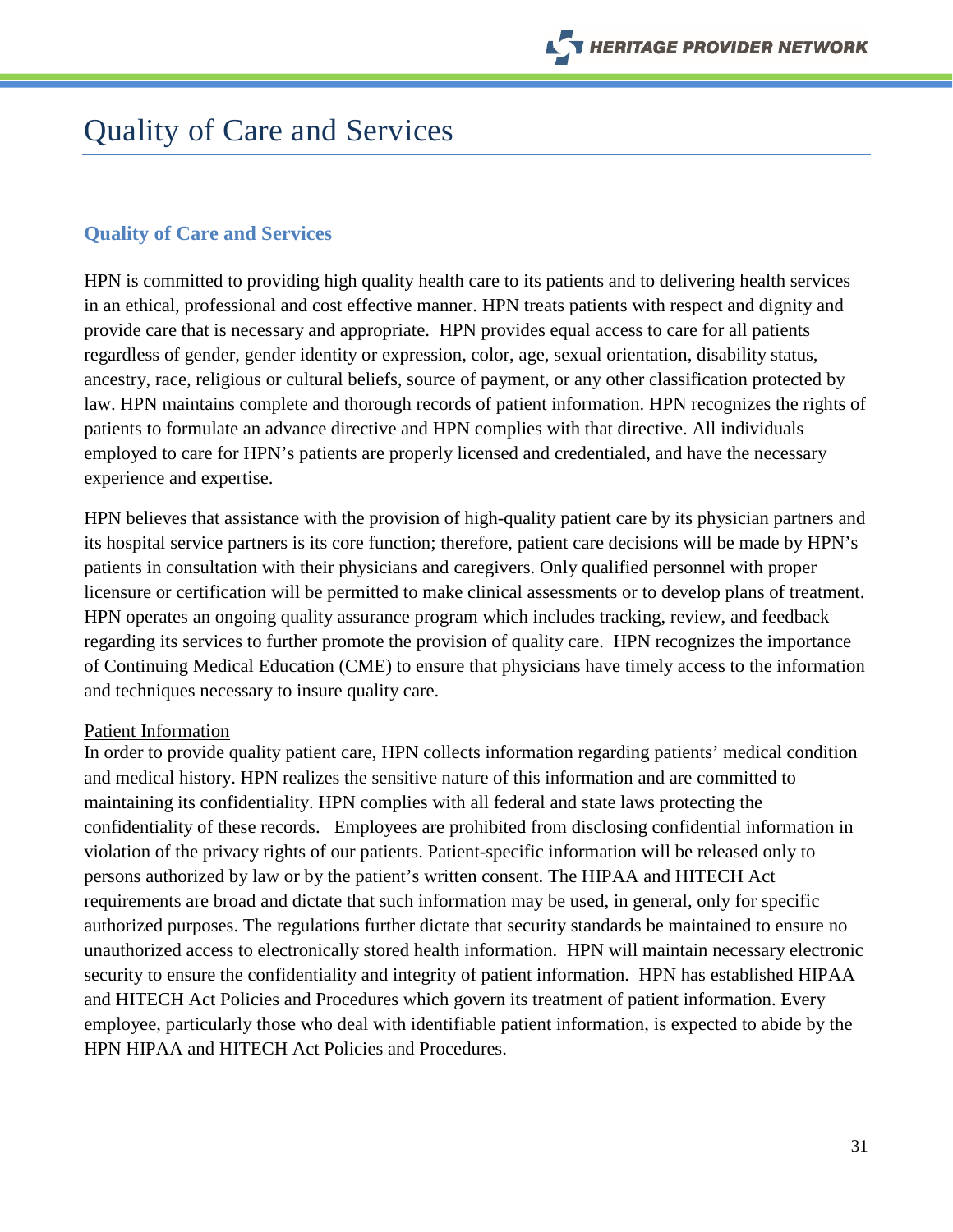## <span id="page-31-0"></span>Federal, State and Legal Regulatory Compliance

### <span id="page-31-1"></span>**Fraud, Waste and Abuse**

It is the intent of HPN to comply with all laws governing its activities, including those, which address fraud, waste, and abuse (FWA) in the health care industry. Heritage is committed to the prevention and detection of FWA; and educates its employees and FDRs on FWA, outlining the following:

#### Fraud

Criminal fraud is knowingly and willfully executing, or attempting to execute, a scheme or artifice to defraud any health care benefit program; or to obtain, by means of false or fraudulent pretenses, representations, or promises, any of the money or property owned by, or under the custody or control of, any health care benefit program (18 USC §1347); it is any intentional submission of false information in order to get any money or benefit.

#### Waste

The overutilization of services, or other practices that, directly or indirectly, result in unnecessary costs to the Medicare Program. Waste is generally not considered to be caused by criminally negligent actions but rather the misuse of resources.

#### Abuse

Includes actions that may, directly or indirectly, result in unnecessary costs to the Medicare Program. Abuse involves payment for items or services when there is not legal entitlement to that payment and the provider has not knowingly and/or intentionally misrepresented facts to obtain payment.

#### <span id="page-31-2"></span>**Fraud, Waste, and Abuse Reporting**

- HPN has the responsibility to maintain an anti-fraud program to deter, detect, and investigate fraud, waste, and abuse (FWA); and to report to the appropriate authorities, including the National Benefit Integrity Medicare Drug Contractor (NBI Medic).
- Reports may be made to HPN's Corporate Compliance by calling the Corporate Compliance Hotline at (855) 682-4127 or by emailing [corporatecompliance@heritagemed.com;](mailto:corporatecompliance@heritagemed.com) both available 24/7.
- Reports may also be made directly to HPN's Corporate Compliance Officer, Ralph Oyaga, at (661) 480-2085 and [royaga@heritagemed.com](mailto:royaga@heritagemed.com) or Senior Compliance Manager, Kristina Frassrand at (661) 480-2087, and knfrassrand@heritagemed.com.
- HPN's Compliance Officer shall submit an annual report to the Department of Managed Health Care (DMHC) describing HPN's efforts to deter, detect, and investigate FWA. Those that were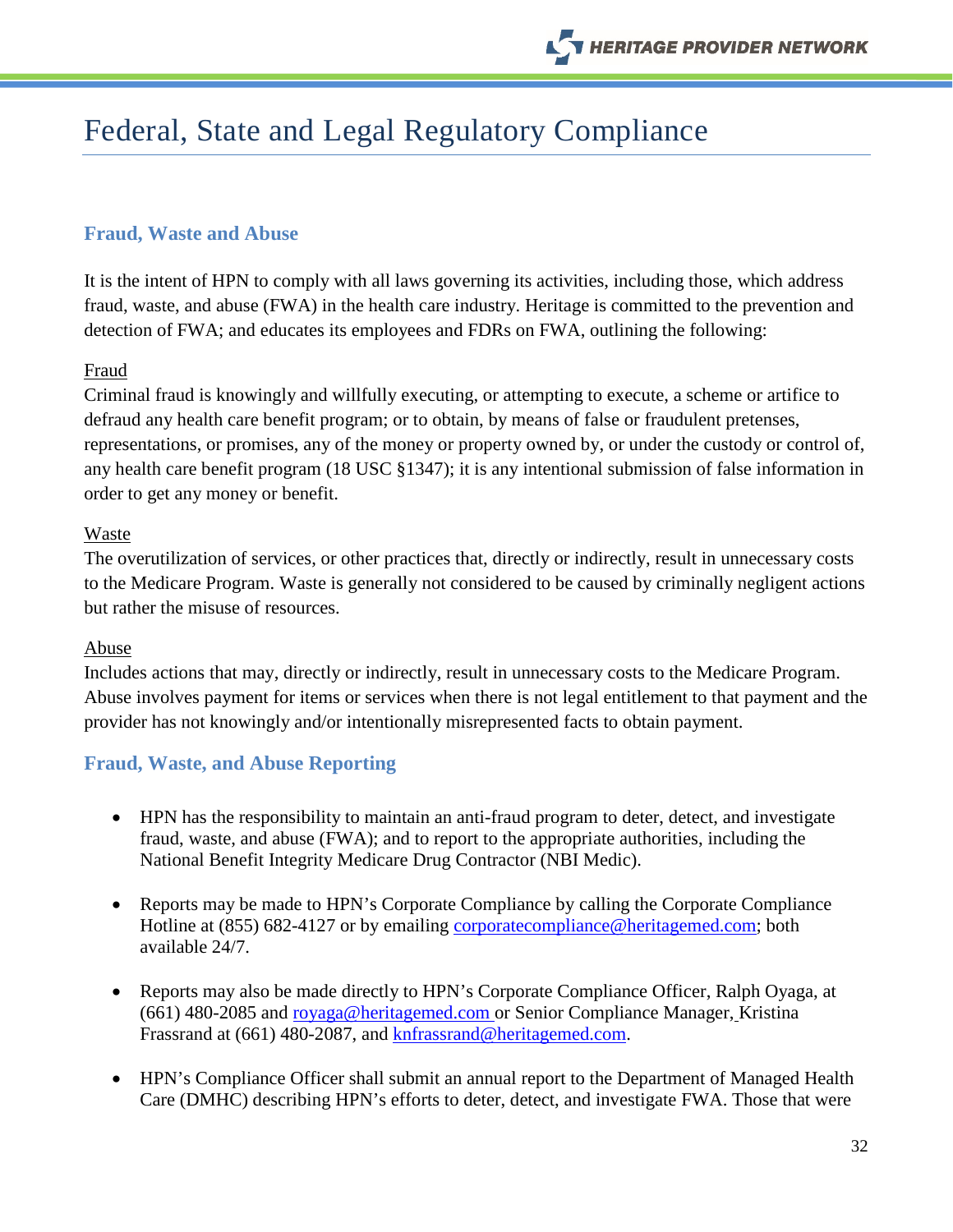reported to law enforcement shall be included in the report and to the extent known, will include the number of cases prosecuted. This report may include recommendations to improve efforts to combat fraud, waste, and abuse.

• The compliance officer or compliance hotline of the applicable Medicare Advantage Organization Sponsor with whom HPN's participates; compliance hotline numbers are available on each of the organization's websites.

## <span id="page-32-0"></span>**Anti-fraud Program**

As indicated by the Health Safety Code §1348 (a-c), HPN maintains a comprehensive anti-fraud program to deter, detect, and investigate fraud. The purpose of this program is to demonstrate our continued commitment to act with absolute integrity and to uphold our pledge to comply with all federal, state, and local regulations. Further, avoiding fraud, waste, and abuse greatly enhances HPN's ability to provide quality care to our members and the communities we serve.

The strategies implemented within the anti-fraud program are aligned to identify and reduce costs caused by fraudulent activities, and to protect our patients in the delivery of health care services.

HPN uses various mechanisms to deter and detect fraud, such as:

- Analyzing of PCG Software (Virtual Examiner), which monitors our internal claims processes to track data for fraudulent, wasteful, and/or abusive billing patterns. The software also evaluates the appropriateness of healthcare claims and encounters. HPN's Claims Managers and Auditors are responsible for executing this process and escalating any adverse findings to the appropriate individuals for further investigation.
- HPN has an automated process to search the Office of Inspector General (OIG) and the General Services Administration (GSA)/System for Award Management (SAM) lists for excluded or ineligible persons and entities including, but not limited to, employees, contractors and vendors prior to hire/contracting and monthly thereafter.
- Reports of potential fraud or other non-compliance issues may be made directly to Corporate Compliance by contacting Ralph Oyaga at (661) 480-2085 and [royaga@heritagemed.com;](mailto:royaga@heritagemed.com) or Kristina Frassrand at (661) 480-2087 and [knfrassrand@heritagemed.com;](mailto:knfrassrand@heritagemed.com) or through the Corporate Compliance Hotline at (855) 682-4127. Reports may be made anonymously and without fear of retaliation.
- Internal audits are conducted on a regular basis but no less than annually to identify areas of risk and to ensure compliance to regulatory requirements.
- CMS fraud alerts, distributed via Health Plan Management System (HPMS) memos, are tracked, logged, and disseminated to the appropriate individuals.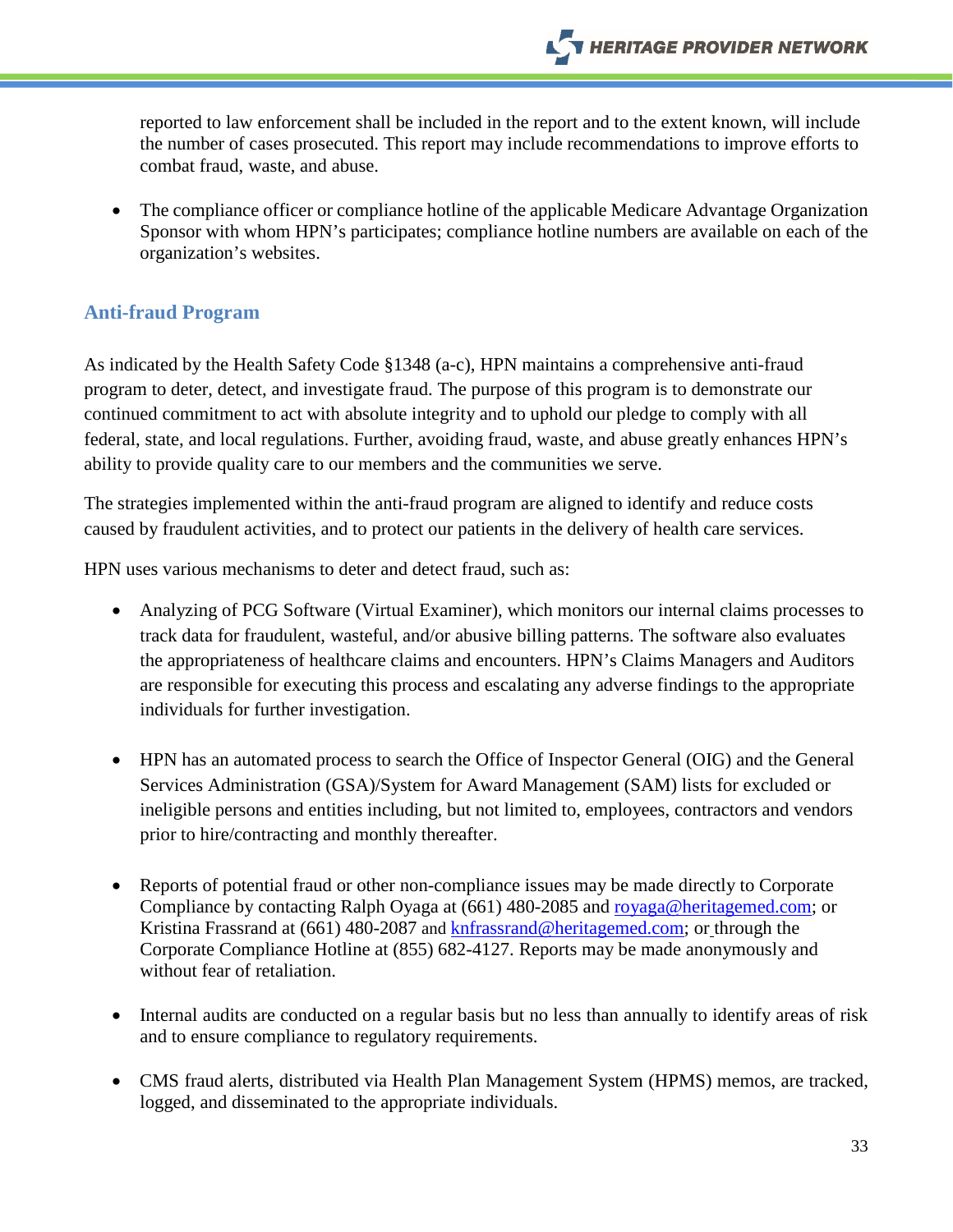• Other tools utilized to identify fraud or employee violations include but are not limited to internet usage reports, video surveillance, witnesses, phone records, etc.

HPN utilizes internal expert resources (Claims, Billing, Risk Management, etc.), Compliance Officers, Privacy Officers, and/or General Counsel to assist in the investigation of potential fraud or noncompliance. Depending on the level of concern, HPN may contract with external professionals to further assist in the investigative process.

Any findings of fraud which are in violation of state or federal law will be reported to the appropriate law enforcement agency for prosecution.

As required by Health & Safety Code section 1348 (b), the contact person to whom inquiries concerning the anti-fraud plan may be directed to either:

| Name: Ralph Oyaga             | or | Kristina Frassrand          |
|-------------------------------|----|-----------------------------|
| Phone: $(661)$ 480-2085       |    | $(661)$ 480-2087            |
| Email: royaga@heritagemed.com |    | knfrassrand@heritagemed.com |

#### <span id="page-33-0"></span>**Under-provision of Services**

Failure to provide appropriate services, or provision of an inappropriate lower level of services than required is considered underutilization. HPN's Utilization Management Program monitors any underutilization.

Any denial for a requested service is determined by an HPN's Affiliated Medical Group's Medical Director. A formal appeal process is in place and available for all physicians who work with the Company and for patients. This process and all aspects of the utilization management and authorization program are monitored and tracked on a regular basis.

In addition to the utilization management program in place, HPN has implemented a comprehensive Quality Management (QI) program for monitoring under-provision of care and service. The QI program includes monitoring of preventative measures, disease management and high risk patient management programs. HPN maintains the oversight function related to the QI Compliance Program to monitor potential under-provision of services.

## <span id="page-33-1"></span>**Federal False Claims Act, Program Fraud Civil Remedies Act, State False Medicaid Claims Act**

The Federal False Claims Act makes it a crime for any person or organization to knowingly make a false record or file a false claim with the government for payment. "Knowingly" can include deliberate or reckless ignorance of facts that make the claim false. Additionally, the PFCRA creates administrative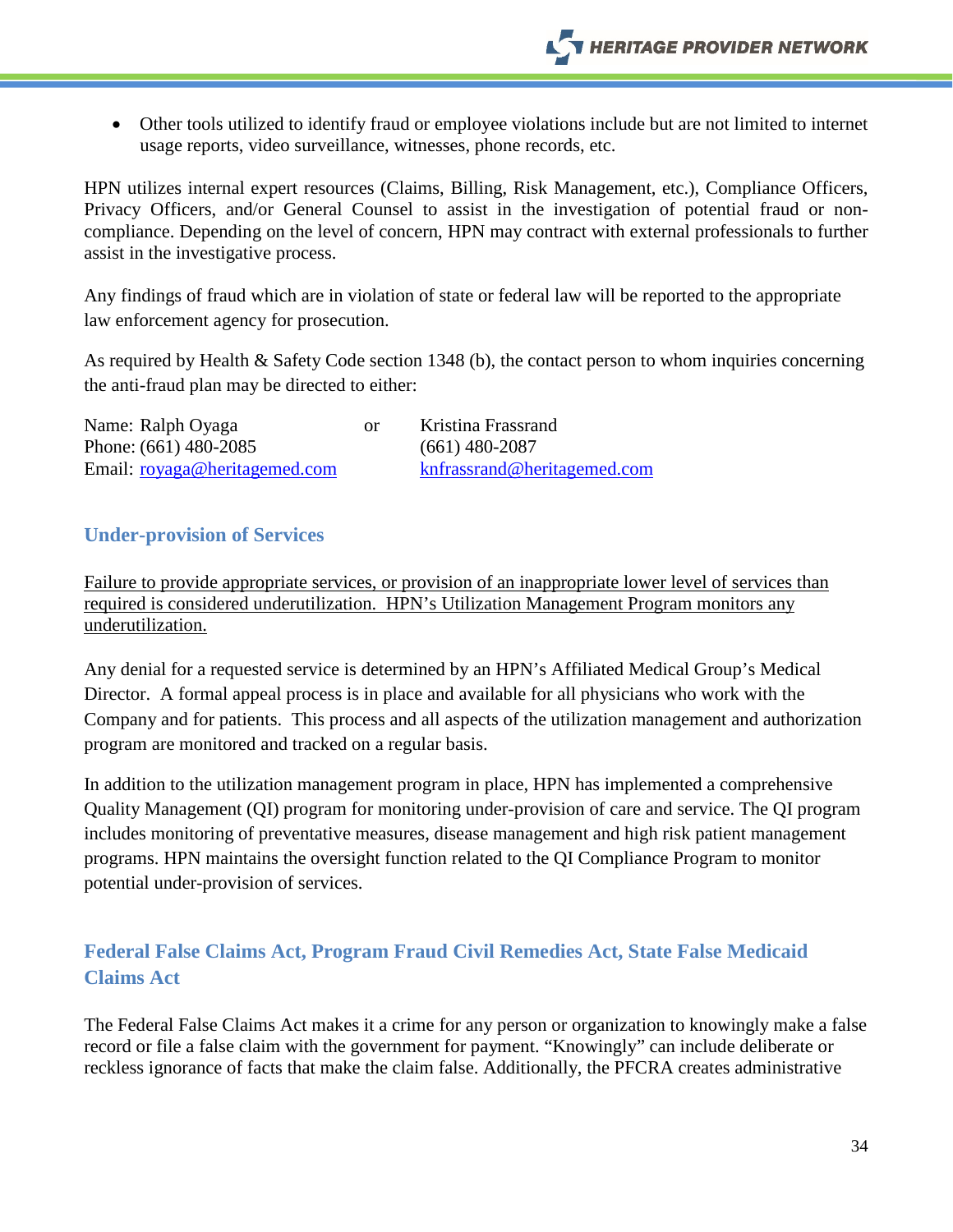remedies for making false claims separate from and in addition to, the judicial remedy for false claims provided by the False Claims Act.

Under both federal and state laws, a person who knows a false claim was filed for payment can file a lawsuit on behalf of either the state or federal government and, in some cases, receive a reward for bringing original information about a violation to the government's attention. Penalties for violating either the False Claims Act or can be up to three times the value of the false claim, plus a fine of \$5,000 to \$10,000, per claim and in certain situations, potential exclusion from participation in federally funded healthcare programs.

This statute has both criminal and civil penalties which may be applied by prosecution depending on the proof of intent to commit the violation.

HPN supports compliance with these laws by:

- Monitoring and auditing to prevent and detect errors in coding or billing.
- Informing Team Members that they are personally obligated to report to HPN any concern about a possible false claim.
- Investigating all reported concerns and correcting any billing errors discovered.
- Protecting Team Members from adverse action when they report any genuine concern.
- Establishing policies and procedures which detail the manner in which HPN detects and prevents fraud, waste and abuse.

## <span id="page-34-0"></span>**Anti-Kickback Statute and Stark Law**

#### Anti-Kickback

Physicians affiliated with HPN are frequently in a position to order therapeutic services using HPN equipment, facilities and personnel. Since HPN physicians may receive cash distributions from their ownership interests, these relationships could potentially come under scrutiny under the Anti-Kickback Statute.

The Anti-Kickback Statute prohibits knowingly and willfully soliciting, receiving, offering or paying remuneration (including kickback, bribe, or rebate) for referrals for services that are paid in whole or in part under a federal health care program, which includes the Medicare program (42 USC §1320a-7b(b)). Any violations of the Anti-Kickback Statute may include penalties of up to a \$25,000 fine, imprisonment up to five years, or both a fine and imprisonment.

#### Stark Law

The self-referral, or "Stark" law, prohibits providers from making referrals for specific health services to any entity or business in which the provider or a family member has a financial relationship. The Stark Law has exceptions that may apply (42 USC §1395nn). Medicare claims tainted by an arrangement that does not comply with the Stark Statute are not payable. Damages and penalties of the Stark Statute may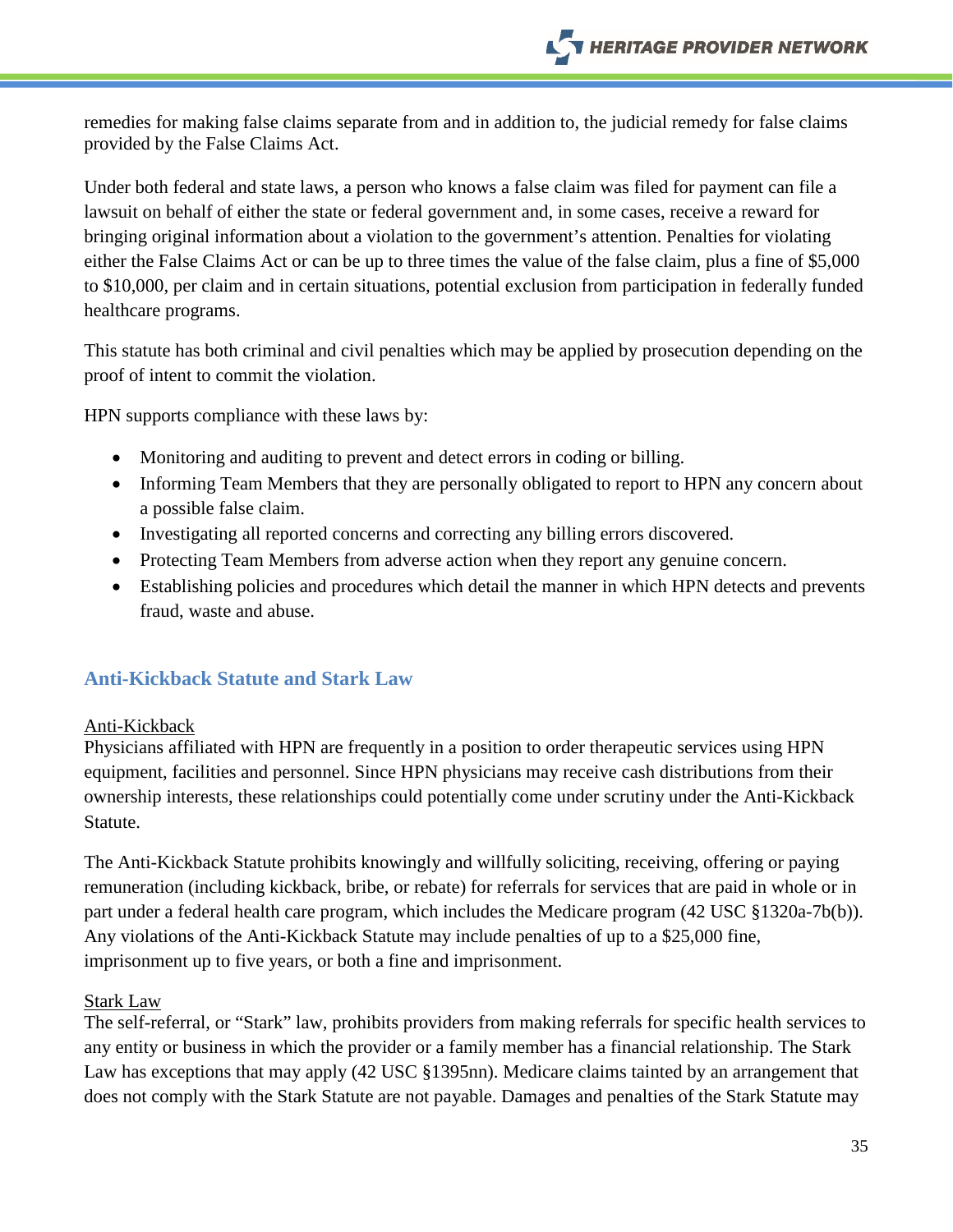include up to a \$15,000 fine for each service provided, and/or up to a \$100,000 fine for entering into an arrangement or scheme.

## <span id="page-35-0"></span>**Balance Billing**

Balance billing occurs when a provider charges beneficiaries for covered services. Balance billing members who are eligible for Medicare and/or Medi-Cal/Medicaid is prohibited by law. Contracted providers cannot collect reimbursement from a Medicare and/or Medi-Cal/Medicaid Member or persons acting on behalf of a Member for any covered services, except to collect any authorized share of cost coinsurance, co-payment or deductibles when applicable.

If a provider has been found to engage in balance billing, they may be subject to sanctions up to termination by Heritage Provider Network and its Affiliated Medical Groups and/or may be subject to additional sanctions issued by Health Plans, CMS, DHCS and other industry regulators.

## <span id="page-35-1"></span>**Fee Splitting and Anti-Markup Laws**

Laws prohibit physicians or health care providers from splitting or dividing any patient fee with a referring individual, regardless of whether that person is a referral source. To ensure that HPN complies with state law prohibitions on fee splitting, all of HPN's employees and representatives must submit in writing any proposed business, financial or employment arrangements with physicians to HPN's Affiliated Medical Group's COO for review and written approval.

Laws and regulations prohibit health care providers from marking up the cost of services or tests purchased from another health care provider. These laws place disclosure obligations on the health care provider who purchases services or tests from other providers or suppliers. To promote compliance with such state anti-markup laws, HPN employees and representatives should submit in writing any proposed arrangement whereby HPN will purchase health care services from an outside supplier to HPN's Affiliated Medical Groups' COO, for review and written approval.

## <span id="page-35-2"></span>**Certificate of Need**

HPN and its Affiliated Medical Groups ensure that all major medical equipment has the appropriate permissions as required by federal and state regulations prior to acquiring said equipment. Consent is granted through a "Certificate of Need."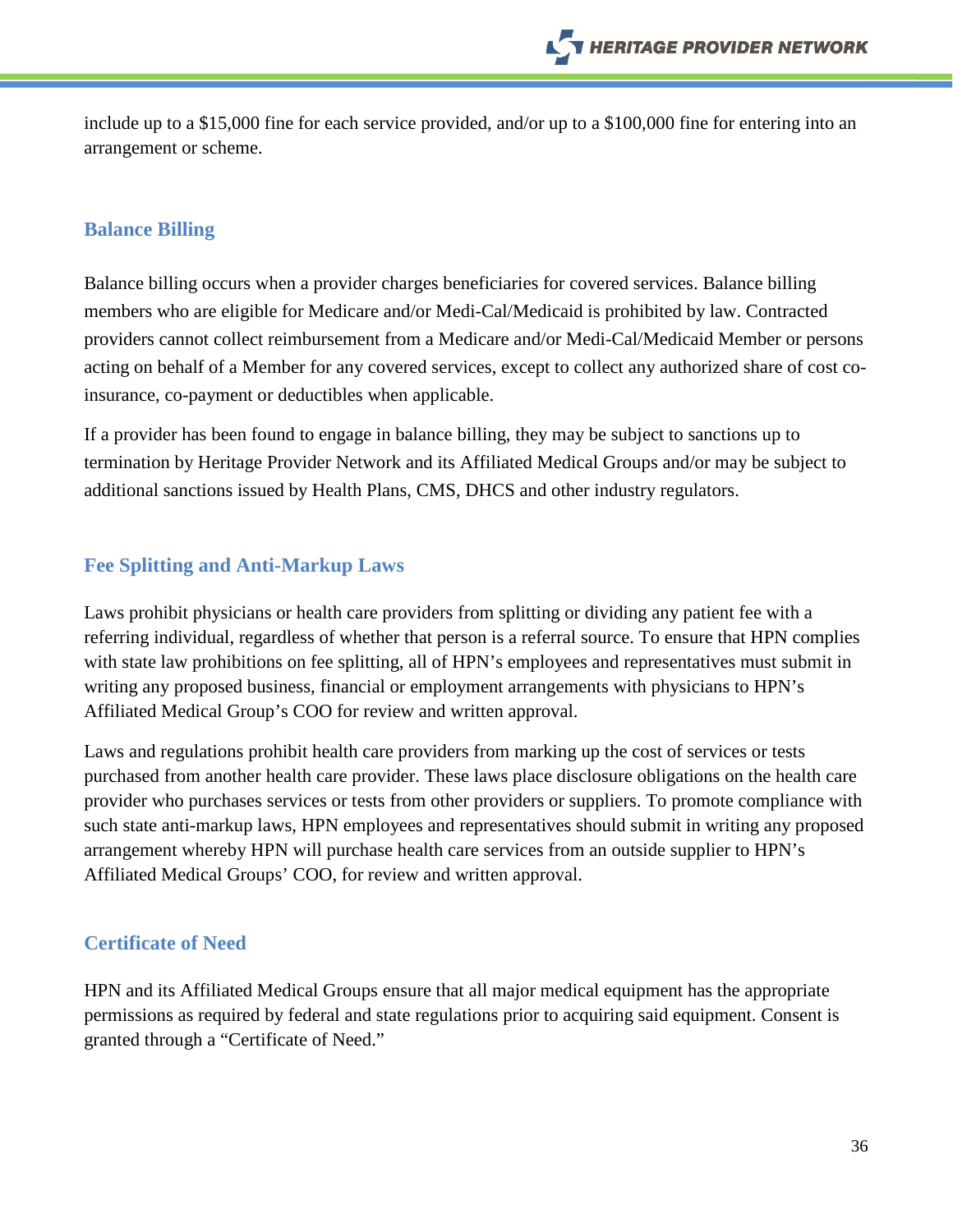To ensure that HPN complies with federal and state law, all requests for any proposed establishment, construction or acquisition of a healthcare facility or initiation of a new healthcare service must be submitted to HPN's Affiliated Medical Groups' COO for review and written approval.

#### <span id="page-36-0"></span>**State Registration and Licensure Requirements**

All required state and regulatory licenses are maintained by HPN and its Affiliated Medical Groups to conduct day to day business operations as a risk bearing organization. HPN and its Affiliated Medical Groups ensure that all equipment necessary for specified healthcare services have the appropriate registration and/or licensure as required by federal and state law.

#### <span id="page-36-1"></span>**Insurance Laws Relating to Risk-Bearing Provider Networks**

HPN and its Affiliated Medical Groups review all contracts prior to signing to ensure that all federal and state regulations relating to Risk-Bearing Provider Networks are being followed.

#### <span id="page-36-2"></span>**Response to Government Investigations**

Various external organizations may contact HPN or employee to initiate a compliance-related investigation. HPN complies with any lawful and reasonable request or demand made as part of a government investigation. Employees will cooperate with government investigations and are expected to provide truthful responses to government inquiries. It is imperative, however, that HPN protect the rights of HPN and its personnel. Any employee who receives an inquiry, visit, subpoena, or other legal document, at work or at home, regarding HPN business from a governmental agency shall notify his or her supervisor, HR Director and the COO of the Affiliated Medical Group immediately.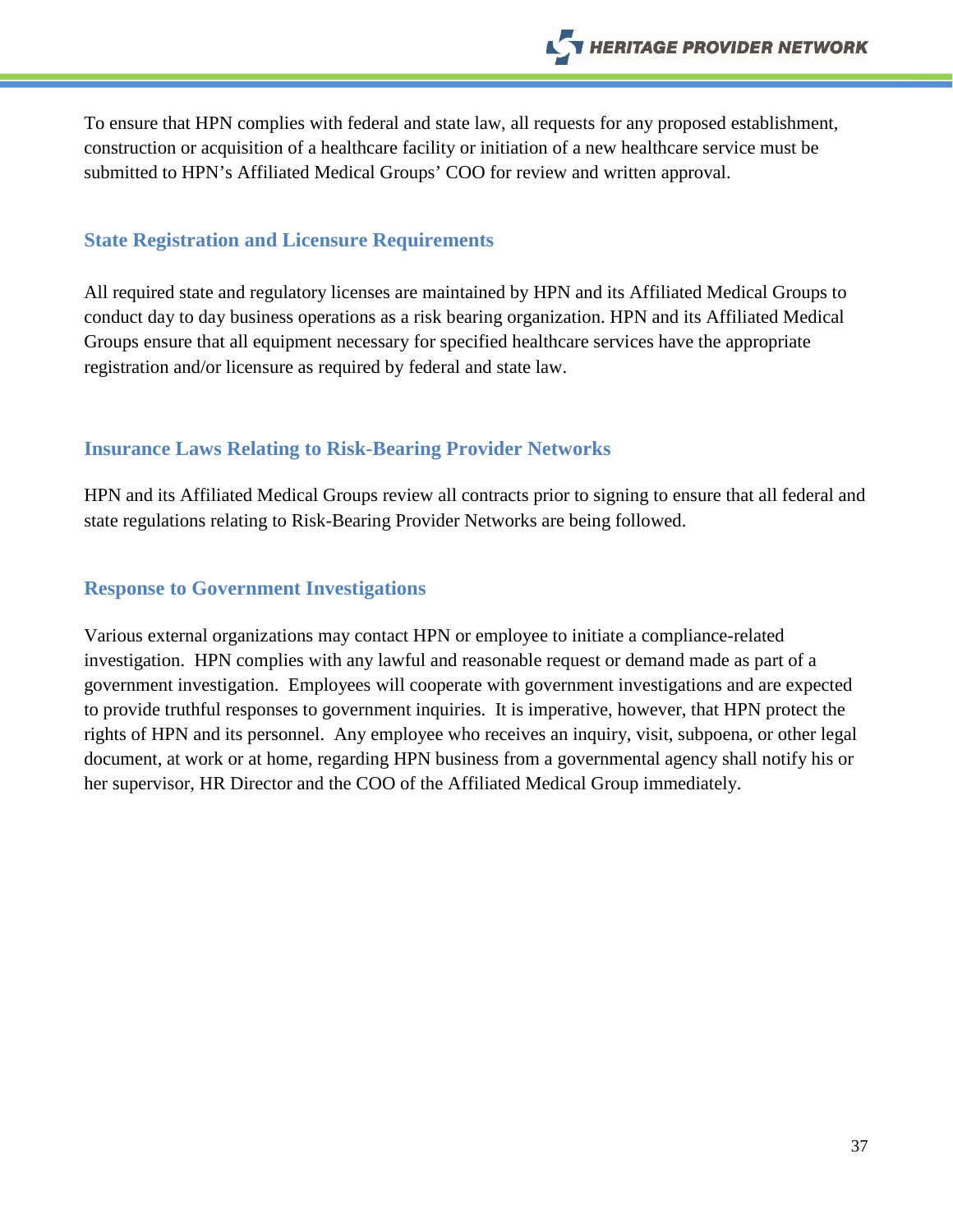

## <span id="page-37-0"></span>Environmental Compliance

#### <span id="page-37-1"></span>**Environmental Compliance**

Healthcare facilities produce waste of various types. HPN is committed to the safe and responsible disposal of biomedical waste and other waste products; and is compliant with all applicable environmental laws and regulations. Effective compliance requires ongoing monitoring. HPN will operate each of its facilities with the necessary permits, approvals and controls. HPN facilities use a medical waste tracking system, biohazard labels, and biohazard containers for the disposal of infectious or physically dangerous medical or biological waste. Individuals who come into contact with biological waste should be familiar with HPN's medical waste policy and procedures, and should report any deviations from the policy to their supervisor or the Compliance Officer. The Director of Clinical Services and HR Director for each of HPN's Affiliated Medical Groups are responsible for training all staff regarding environmental compliance.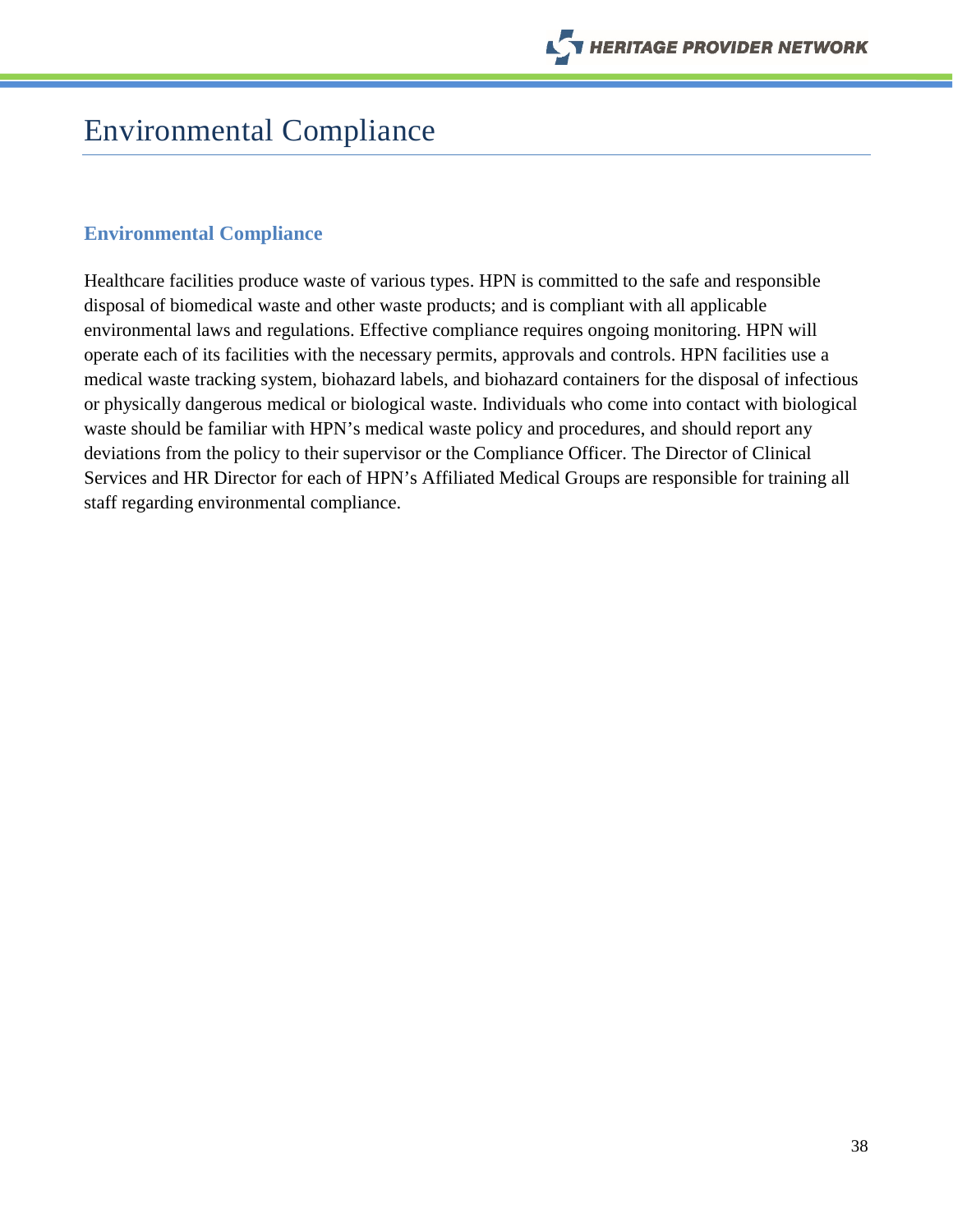## <span id="page-38-0"></span>Marketing, Fundraising and Political Activities

#### <span id="page-38-1"></span>**Antitrust Laws**

Federal and state antitrust laws protect the integrity of our free enterprise system. These laws address agreements and practices resulting in the restraint of competition including boycotting suppliers, discussing pricing or patients with competitors, implementing unfair or deceptive business practices and misrepresenting services. These laws may affect dealings with patients, doctors, payers, suppliers, and competitors of HPN.

For purposes of the antitrust laws, member facilities of HPN are not competitors of one another. However, hospital and healthcare providers not controlled by HPN should be considered competitors.

At trade association meetings, employees/FDRs should be alert to potential situations where it may not be appropriate to participate in discussions regarding prohibited subjects with competitors. Prohibited subjects include any aspect of pricing, the Company's services in the market, key costs such as labor costs, and marketing plans. If a competitor raises a prohibited subject, the conversation must end immediately. Employees/FDRs should document refusal to participate in the conversation by requesting that the objection be reflected in the meeting minutes and should notify the Compliance Officer and the COO of the incident.

In general, sensitive topics should be avoided with competitors or suppliers, unless directed by the Compliance Officer or COO. Information in response to an inquiry concerning any antitrust matters must not be provided without first consulting the Compliance Officer or COO.

#### <span id="page-38-2"></span>**Marketing of Healthcare Services**

HPN and its Affiliated Medical Groups present themselves to the community through their marketing activities in a manner true to its mission and capabilities. HPN does not make, and does not permit any employee/FDR to make unethical or illegal payments to anyone to induce the use of HPN healthcare services. Specific claims about the quality of HPN services are supported by evidence to substantiate the claims made. HPN does not use advertisements or marketing programs that might cause confusion between HPN services and those of the competitors. HPN does not disparage the service or business of a competitor.

Additionally, HPN does not selectively market to discriminate against the disabled; or otherwise screen out potential enrollees or perform any health screening on potential enrollees which may be viewed potentially as cherry-picking.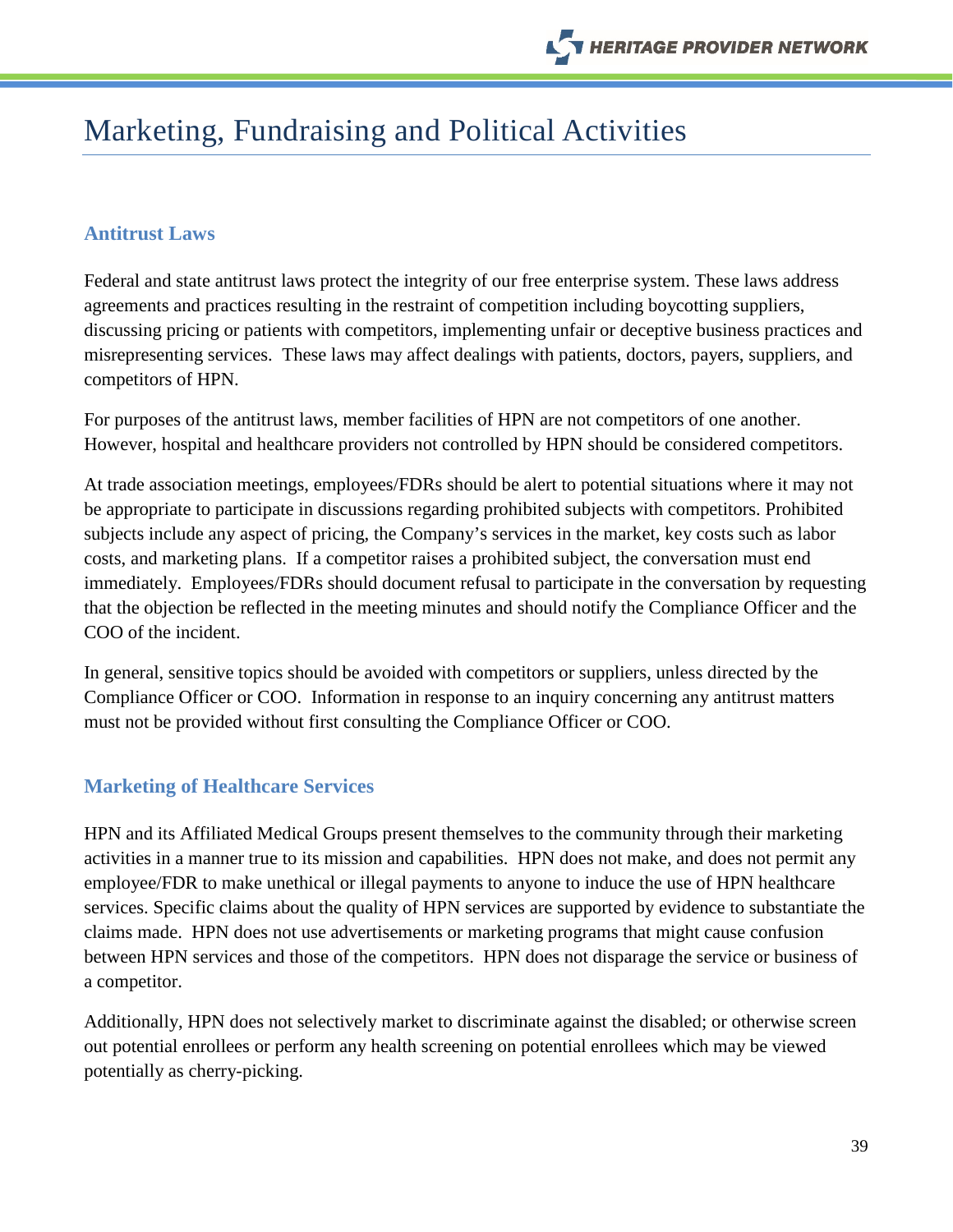HPN does not permit the acceptance or solicitation of sales or marketing incentives that offer any cash gifts or cash equivalent payments of any kind. Anything that can be converted to cash is not allowed. Nominal non-cash gifts are allowable if they do not exceed the nominal amount allowed of fifteen (\$15.00) dollars per person, up to an aggregate amount of seventy-five (\$75) dollars per person, per year.

#### <span id="page-39-0"></span>**Fundraising and Contributions**

HPN employees are prohibited from undertaking fundraising activities or accepting contributions or other things of value that may influence the decision-making process with any purchaser, supplier, customer, government official or other person. HPN preserves and protects its reputation for sound business practices and avoids the appearance of impropriety in all fundraising activities and acceptance of contributions.

### <span id="page-39-1"></span>**Political Activities**

HPN complies with all federal and state laws regarding political contributions and gifts to government officials. HPN does not offer, make payments or give anything of value to a government official or government agency representative with which HPN has, or seeking to have, a contractual, business or financial relationship; or that regulates any activities or obligations of HPN. HPN also does not offer, make, accept or receive payments or anything of value in order to obtain a competitive advantage for contracts that involve the provision of health care services to beneficiaries of any federal, state or local government healthcare program.

## <span id="page-39-2"></span>**Solicitation of Unrelated Business Activities**

Solicitation by employees, physicians and patients on Company property for self-interest is prohibited. Unauthorized sales and solicitations of orders for any type of product or service to anyone on Company property is prohibited as stated below. Solicitation of employees by other employees and the distribution of associated literature between employees are prohibited during working hours. The term "working hours" refers to the time when the person doing the solicitation or the person being solicited should be working. Distribution of literature, pamphlets, and other materials between employees is prohibited in work areas at all times. For this purpose, the term "work area" includes all places where employees regularly work, confers or conducts business. Any notices or other materials to be posted in or on Company premises must have prior approval of the Company supervisor ultimately responsible for that area.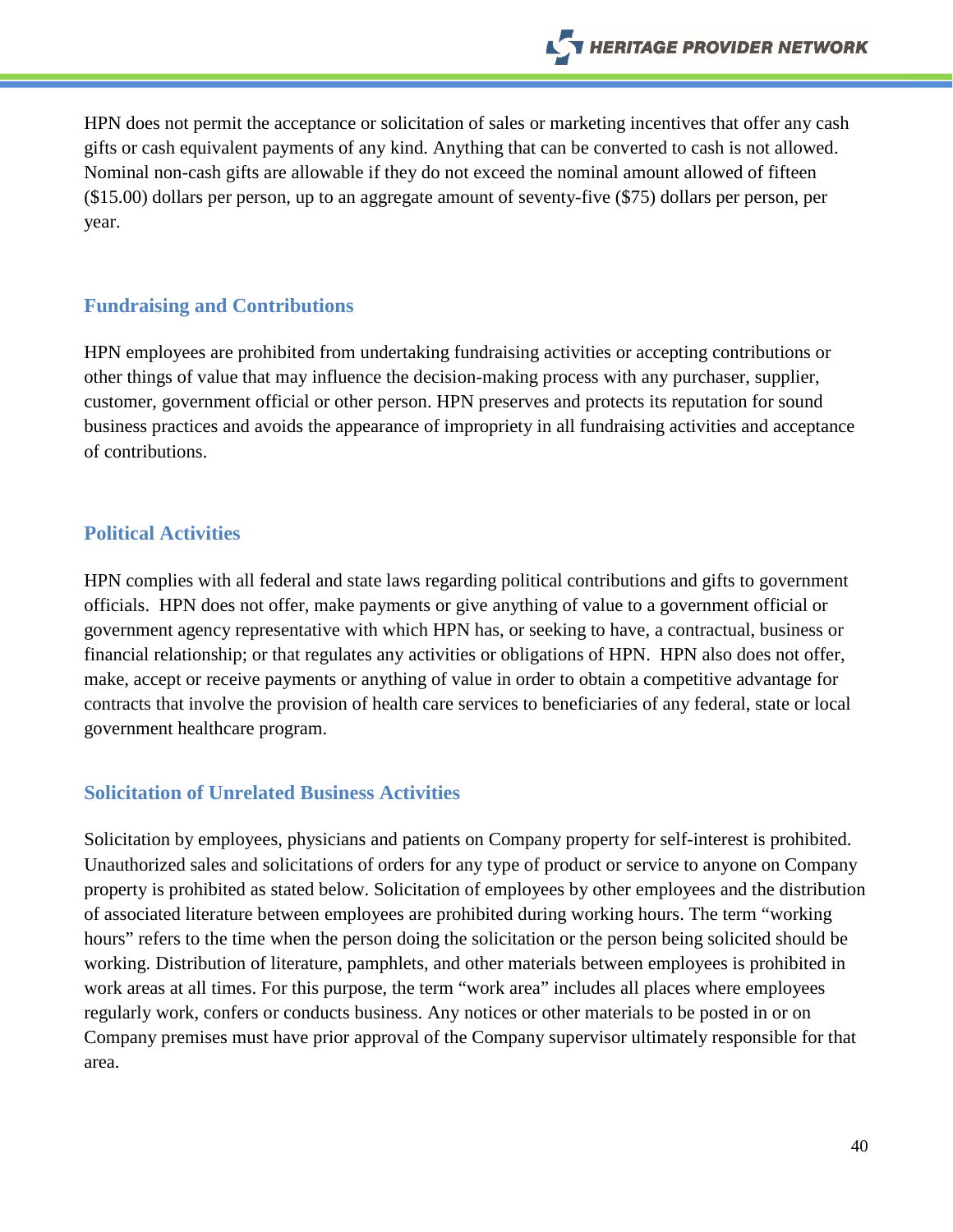### <span id="page-40-0"></span>**Media Relations**

All media requests for reports to the general public for information regarding HPN or any Affiliated Medical Groups' activities are to be referred to the marketing department of the HPN or Affiliated Group. Employees should never release information without the consent of HPN or Affiliated Medical Group's marketing department.

## <span id="page-40-1"></span>**Gathering Information about Competitors**

It is not unusual to obtain information about other organizations including HPN's competitors, through legal and ethical means such as public documents, presentations, journal and magazine articles, and other published and spoken information. However, it is not acceptable to obtain proprietary or confidential information about a competitor through illegal means. It is also not acceptable to seek proprietary or confidential information when doing so would require anyone to violate a contractual agreement, such as a confidentiality agreement with a prior employer.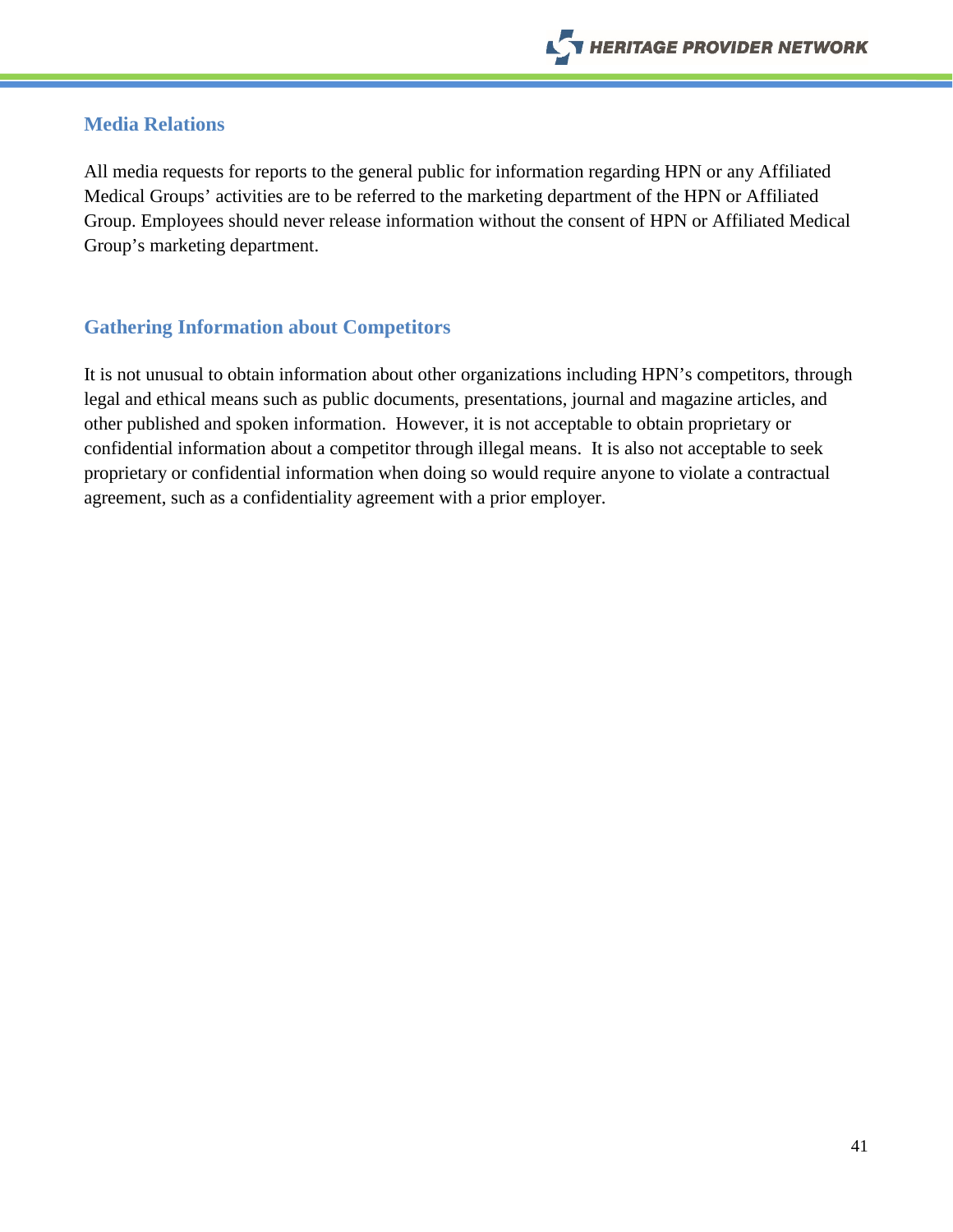## <span id="page-41-0"></span>Fiscal Responsibility/Cost Effectiveness

### <span id="page-41-1"></span>**Accuracy of Financial Records**

Accurate and complete financial records are essential to HPN's business. All documents, financial reports or records, which include the patient's medical record, are to be completed in a clear and accurate manner. HPN has established and maintained a high standard of accuracy and completeness in its financial records. These records serve as the basis for managing the business for measuring and fulfilling HPN's obligations to patients, employees, suppliers and others and for compliance with tax regulatory and financial reporting requirements.

It is HPN's policy to comply with the reporting requirements of applicable law, established financial standards, and generally accepted accounting principles. HPN's duties regarding financial matters include the following:

- HPN follows accounting and control procedures when preparing purchase requisitions and exercises completion of budgets and financial statements (as well as other financial functions not mentioned here).
- HPN and its Affiliated Medical Groups provide full access to all the financial records, supporting documents and files requested by auditors.
- Under no circumstances will records be falsified, backdated, intentionally destroyed or otherwise tampered with to gain a real or perceived advantage for HPN and its Affiliated Medical Groups. However, appropriate purging of unnecessary documents in accordance with proper written procedures is acceptable.
- HPN and its Affiliated Medical Groups hold all financial information confidential. Release of financial information will be made only after consideration of HPN's and its Affiliated Medical Groups' business interest and with express consent and authorization by appropriate management staff.
- Accounting controls should be sufficient to provide reasonable assurance that:
	- a. Financial contracts are carried out with management's approval.
	- b. All transactions are recorded to help HPN prepare its financial statements and account for assets.
	- c. Access to assets is permitted only with management's approval.
	- d. Recorded assets are periodically compared with assets at hand. Any differences should be reported to management.
	- e. No undisclosed or unrecorded funds or assets should be held by the company. All items of income and expense and all assets, allowances and liabilities are reported in HPN financial records and are accurately and adequately described. All payments are for the purpose stated.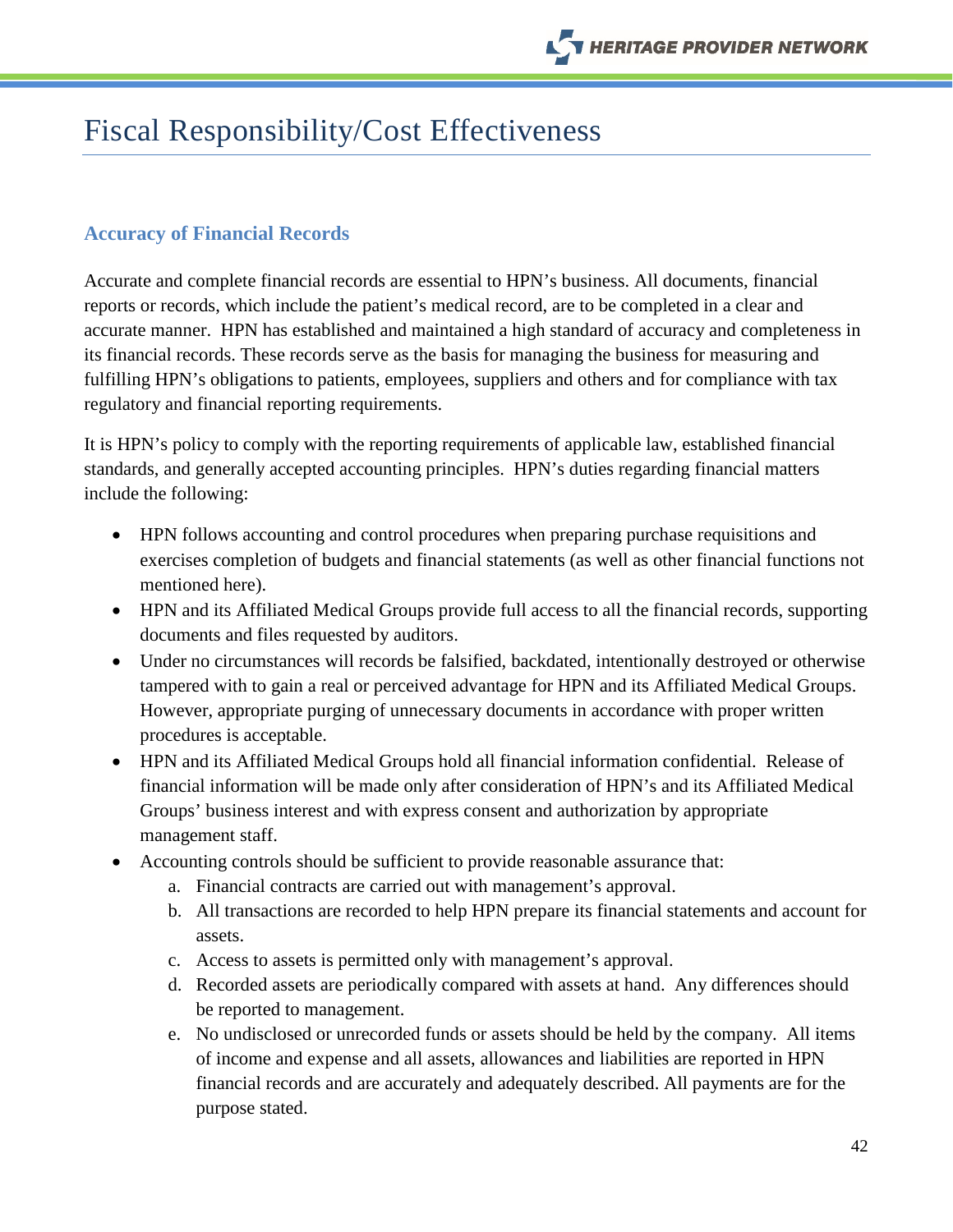Each employee must assist in ensuring the accuracy and integrity of these records. If an employee has a reason to believe that any of HPN's books and records are not being maintained in an accurate or complete manner, the employee is expected to report this immediately to his or her supervisor or the Compliance Officer.

### <span id="page-42-0"></span>**Billing, Charging & Coding for Services**

All staff must be careful to properly charge, code and bill for services provided. Billing for services not documented or provided could be considered a "false claim" and could result in financial penalties. Employees should never charge, code or bill solely to be paid if the service was not provided or documented. An individual who has concerns or questions should notify their supervisor or the Compliance Officer.

HPN will comply with all laws governing the submission and review of its bills, and will deal with any billing inquiries in a forthright manner. Requests for information will be answered with complete and accurate information, and we will cooperate fully with payor requests. To ensure that its payment arrangements comply with the law, fees paid to HPN for its services under arrangement are consistent with fair market value; the methodology for the fees, whether flat fee, per procedure or percentage of Medicare fee schedule, is determined in advance by written agreement between the parties under standard contracts.

HPN physicians and staff will take great care to ensure that all of its billings to payors and patients are truthful, accurate and complete. Toward that end, HPN will seek diligently to:

- Properly and timely document services prior to billing.
- Only bill for claims for which appropriate documentation supports the claim.
- Only bill for diagnosis and reimbursement claims for which medical records and documentation are available to billing staff.
- Not compensate billing consultants in any way to improperly up code claims.

#### <span id="page-42-1"></span>**Financial Disclosure**

It is of critical importance that HPN complies with the laws and regulations through full, fair, accurate, timely and understandable disclosure in reports and documents. Depending on his/her position, an employee may be called upon to provide information to assure that HPN's financial reports are accurate and meet all legal, regulatory, and accounting requirements. HPN expects all employees to take these responsibilities very seriously and to provide prompt and accurate information related to disclosure requirements. All employees with supervisory duties should maintain appropriate internal accounting controls over all areas of their responsibility to safeguard HPN's assets and the accuracy of its financial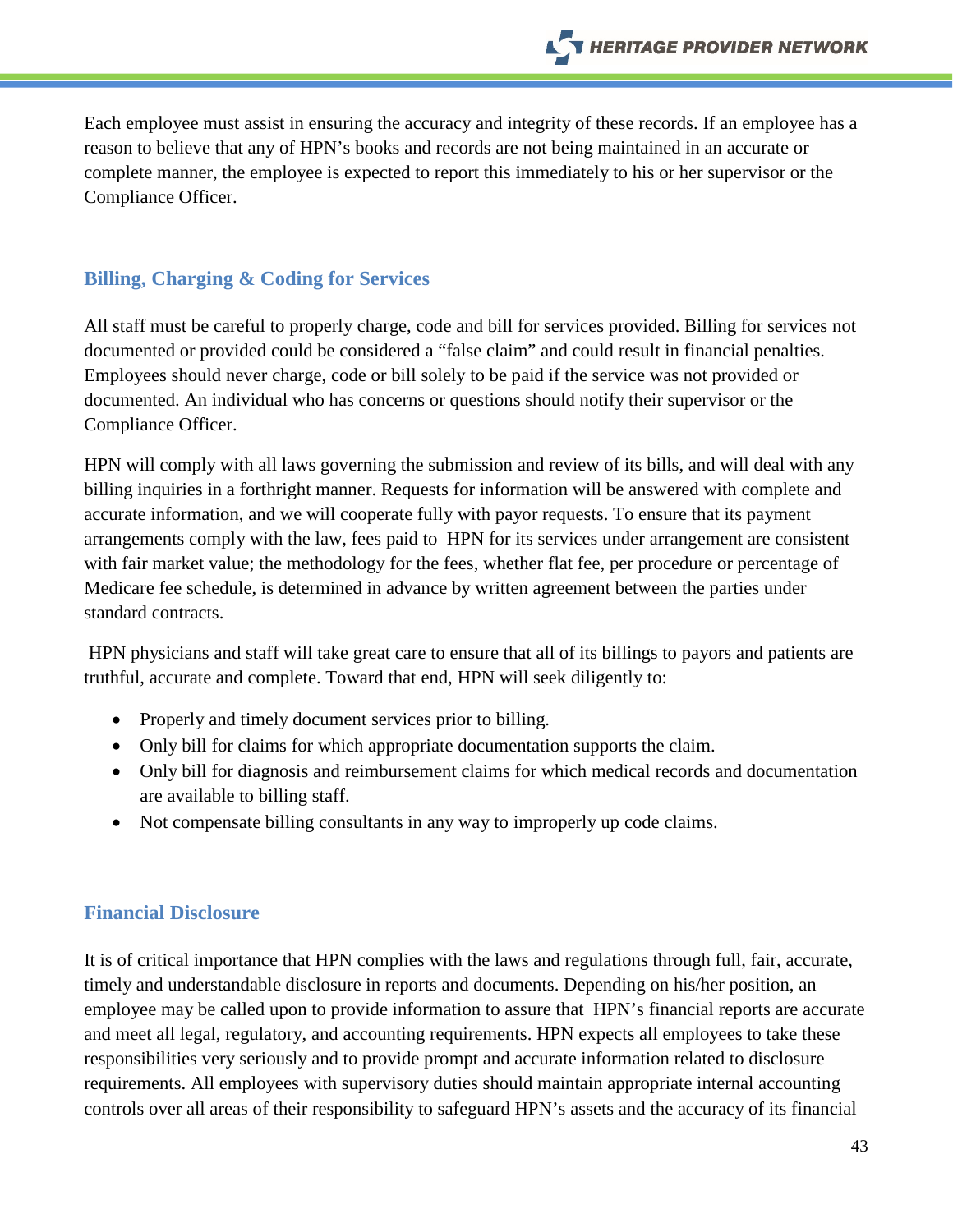records and reports. HPN expects all directors, officers and employees to adhere to HPN's procedures and practices for maintaining controls over financial matters in accordance with internal needs and the requirements of applicable laws and regulations.

#### <span id="page-43-0"></span>**Loans**

Unlawful extensions of credit by HPN in the form of personal loans to HPN executive officers and directors are prohibited. All other loans by the Company to, or guarantees by the Company of obligations of, officers must be made in accordance with established Company policies approved by the CEO.

### <span id="page-43-1"></span>**Civil Monetary Penalties**

Federal law imposes civil monetary penalties against any person/entity that knowingly submits or files:

- A claim that the person knows or should know is false or fraudulent.
- A claim for an item or service that the person knows or should know was not provided as claimed (this includes the practice of up-coding).
- A claim for services that the person knows or should know was furnished by someone not properly licensed or excluded under the program under which the claim was made.
- A request for payment in violation of the terms of certain agreements with federal and state authorities.
- A claim that is for an item or service that the person knows or should know is not medically necessary.

HPN will not knowingly file any false or fraudulent claim. HPN will also comply with similar federal and state laws that apply to claims HPN submits.

## <span id="page-43-2"></span>**Credit Balance**

If a credit balance remains in a patient's account, HPN is committed to accurately tracking, reporting, and refunding the balance. HPN will maintain an information system that allows for accurate tracking of such balances and the Fee-for-Service department supervisor will be responsible to refund any credit balance to the appropriate payor or patient.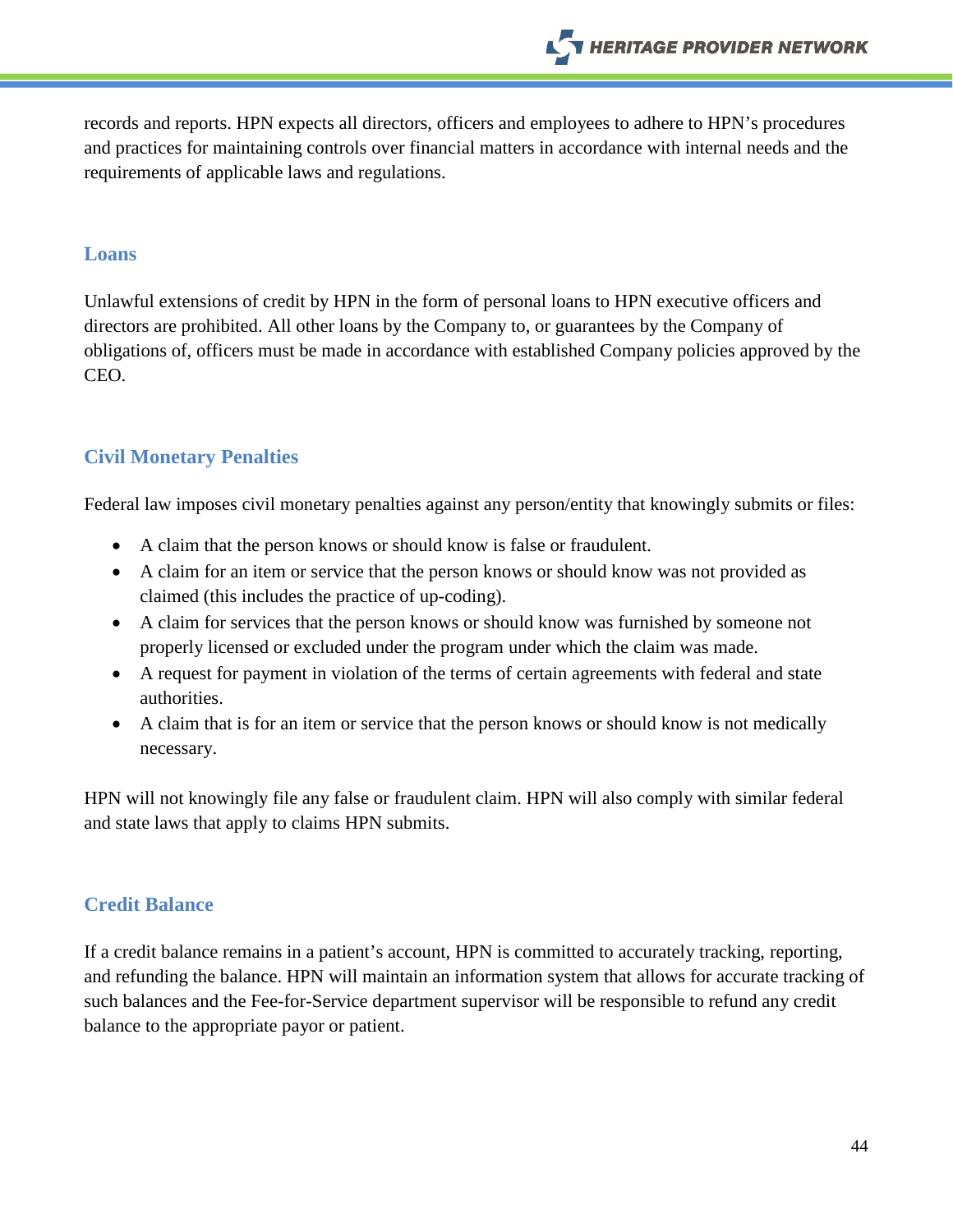## <span id="page-44-0"></span>Information Security, Confidentiality and Retention

## <span id="page-44-1"></span>**Information Security**

HPN protects its information and information systems from accidental or unauthorized access, disclosure, modification or destruction. Every employee should be familiar with HPN's policies regarding the use of electronic mail, the internet, and other forms of electronic information technology and communications. Every employee must comply with the following rules to ensure information security:

- Always comply with the federal and state regulatory requirements, accreditation standards and organizational policy for the creation, management, retention and destruction of data records.
- Use passwords, encryption and other information security methods to protect computers, handheld devices, and other computing equipment.
- Prevent unauthorized access to HPN's information databases and do not use unauthorized equipment to do business.
- Log off or lock workstation when away and after every work day, never share your passwords with anyone, and always double check fax numbers before sending patient information.
- Do not install, share or copy non-licensed software programs, or perform any other acts that would violate a vendor's software license agreement or organizational policies.
- All email, voicemail and personal files stored on HPN's computers are company property; therefore, employees should have no expectation of personal privacy in connection with information stored on HPN's computers or servers.

Please report information security weaknesses and suspected or actual instances of computer and information theft or abuse to HPN and its Affiliated Medical Groups' IT Directors, COOs and Corporate VP of Information Systems. Such information can also be reported through the Compliance Officer.

## <span id="page-44-2"></span>**HIPAA Privacy and Security Compliance**

HPN is committed to the integrity, accuracy and confidentiality of information for the benefit of those it serves. HPN complies and expects all employees, FDRs, and persons conducting business on behalf of HPN to adhere to federal and state laws and regulations, including HIPAA and HITECH Act regarding the confidentiality of patients' medical, financial, personal and other information. Confidential patient information is not reviewed disclosed without a legitimate business purpose, written authorization in accordance with HPN policies and procedures, or as otherwise required by applicable federal or state law. Breaches of unsecured patient information will be reported to the Office of Civil Rights in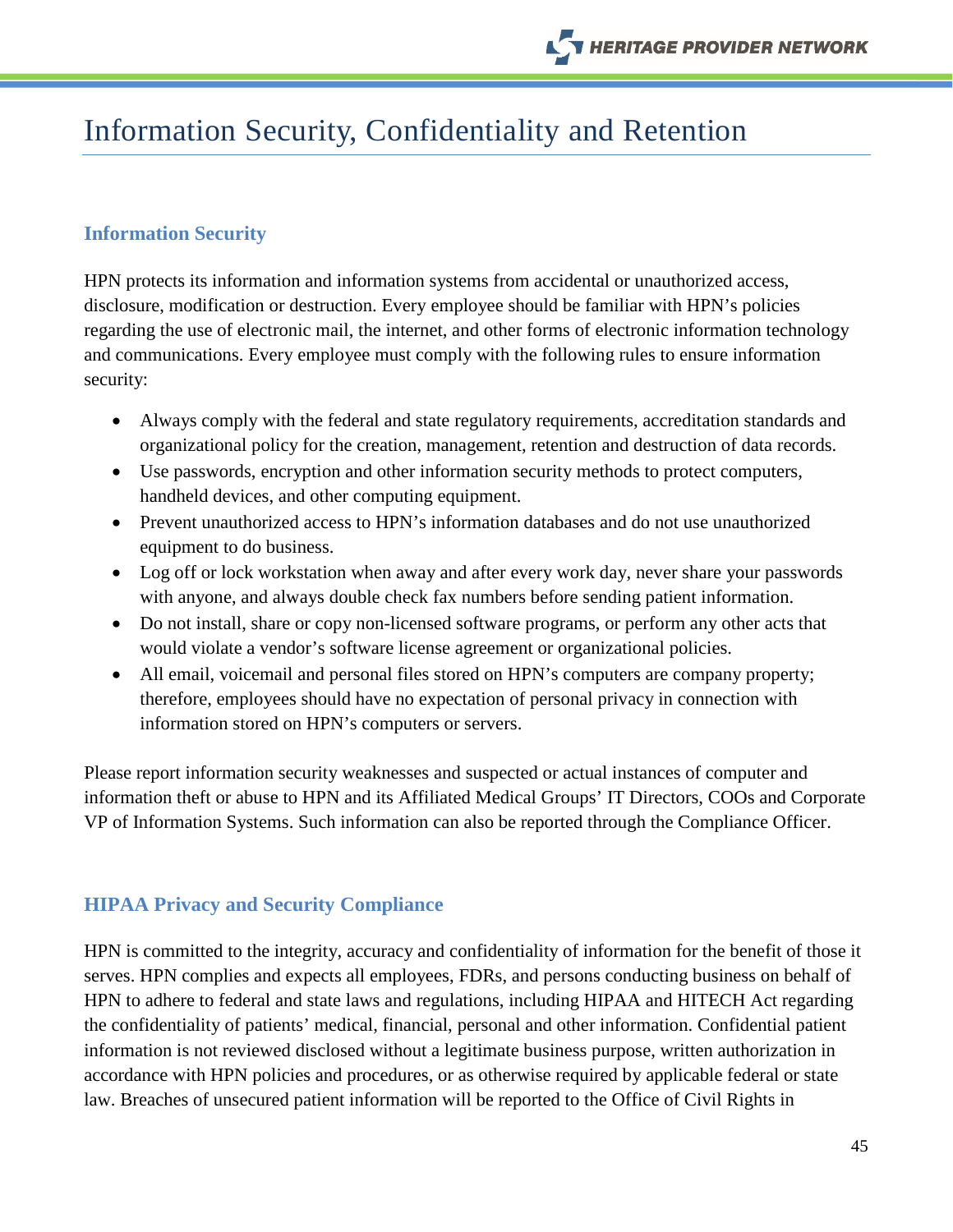accordance with the Health Information Technology for Clinical and Economic Health (HITECH) Act. Violations of privacy and security regulations may be punishable by substantial fines.

HPN's confidential business information must remain confidential. HPN determines PHI access permissions based on the necessity to perform essential job duties and based on the individual's ability to appropriately safeguard the transmission of PHI as outlined in HPN's Security Policies. Such information, which includes personnel, medical, financial and other business-related information must be used only for job-related purposes and may not be disclosed to individuals outside the Company. Furthermore, disclosures to individuals inside the Company should only be made if the individual has a need to know the information for the purpose of such individual's job duties.

HPN maintains Business Associate Agreements for all FDRs with provisions that do not authorize the use or disclosure of PHI or ePHI in any manner that would violate HIPAA/HITECH laws. HPN will immediately address any breach of patient privacy or activity of non-compliance made on the part of the FDR. If steps of resolution are made unsuccessfully by the FDR, HPN will terminate the BA agreement for non-compliance, and/or will report to the Secretary of DHHS or other regulatory authorities as required.

HPN is committed to the integrity and accuracy of its documents and records. No HPN employee, FDR, or persons conducting business on behalf of HPN may alter or falsify information on any record or document. Medical records and business documents are retained in accordance with law and HPN's record retention policy and HIPAA Policies and Procedures. HPN's employees, FDRs, or persons conducting business on behalf of HPN may not tamper with, remove, or destroy records or documents except according to HPN record retention policy.

#### <span id="page-45-0"></span>**Mitigation of Privacy and Security Violations**

HPN implements policies and procedures and conducts risk analyses periodically, no less than annually, to determine potential vulnerabilities and to protect the reputational risk of the organization. All recommended changes are implemented immediately to prevent and/or reduce privacy and security vulnerabilities. HPN maintains Cyber Security insurance to further mitigate any cyber liabilities.

#### <span id="page-45-1"></span>**Record Retention**

In the normal course of our business, records are created and maintained to comply with legal, regulatory and accreditation requirements. HPN record retention polices are reviewed periodically to ensure continued compliance with applicable federal, state and local laws and regulations. Certain records are required to be maintained for a minimum of ten (10) years or as required by more stringent regulations. HPN requires adherence to the following guidelines on record retention:

• Records are prepared accurately, completely and in a timely manner.